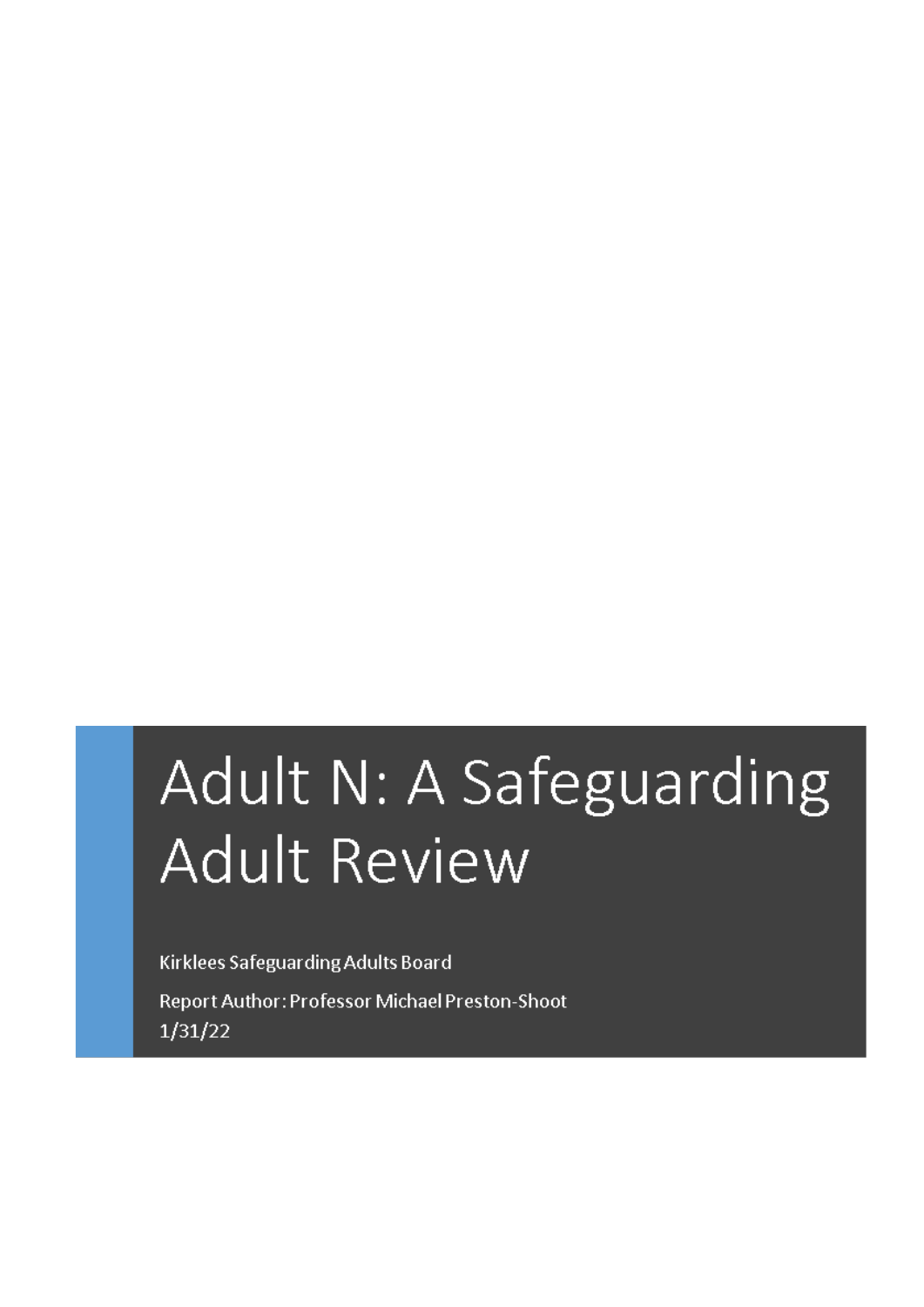## 1. Introduction

- 1.1.Adult N died in June 2020. He was in his 40s. No formal inquest has been held. Cause of death was acute fatty liver and chronic alcoholism.
- 1.2.Adult N had a longstanding dependence on alcohol. During this time he had experienced periods of homelessness, living in a car, in woodland or occasionally hotels. At times he was found living in insanitary conditions, self-neglecting, unresponsive and intoxicated. It was known that he had paid privately for detoxification and rehabilitation on several occasions but this had not been successful. He had, apparently, moved around the UK, especially the Yorkshire region, but also London and the North West. Each move would likely result in new referrals and assessments to services in that area, with impact on the building of professional relationships with new providers.
- 1.3.His sister has described Adult N as someone who kept himself to himself, who did not do express emotion well. On the surface he appeared to be happy but it was difficult to know how he felt on the inside. There was much he did not say about his relationships; he had become increasingly distant and isolated from friends and family.
- 1.4.Hissister told the Independent Reviewerthat Adult Nhad been to University and had travelled the world for work and with friends. She described him as a kind person who had been a volunteer to help people in distress.
- 1.5. From March 2020 Adult N was present in Kirklees. He was known to several services and efforts were made to find and then sustain him in temporary accommodation, and to treat physical ill-health repercussions of his alcohol abuse. His engagement was variable.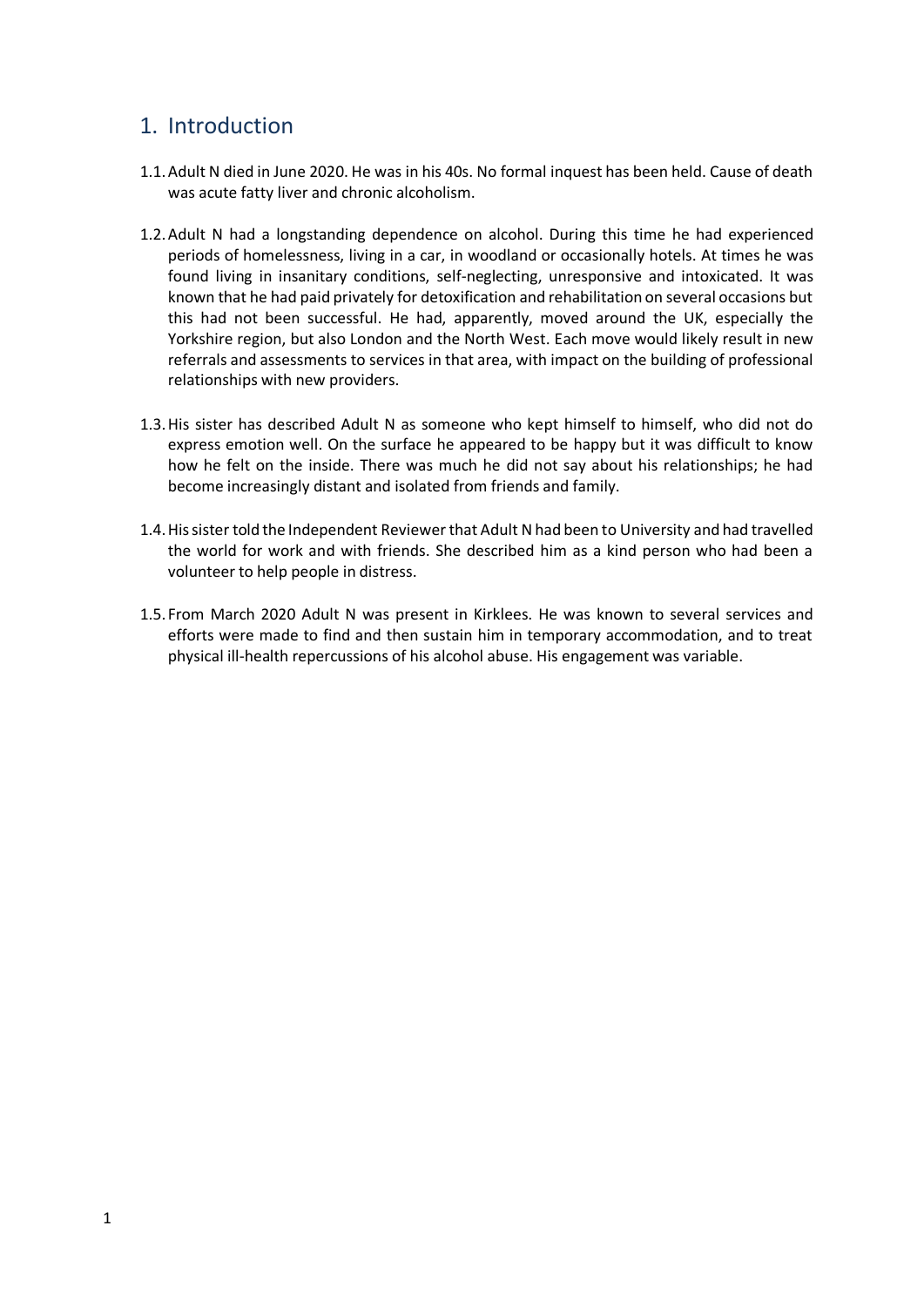# 2. Safeguarding Adult Reviews

- 2.1. Kirklees Safeguarding Adults Board (KSAB) has a statutory duty<sup>1</sup> to arrange a Safeguarding Adult Review (SAR) where:
	- An adult with care and support needs has died and the SAB knows or suspects that the death resulted from abuse or neglect, or an adult is still alive and the SAB knows or suspects that they have experienced serious abuse or neglect, and
	- There is reasonable cause for concern about how the Board, its members or others worked together to safeguard the adult.
- 2.2. KSAB has discretion<sup>2</sup> to commission reviews in circumstances where there is learning to be derived from how agencies worked together but where it is inconclusive as to whether an individual's death was the result of abuse or neglect. Abuse and neglect includes self-neglect.
- 2.3.Board members must co-operate in and contribute to the review with a view to identifying the lessons to be learnt and applying those lessons in the future<sup>3</sup>. The purpose is not to allocate blame or responsibility, but to identify ways of improving how agencies work, singly and together, to help and protect adults with care and support needs who are at risk of abuse and neglect, including self-neglect, and are unable to protect themselves.
- 2.4.The referral for consideration of the case for a SAR was sent by Kirklees Adult Safeguarding Operational Team. The referral observed that there was no Care Act 2014 assessment on file and that available information related to Adult N's needs for accommodation and alcoholrelated support. Mental health services had had some involvement.
- 2.5. Specifically, the SAR referral suggested that there had been missed opportunities to coordinate multi-disciplinary support for Adult N. it expressed concern that available selfneglect procedures had not been followed and that his self-neglect had not been identified as an adult safeguarding cause for concern.
- 2.6. KSAB determined that the case met the mandatory criteria for a SAR on 2<sup>nd</sup> October 2020. The KSAB SAR Sub-Group oversaw the review. The independent overview report writer met subgroup members in December 2020 to begin the work.
- 2.7.The following agencies, which had commissioned or provided services to Adult N when he presented in Kirklees, contributed to the review alongside the independent overview report writer.
	- Independent overview report writers:
		- o Michael Preston-Shoot
		- KSAB Business Manager
	- South West Yorkshire Partnership Foundation NHS Trust
	- Kirklees Council Adult Social Care Wellbeing
	- Kirklees Housing Solution Services
	- GP via Greater Huddersfield Clinical Commissioning Group
	- Calderdale and Huddersfield Foundation NHS Trust

<sup>1</sup> Sections 44(1)-(3), Care Act 2014

 $2$  Section 44(4).

<sup>3</sup> Section 44(5), Care Act 2014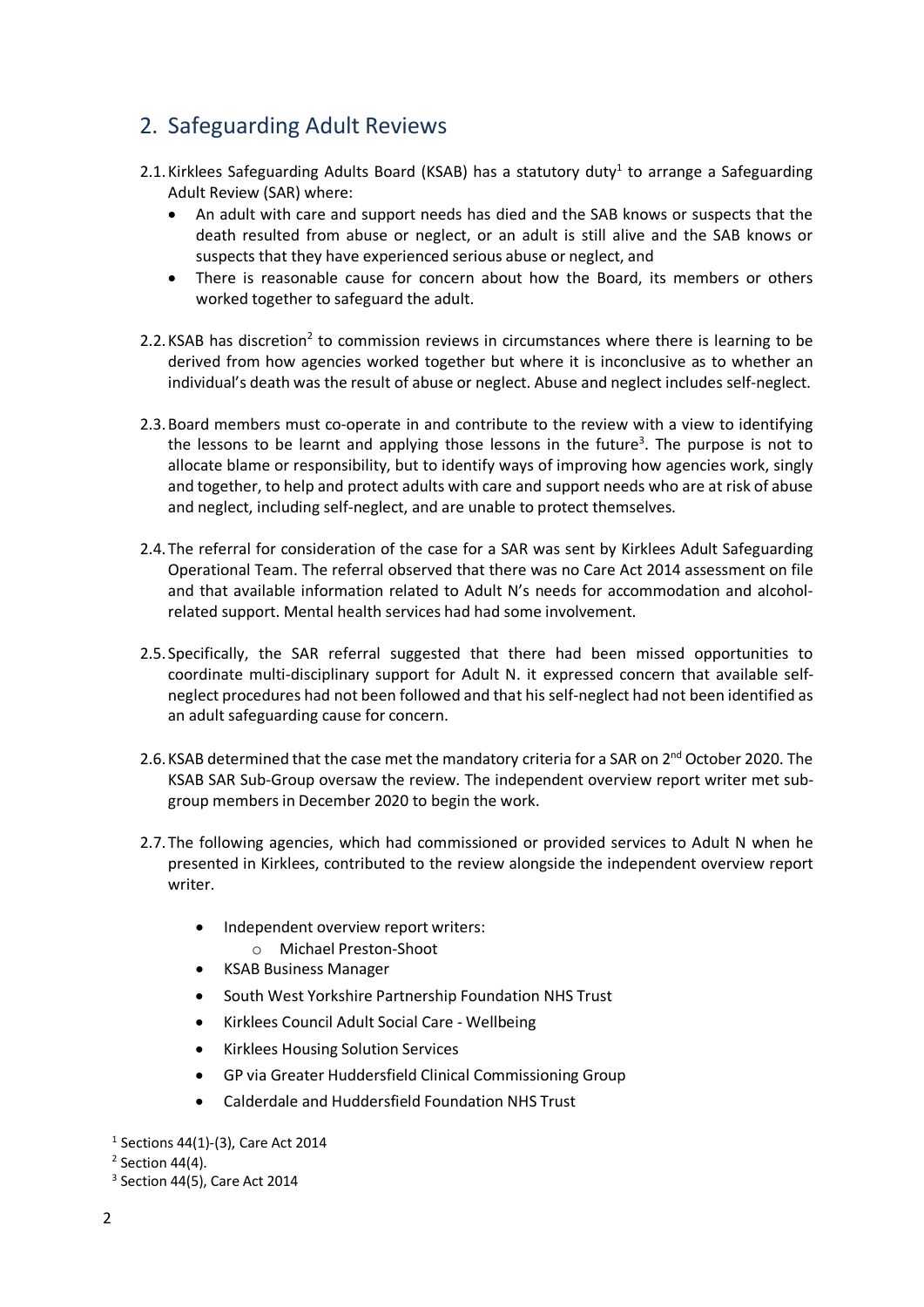- Locala CIC Partnerships
- West Yorkshire Police
- Yorkshire Ambulance
- Choices for Health in Addiction Recovery and Treatment (CHART) Kirklees
- 2.8.As Adult N had also presented in North Yorkshire and also in Leeds, information was sought through the North Yorkshire and Leeds Safeguarding Adults Boards and from Leeds Teaching Hospitals NHS Trust (LTHT). Information was provided by North Yorkshire County Council, North Yorkshire Horizons<sup>4</sup> and Harrogate Hospital. Leeds Adults and Health Department and LTHT also provided information.
- 2.9.The SAR sub-group decided not to explore whether additional information was available from within other local authority areas in Yorkshire and beyond. The rationale was that the main focus was on how services within Kirklees had responded to the needs with which Adult N presented.

<sup>4</sup> A Drug and Alcohol Recovery Service.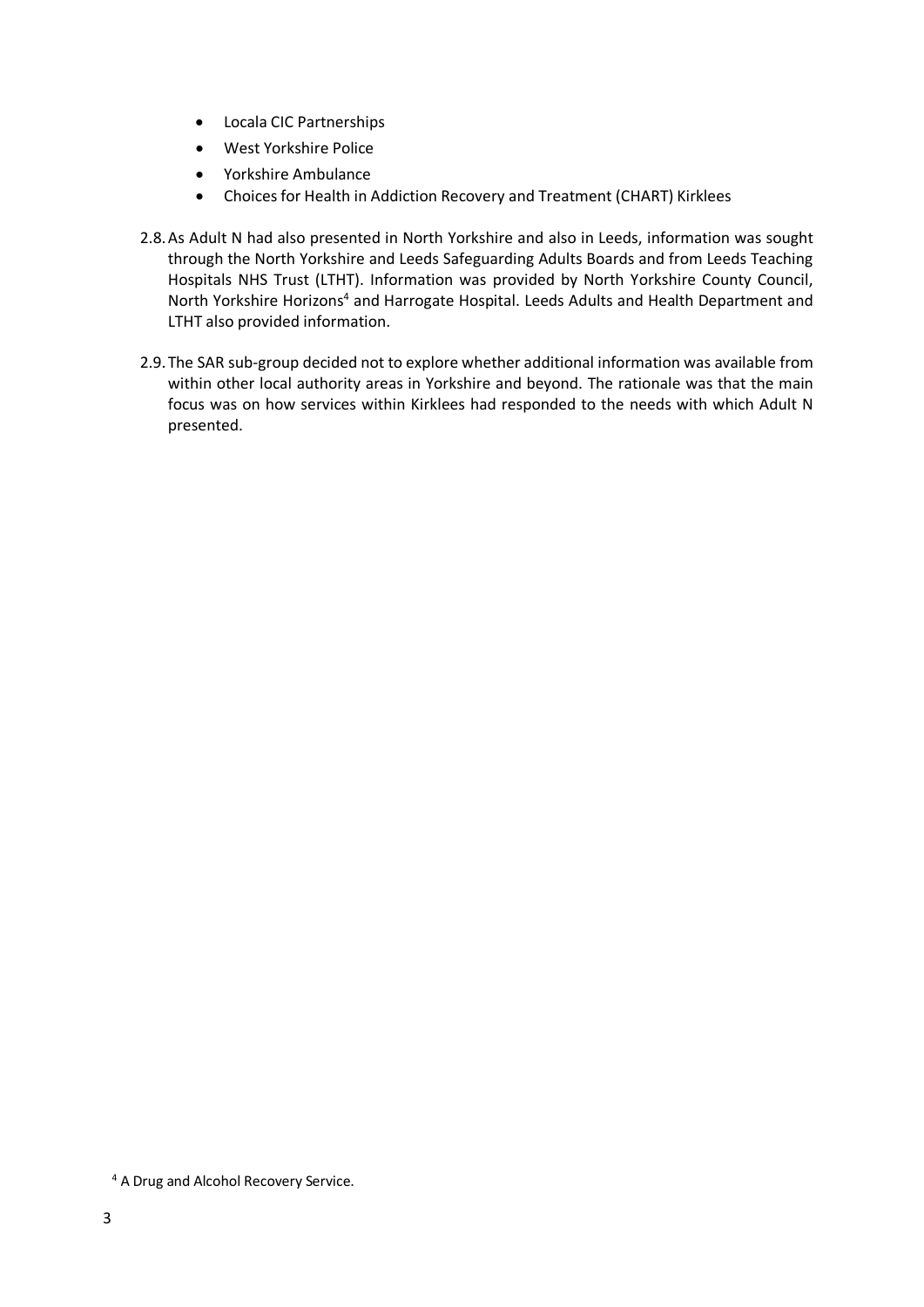## 3. Review Process

### 3.1. Focus

- 3.1.1. The case has been analysed through the lens of evidence-based learning from research and the findings of other published SARs on adults who experience homelessness<sup>5</sup>, alcohol-dependence<sup>6</sup> and self-neglect<sup>7</sup>. Learning from good practice has also been included. By using that evidence-base, the focus for this review has been on identifying the facilitators and barriers with respect to implementing what has been codified as good practice.
- 3.1.2. The review has adopted a whole system focus. What enables and what obstructs best practice may reside in one or more of several domains, as captured in the diagram. Moreover, the different domains may be aligned or misaligned, meaning that part of the focus must fall on whether what might enable best practice in one domain is undermined by the components of another domain.



3.1.3. The overarching purpose of the review has been to learn lessons about the way in which professionals worked in partnership to support and safeguard Adult N. Specific lines of enquiry, or terms of reference, were identified as follows:

<sup>5</sup> Preston-Shoot, M. (2020) *Adult Safeguarding and Homelessness. A Briefing on Positive Practice*. London: LGA and ADASS.

<sup>6</sup> Alcohol Change UK (2019) *Learning from Tragedies: An Analysis of Alcohol-Related Safeguarding Adult Reviews Published in 2017*. London: Alcohol Change UK.

 $7$  Preston-Shoot, M. (2019) 'Self-neglect and safeguarding adult reviews: towards a model of understanding facilitators and barriers to best practice.' *Journal of Adult Protection*, 21 (4), 219-234.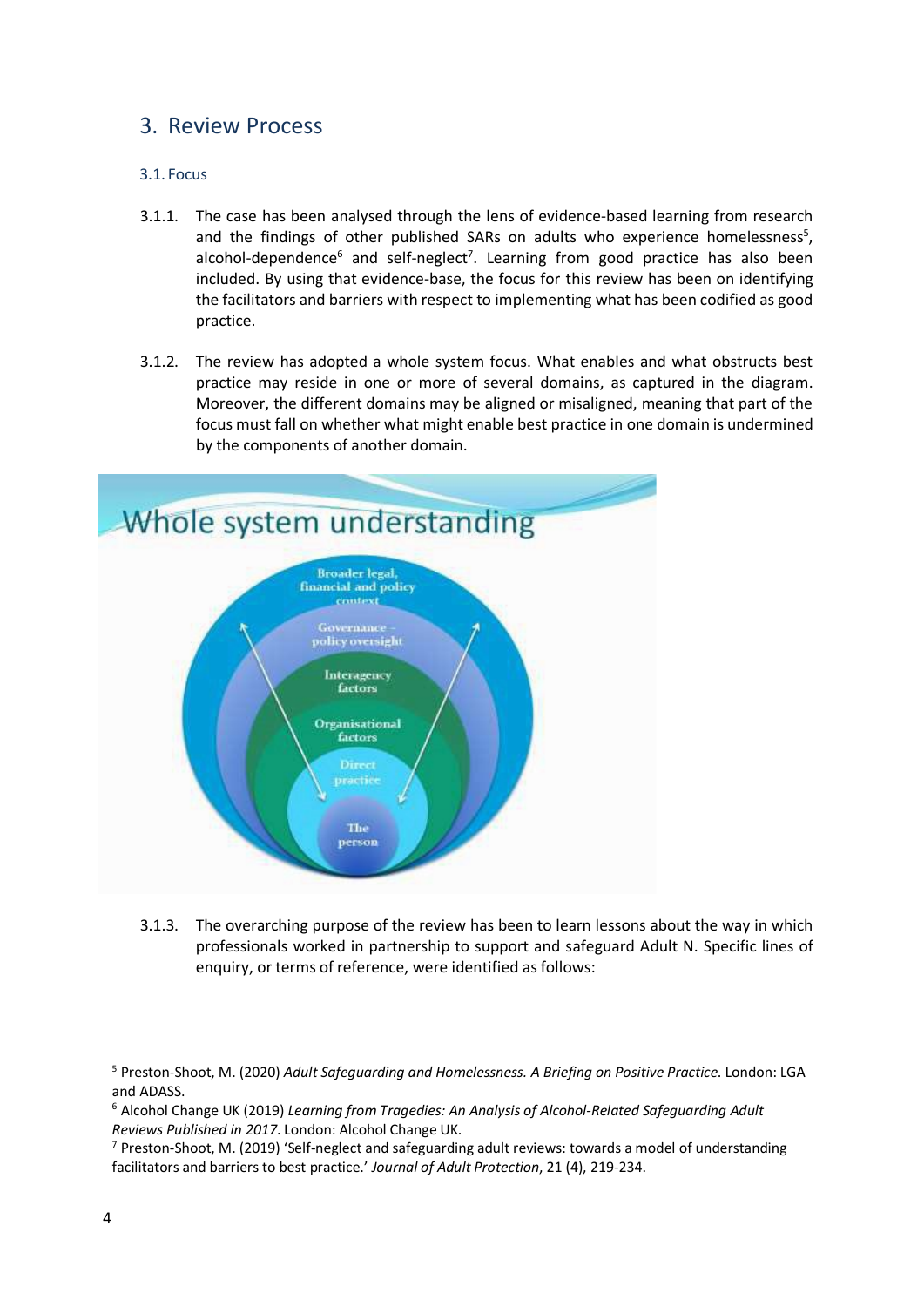- 3.1.3.2. Whether services were co-ordinated in a Multi-Agency way
- 3.1.3.3. Whether understanding was demonstrated of each agency's roles and skills
- 3.1.3.4. Evidence of multi-agency communication and information sharing
- 3.1.3.5. Critical points in time where other actions might have resulted in different outcomes
- 3.1.3.6. The timeliness of interventions for Adult N and his support network
- 3.1.3.7. Whether the Self-Neglect policy in place at the time was implemented
- 3.1.3.8. Consideration of whether there is learning on a regional basis due to activity outside of the Kirklees area prior to Adult N moving to Kirklees
- 3.1.3.9. The SAR will also highlight areas that each agency involved can learn from to inform future practice.

#### 3.2.Methodology

- 3.2.1. It was agreed that the timeframe for the review would cover the period from  $1<sup>st</sup>$  March 2019 to the date of his death on  $17<sup>th</sup>$  June 2020. However, information from outside this timeframe has been included when significant for understanding learning from this case.
- 3.2.2. Agencies provided a scoping chronology and reflective review of their involvement with Adult N within the agreed timeframe. They were advised to also include anything that they judged significant that fell outside the agreed timeframe for the review.
- 3.2.3. The individual chronologies were combined into an overview chronology and analysed by the independent reviewer and discussed with the sub-group. Additional questions were asked of some of the services involved to further draw out potential lessons for learning.
- 3.2.4. A learning event with practitioners involved in Adult N's case was held virtually, using Microsoft Teams. The outcomes of this learning event have been included in the subsequent analysis of the case.
- 3.2.5. Thus, a hybrid methodology has been used, designed to provide for a proportionate, fully inclusive and focused review.

#### 3.3. Family involvement

- 3.3.1. The SAR referral noted Adult N's sister as his next of kin. She agreed to provide information for the review. The sub-group was informed by Adult N's sister that his mother was too unwell to participate.
- 3.3.2. The Independent Reviewer had a telephone conversation with Adult N's sister.
- 3.3.3. Adult N'ssister was able to provide details about Adult N, the person, and especially about his whereabouts and what happened to him from 2016 onwards. These details are given in section 5. She also articulated her lived experience of endeavouring to support her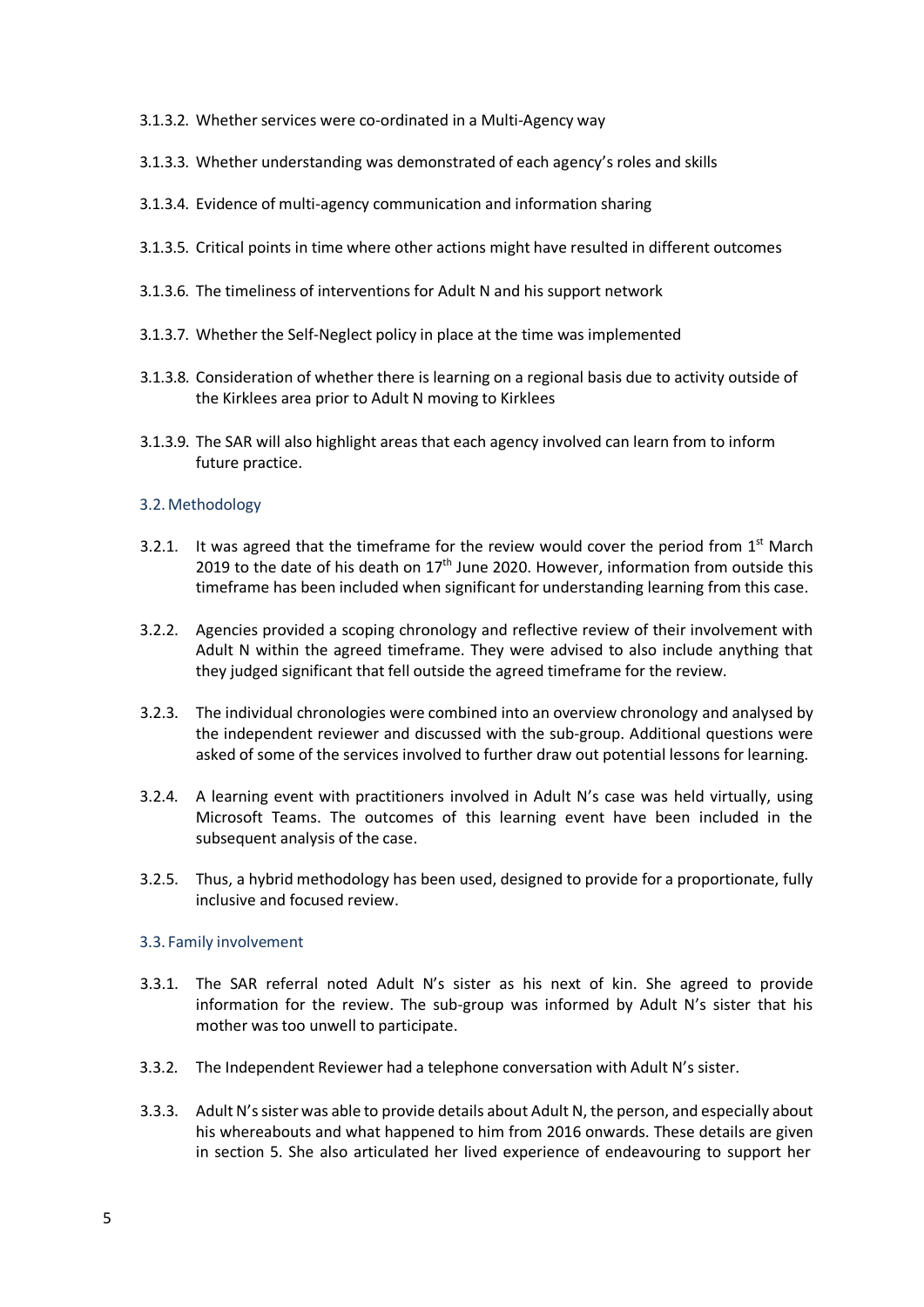brother, the impact this had on her and her family, and her observations of the services that were offered. These details are also embedded in the sections that follow.

3.3.4. The Independent Reviewer is very grateful to Adult N's sister for sharing information about her brother. Her contribution filled in some missing parts of the jigsaw that was his life journey from 2016 onwards, and also shed light on Adult N, the person.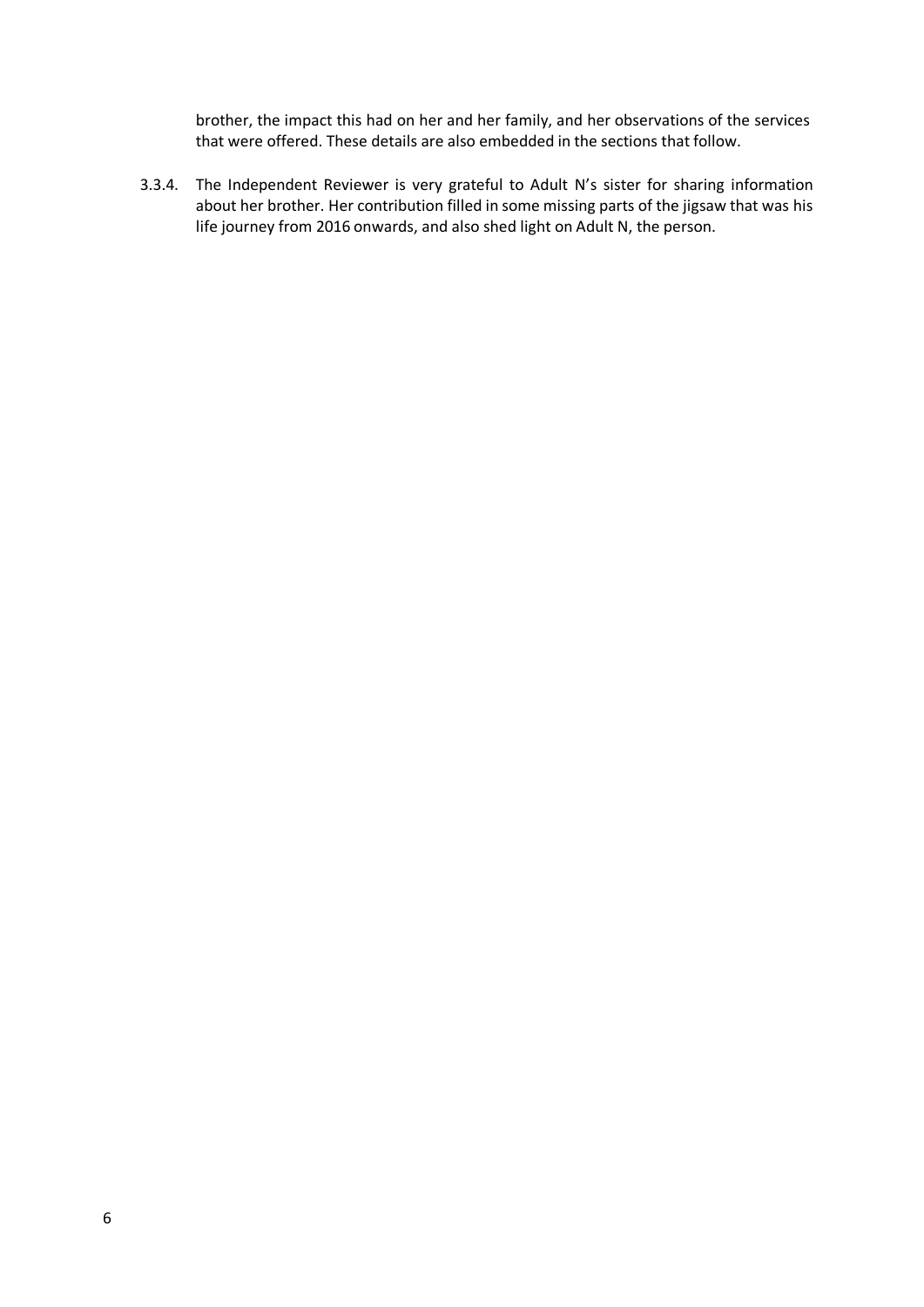## 4. The Evidence-Base

- 4.1. Reference was made earlier (section 3.1.1) to research and findings from SARs<sup>8</sup> that enable a model of good practice to be constructed in relation to adults who self-neglect. The model comprises four domains. In line with Making Safeguarding Personal, the first domain focuses on practice with the individual. The second domain then focuses on how practitioners worked together. The third domain considers best practice in terms of how practitioners were supported by their employing organisations. The final domain summarises the contribution that Safeguarding Adults Boards can make to the development of effective practice with adults who self-neglect. The domains are summarised here.
- 4.2. For the purposes of this thematic review, evidence has been integrated into these domains regarding best practice drawn from research and SARs on multiple exclusion homelessness<sup>9</sup> and substance misuse.
- 4.3. It is recommended that direct practice with the adult is characterised by the following:
- 4.3.1. A person-centred approach that comprises proactive rather than reactive engagement, and a detailed exploration of the person's wishes, feelings, views, experiences, needs and desired outcomesin line with the principle of Making Safeguarding Personal; work to build motivation with a focus on a person's fluctuating and conflicting hopes, fears and beliefs, and the barriers to change<sup>10</sup>;
- 4.3.2. A combination of concerned and authoritative professional curiosity appears helpful, characterised by gentle persistence, skilled questioning, conveyed empathy and relationship-building skills; early and sustained intervention includes supporting people to engage with services, assertive outreach and maximising the opportunities that encounter brings $^{11}$ ;
- 4.3.3. When faced with service refusal, there should be a full exploration of what may appear a lifestyle choice, with detailed discussion of what might lie behind a person's refusal to engage; failing to explore "choices" prevents deeper analysis; $^{12}$
- 4.3.4. It is helpful to build up a picture of the person's history, and to address this "backstory"<sup>13</sup>, which may include recognition of and work to address issues of loss and trauma in a

<sup>10</sup> Ward, M. and Holmes, M. (2014) *Working with Change Resistant Drinkers. The Project Manual.* London: Alcohol Concern. NICE (2018) *People's Experience in Adult Social Care Services: Improving the Experience of Care and Support for People Using Adult Social Care Services*. London: National Institute for Health and Clinical Excellence.

<sup>11</sup> Alcohol Change UK (2019) *Learning from Tragedies: An Analysis of Alcohol-Related Safeguarding Adult Reviews Published in 2017*. London: Alcohol Change UK. Public Health England (2018) *Evidence Review: Adults* with Complex Needs (with a particular focus on street begging and street sleeping). London: PHE. Ward, M. and Holmes, M. (2014) *Working with Change Resistant Drinkers. The Project Manual.* London: Alcohol Concern.

<sup>12</sup> Alcohol Change UK (2019) *Learning from Tragedies: An Analysis of Alcohol-Related Safeguarding Adult Reviews Published in 2017*. London: Alcohol Change UK.

<sup>13</sup> Alcohol Change UK (2019) *Learning from Tragedies: An Analysis of Alcohol-Related Safeguarding Adult Reviews Published in 2017*. London: Alcohol Change UK. NICE (2018) *People's Experience in Adult Social Care Services: Improving the Experience of Care and Support for People Using Adult Social Care Services*. London: National Institute for Health and Clinical Excellence.

<sup>8</sup> Preston-Shoot, M. (2019) 'Self-neglect and safeguarding adult reviews: towards a model of understanding facilitators and barriers to best practice.' *Journal of Adult Protection*, 21 (4), 219-234.

<sup>9</sup> Preston-Shoot, M. (2020) *Adult Safeguarding and Homelessness. A Briefing on Positive Practice*. London: LGA and ADASS.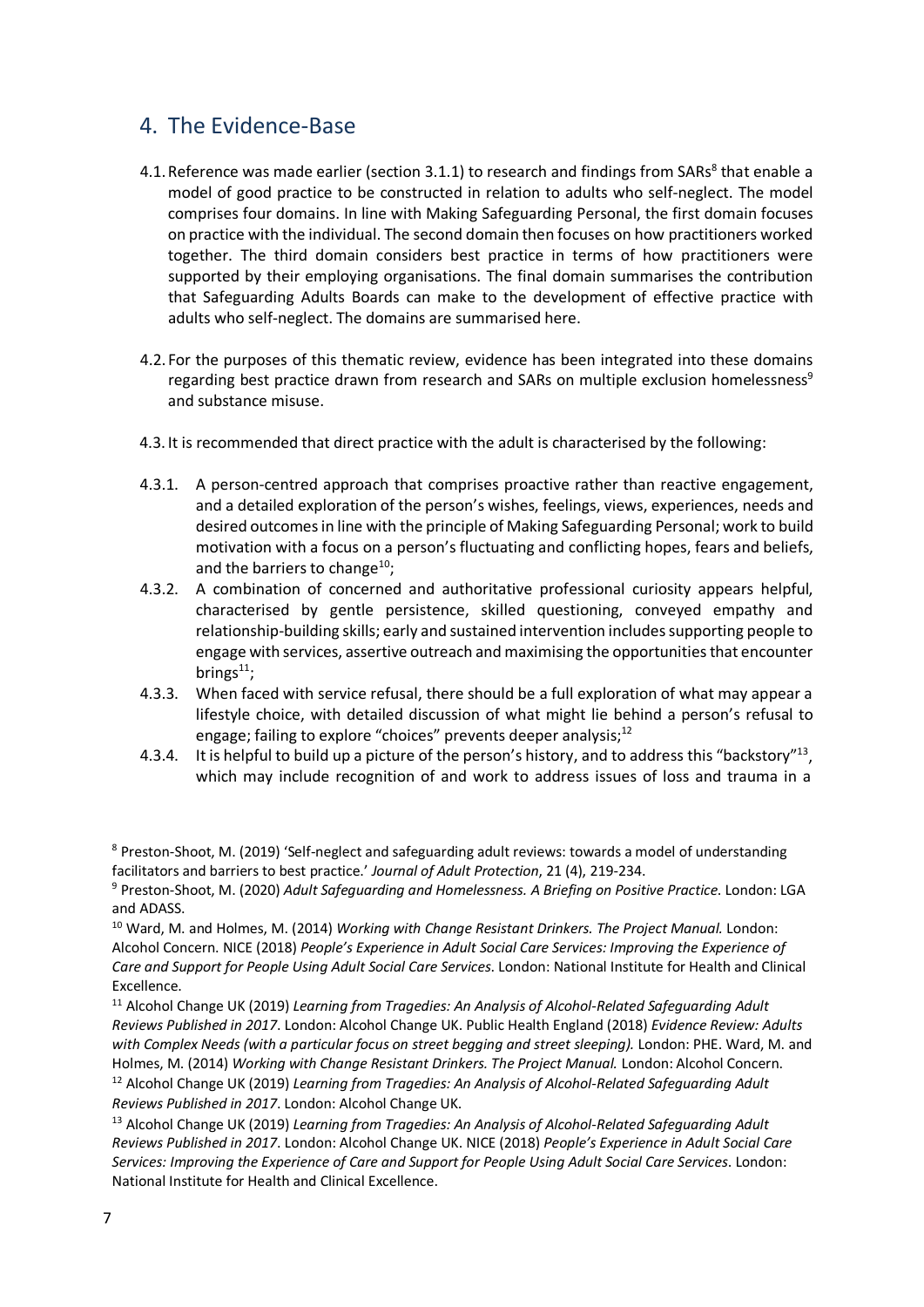person's life experience that can underlie refusals to engage or manifest themselves in repetitive patterns;

- 4.3.5. Contact should be maintained rather than the case closed so that trust can be built up;
- 4.3.6. Comprehensive risk assessments are advised, especially in situations of service refusal and/or non-engagement, using recognised indicators to focus work on prevention and mitigation $14$ ;
- 4.3.7. Where possible involvement of family and friends in assessments and care planning<sup>15</sup> but also, where appropriate, exploration of family dynamics, including the cared-for and caregiver relationship;
- 4.3.8. Thorough mental health and mental capacity assessments, which include consideration of executive capacity; assumptions should not be made about people's capacity to be in control of their own care and support $16$ ; nor should assumptions automatically be made that apparently unwise decisions are indicative of a lack of mental capacity;
- 4.3.9. Careful preparation at the point of transition, for example hospital discharge, prison discharge, end of probation orders and placement commissioning;
- 4.3.10. Use of advocacy where this might assist a person to engage with assessments, service provision and treatment;
- 4.3.11. Thorough assessments, care plans and regular reviews, comprehensive enquiries into a person's rehabilitation, resettlement and support needs $17$ ; taking into account the negative effect of social isolation and housing status on wellbeing<sup>18</sup>.
- 4.4. It is recommended that the work of the team around the adult should comprise:
- 4.4.1. Inter-agency communication and collaboration, working together<sup>19</sup>, coordinated by a lead agency and key worker in the community<sup>20</sup> to act as the continuity and coordinator of contact, with named people to whom referrals can be made<sup>21</sup>; the emphasis is on integrated, whole system working, linking services to meet people's complex needs<sup>22</sup>;
- 4.4.2. A comprehensive approach to information-sharing, so that all agencies involved possess the full rather than a partial picture;

<sup>14</sup> Parry, I. (2013) 'Adult safeguarding and the role of housing.' *Journal of Adult Protection*, 15 (1), 15-25. Ward, M. and Holmes, M. (2014) *Working with Change Resistant Drinkers. The Project Manual.* London: Alcohol Concern.

<sup>15</sup> Ward, M. and Holmes, M. (2014) *Working with Change Resistant Drinkers. The Project Manual.* London: Alcohol Concern.

<sup>16</sup> NICE (2018) *People's Experience in Adult Social Care Services: Improving the Experience of Care and Support for People Using Adult Social Care Services*. London: National Institute for Health and Clinical Excellence.

<sup>17</sup> Ministry of Justice (2018) *Guidance: The Homelessness Reduction Act 2017 Duty to Refer*. London: MoJ. <sup>18</sup> NICE (2018) *People's Experience in Adult Social Care Services: Improving the Experience of Care and Support*

*for People Using Adult Social Care Services*. London: National Institute for Health and Clinical Excellence. <sup>19</sup> Parry, I. (2014) 'Adult serious case reviews: lessons for housing providers.' *Journal of Social Welfare and*

*Family Law*, 36 (2), 168-189. Ministry of Justice (2018) *Guidance: The Homelessness Reduction Act 2017 Duty to Refer*. London: MoJ.

<sup>20</sup> Whiteford, M. and Simpson, G. (2015) 'Who is left standing when the tide retreats? Negotiating hospital discharge and pathways of care for homeless people.' *Housing, Care and Support*, 18 (3/4), 125-135. NICE (2018) *People's Experience in Adult Social Care Services: Improving the Experience of Care and Support for People Using Adult Social Care Services*. London: National Institute for Health and Clinical Excellence. <sup>21</sup> Parry, I (2013) 'Adult safeguarding and the role of housing.' *Journal of Adult Protection*, 15 (1), 15-25.

<sup>22</sup> Public Health England (2018) *Evidence Review: Adults with Complex Needs (with a particular focus on street begging and street sleeping).* London: PHE. Ward, M. and Holmes, M. (2014) *Working with Change Resistant Drinkers. The Project Manual.* London: Alcohol Concern. The MEAM Approach (2019) *Making Every Adult Matter*. London: Homeless Link and Mind.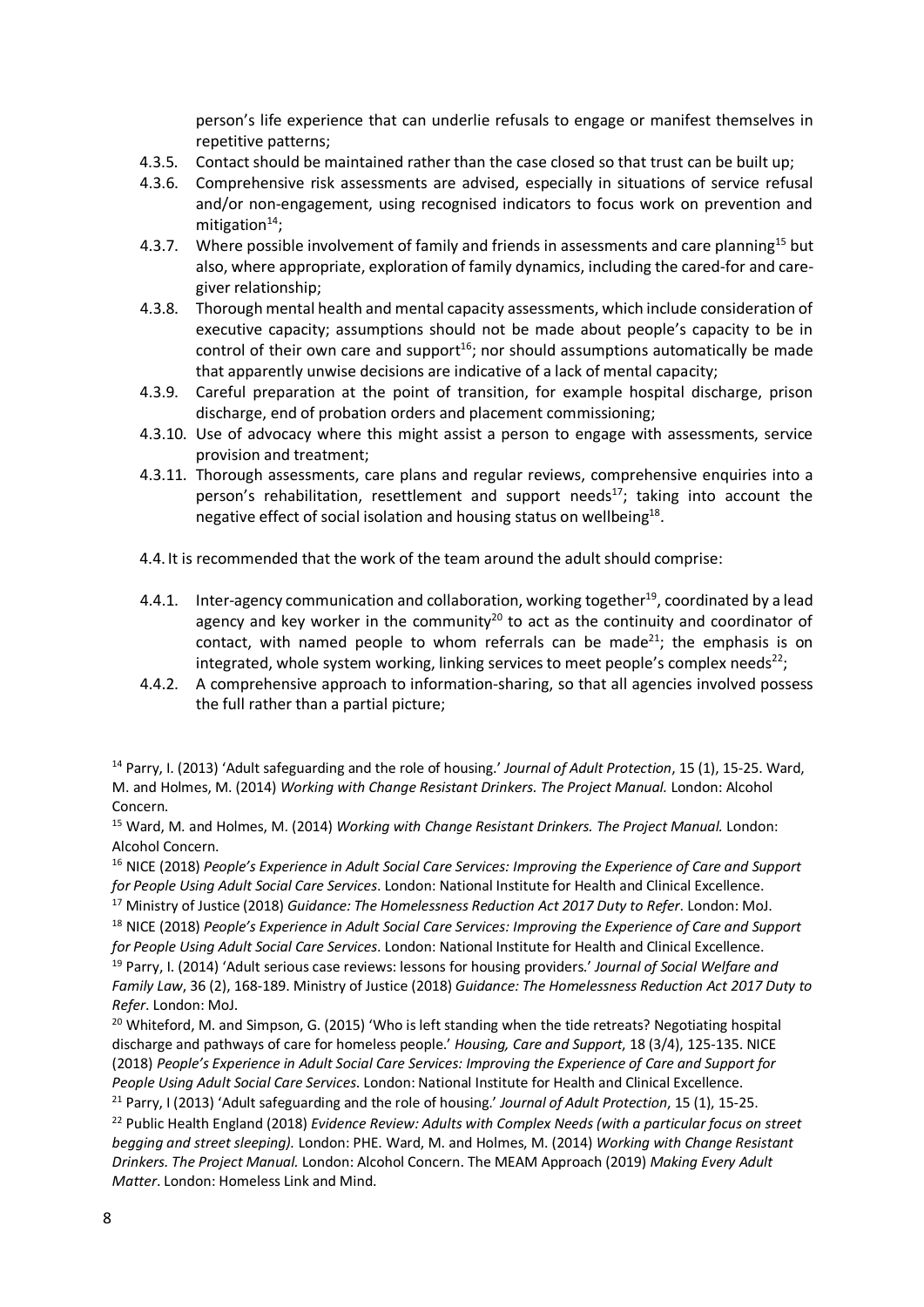- 4.4.3. Detailed referrals where one agency is requesting the assistance of another in order to meet a person's needs;
- 4.4.4. Multi-agency meetings that pool information and assessments of risk, mental health and mental capacity, agree a risk management plan, consider legal options and subsequently implement planning and review outcomes $^{23}$ ;
- 4.4.5. Use of policies and procedures for working with adults who self-neglect and/or demonstrate complex needs associated with multiple exclusion homelessness, with specific pathways for coordinating services to address such risks and needs as suitable accommodation on discharge from prison or hospital<sup>24</sup>;
- 4.4.6. Use of the duty to enquire (section 42, Care Act 2014) where this would assist in coordinating the multi-agency effort, sometimes referred to as safeguarding literacy;
- 4.4.7. Evaluation of the relevance of diverse legal options to assist with case management, sometimes referred to as legal literacy;
- 4.4.8. Clear, up-to-date<sup>25</sup> and thorough recording of assessments, reviews and decision-making; recording should include details of unmet needs<sup>26</sup>.
- 4.5. It is recommended that the organisations around the team provide:
- 4.5.1. Supervision and support that promote reflection and critical analysis of the approach being taken to the case, especially when working with people who are hard to engage, resistant and sometimes hostile;
- 4.5.2. Access to specialist legal, mental capacity, mental health and safeguarding advice;
- 4.5.3. Case oversight, including comprehensive commissioning and contract monitoring of service providers;
- 4.5.4. Agree indicators of risk that are formulated into a risk assessmenttemplate that will guide assessments and planning;
- 4.5.5. Attention to workforce development<sup>27</sup> and workplace issues, such as staffing levels. organisational cultures and thresholds.
- 4.6. SABs:
- 4.6.1. Ensure that multi-agency agreements are concluded and then implemented with respect to working with high risk individuals; this will include the operation of MAPPA, MARAC, MASH<sup>28</sup> and other complex case or multi-agency panel arrangements, responding to antisocial behaviour, domestic abuse, offending (community safety) and vulnerability<sup>29</sup>;

<sup>24</sup> Public Health England (2018) *Evidence Review: Adults with Complex Needs (with a particular focus on street begging and street sleeping).* London: PHE.

<sup>25</sup> Parry, I. (2013) 'Adult safeguarding and the role of housing.' *Journal of Adult Protection*, 15 (1), 15-25.

<sup>26</sup> Ward, M. and Holmes, M. (2014) *Working with Change Resistant Drinkers. The Project Manual.* London: Alcohol Concern.

<sup>27</sup> Whiteford, M. and Simpson, G. (2015) 'Who is left standing when the tide retreats? Negotiating hospital discharge and pathways of care for homeless people.' *Housing, Care and Support*, 18 (3/4), 125-135. The MEAM Approach (2019) *Making Every Adult Matter*. London: Homeless Link and Mind.

<sup>28</sup> Multi-Agency Public Protection Arrangements (MAPPA), Multi-Agency Risk Assessment Conferences (MARAC), Multi-Agency Safeguarding Hub (MASH)

<sup>&</sup>lt;sup>23</sup> Ward, M. and Holmes, M. (2014) *Working with Change Resistant Drinkers. The Project Manual.* London: Alcohol Concern.

<sup>29</sup> Parry, I. (2013) 'Adult safeguarding and the role of housing.' *Journal of Adult Protection*, 15 (1), 15-25.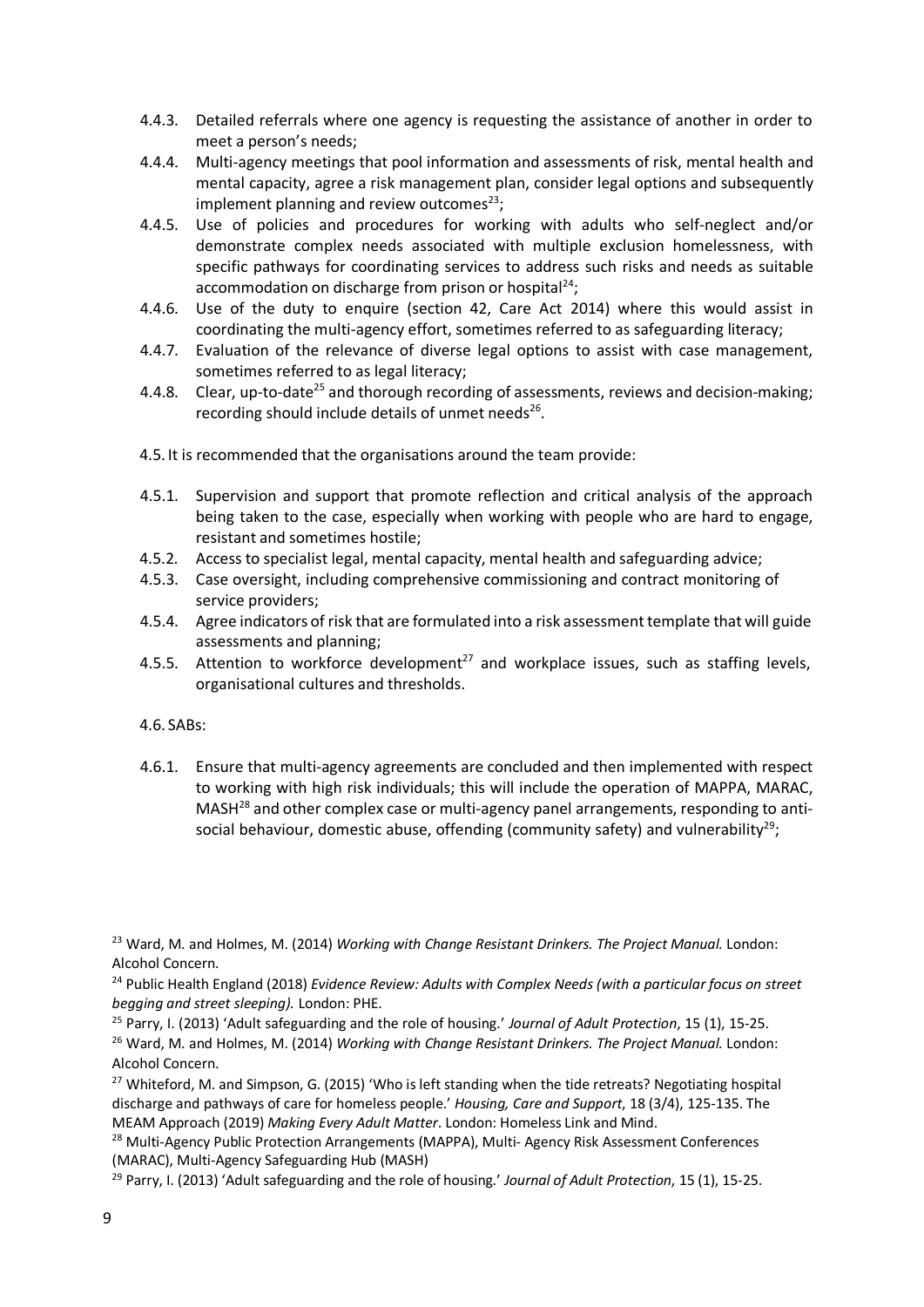strategic agreements and leadership are necessary for the cultural and service changes required $30$ :

- 4.6.2. Develop, disseminate and audit the impact of policies and procedures regarding selfneglect;
- 4.6.3. Review the interface between housing/homelessness and adultsocial care, mental health, and adult safeguarding, and include housing in multi-agency policies and procedures $^{31}$ ;
- 4.6.4. Establish a system to review the deaths of homeless people and/or as a result of alcohol/drug misuse;
- 4.6.5. Work with Community Safety Partnerships, Health and Wellbeing Boards and partnership arrangements for safeguarding children and young people, to coordinate governance, namely oversight of the development and review of policies, procedures and practice;
- 4.6.6. Provide or arrange for the provision of workshops on practice and the management of practice with adults who self-neglect.
- 4.7.This model enables exploration of what facilitates good practice and what acts as barriers to good practice. The analysis that follows draws on information contained within the chronologies and group discussions during the learning event. Where relevant, it also draws on available research. It follows the whole system framework for analysis presented above, beginning with the components of direct work with individuals and moving outwards to the legal, policy and financial context within which adult safeguarding and work with people who are homeless are situated.
- 4.8.The analysis begins, however, with a summarised chronology with accompanying commentary on good practice and on concerns about how practitioners responded to the needs and risks that Adult N presented with and how services worked collaboratively to attempt to address those needs and mitigate the risks.
- 4.9. Some key definitions underpin the analysis. Multiple exclusion homelessness refers to extreme marginalisation that includes childhood trauma, physical and mental ill-health, substance misuse and experiences of institutional care.<sup>32</sup> Adverse experiences in childhood can include abuse and neglect, domestic violence, poverty and parental mental illness or substance misuse. $33$  For many of those who are rough sleeping, homelessness is a long-term experience and associated with tri-morbidity (impairments arising from a combination of mental ill-health, physical ill-health and drug and/or alcohol misuse) and premature mortality.34
- 4.10. Care and support needs arise from or are related to physical or mental impairment or illness. This can include conditions as a result of physical, mental, sensory, learning or cognitive disabilities or illnesses, substance misuse or brain injury (Care and Support (EligibilityCriteria) Regulations 2014.

<sup>&</sup>lt;sup>30</sup> Ward, M. and Holmes, M. (2014) *Working with Change Resistant Drinkers. The Project Manual. London:* Alcohol Concern.

<sup>31</sup> Parry, I. (2013) 'Adult safeguarding and the role of housing.' *Journal of Adult Protection*, 15 (1), 15-25. <sup>32</sup> Mason, K., Cornes, M., Dobson, R., Meakin, A., Ornelas, B. and Whiteford, M. (2017/18) 'Multiple exclusion homelessness and adult social care in England: exploring the challenges through a researcher-practitioner partnership.' *Research, Policy and Planning*, 33 (1), 3-14.

<sup>33</sup> Public Health England (2018) *Evidence Review: Adults with Complex Needs (with a particular focus on street begging and street sleeping)*. London: Public Health England.

<sup>34</sup> Mason, K., Cornes, M., Dobson, R., Meakin, A., Ornelas, B. and Whiteford, M. (2017/18) 'Multiple exclusion homelessness and adult social care in England: exploring the challenges through a researcher-practitioner partnership.' *Research, Policy and Planning*, 33 (1), 3-14.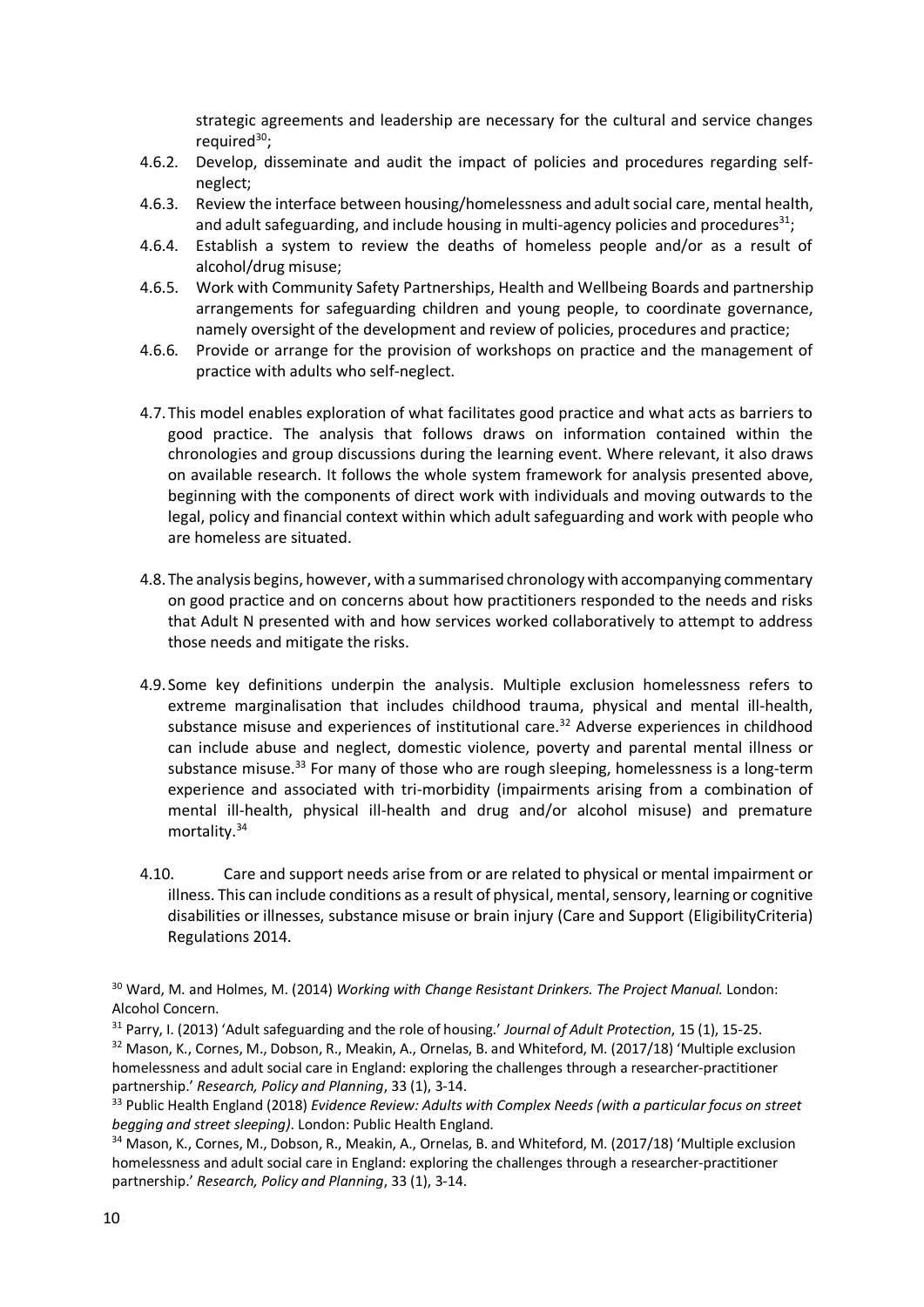# 5. Case Chronology<sup>35</sup> and Initial Commentary

- 5.1. Some information is available prior to Adult N's first recorded contact with services in Kirklees in early March 2020. Forward Leeds has confirmed that Adult N participated in structured treatment sessions for alcohol use between September 2015 and June 2016, at which point he dropped out. West Yorkshire Police (WYP) have a record of Adult N as a missing person on 22<sup>nd</sup> May 2016. He had recently left a rehabilitation facility and begun to drink again. He had also recently lost his job. He was found in a street covered in vomit and taken to hospital in Leeds.
- 5.2.His sister recalled that he had spent some time in a rehabilitation facility in Barnsley. She recalled that he had drunk whilst there. He had returned to Leeds. This may be the facility referenced above.
- 5.3. On 23<sup>rd</sup> May 2016 Leeds Teaching Hospitals NHS Trust (LTHT) has recorded that Adult N attended the Emergency Department at St. James Hospital. He was under the influence of alcohol. He self-referred but gave only a limited history. When sober and orientated, he was discharge after review of blood test results. This was to become a repeating pattern.
- 5.4. On 24<sup>th</sup> May 2016 Adult N presented at Leeds Housing Options requesting emergency temporary accommodation for the night. He said that he had left rehabilitation on  $18<sup>th</sup>$  May. Information gathered by Housing Options staff included that he had spent all his money on alcohol and that his drinking had escalated after he had lost his job. It is recorded that he was known to Forward Leeds and was being referred to St. Anne's for support. As he was intoxicated he was advised that he could not be accommodated. On  $3<sup>rd</sup>$  June he advised the service that he no longer required assistance. His case was formally closed on 8<sup>th</sup> June. There is no further record of any housing application from Adult N in Leeds.
- 5.5. Indeed, Adult N was referred to St Anne's Services in Leeds on 27<sup>th</sup> May 2016 by Forward Leeds Hospital Team. He was triaged on  $10<sup>th</sup>$  June and admitted for detox on  $21<sup>st</sup>$  June. He was discharged on 25<sup>th</sup> June.
- 5.6. On 10<sup>th</sup> August Adult N attended an eye clinic outpatient appointment at LTHT. He was suffering with a thin retina and bilateral flashing lights. He was under the care of the Ophthalmologist Team. No concerns were noted, he was reassured and advice was given.
- 5.7. On 23<sup>rd</sup> October 2016 he once again self-referred to the Emergency Department at St. James Hospital in Leeds. He was reporting loss of consciousness and possible fits. Once again, as a result of his intoxication, it was possible only to obtain a limited history. Blood screen results were within normal parameters. He was discharged. Commentary: a repetitive pattern is emerging but the approach taken on this presentation was the same as that in May.
- 5.8.Adult N's movements are not entirely clear for much of 2016 and for all of 2017. His sister recalled that for around eight months Adult N had lived with her and her family, being sober for some of this time. He had then secured employment and moved to Sheffield. His alcoholdependence increased and she recalled that he was known to both major hospitals in Sheffield and to an agency working with people misusing substances. She thought that supported accommodation had been considered at this time and remembered one occasion when it had proved necessary for emergency services to break into his flat. There were times

 $35$  The case chronology has been updated since the learning event.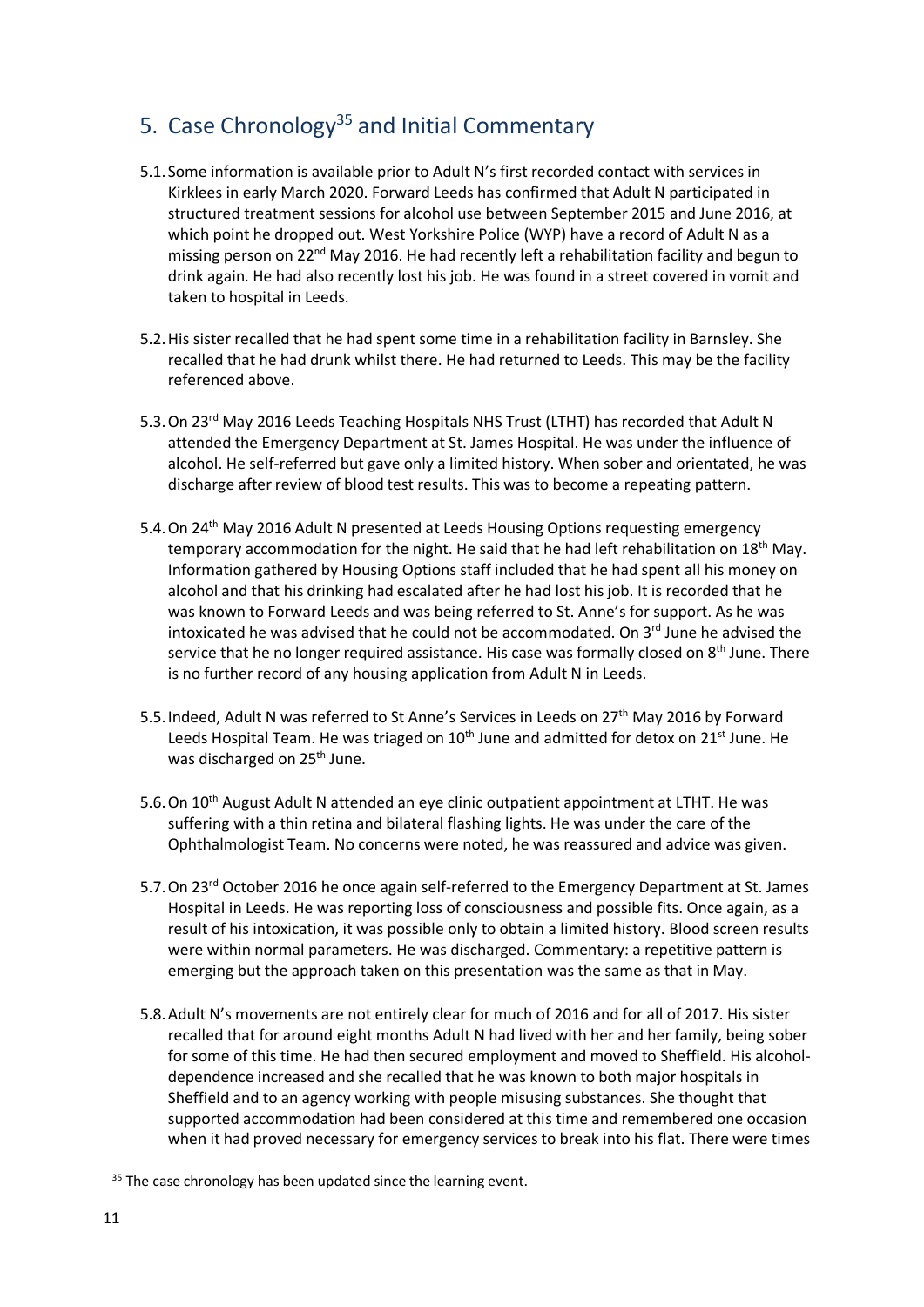when he lost movement in his body because of the effect of alcohol consumption, or severely injured himself, including on one occasion a fractured skull.

- 5.9.Precise timings remain unclear. His sister recalled that he paid privately for rehabilitation at clinics in London and in Blackpool. She was unable to be precise about dates but it seems likely that at least one of these admissions would have been in 2017; another possibly in 2018. He also went abroad for rehabilitation and did well for a time but it is unclear when this was. Nonetheless, the picture is one of continued alcohol-dependence, which his sister believes was a coping response "to forget everything." He lost most of his possessions during this time.
- 5.10. On 21<sup>st</sup> December 2017 Adult N was assessed by the Basement project in Huddersfield following a referral from On-Track Kirklees Alcohol Services. The purpose of the referral was for support due to his on-going alcohol misuse. He was assessed as suitable for a pre-recovery group but did not attend any of the January 2018 sessions. His case for group work was closed on 18<sup>th</sup> January 2018. However, Adult N is recorded as having used the breakfast club, peer support groups and mutual aid meetings periodically. He sought advice on 28<sup>th</sup> December 2017 and attended for food on 11<sup>th</sup> January 2018, 8<sup>th</sup> March, 22<sup>nd</sup> March and 5th April. There was no further contact until June 2019.
- 5.11. By May 2018 Adult N was once again in Leeds. On 20<sup>th</sup> May he presented at the Emergency Department of Leeds General Infirmary. He was under the influence of alcohol. Once again, only a limited history was obtained because of his intoxication. When sober he was discharged following review of blood test results. The following day the pattern repeated but this time at the Emergency Department of St. James Hospital. **Commentary:** no other action seems to have been taken by the Hospitals.
- 5.12. The next day,  $22^{nd}$  May, the pattern again repeated, this time at Leeds General Infirmary. On this occasion he was admitted as he was clinically dehydrated and had deranged bloods; he was treated with intravenous fluids. On 25<sup>th</sup> May he requested to selfdischarge. He was advised to stay for electrolytes checking but would not wait for bloods/medication and signed a self-discharge against medical advice form. He understood the risks of life threatening arrhythmia and was assessed to have capacity. **Commentary:** assessment of mental capacity was good practice. No adult safeguarding concern was referred, however, and it is not clear how his apparent dependence on alcohol was factored into whether he could use or weigh information about treatment.
- 5.13. A few hours later on the day he was discharged by Leeds General Infirmary, he presented at the Emergency Department of St. James Hospital. He complained of chest pain but an ECG proved normal. His blood screen was also normal. He declined admission and was discharged with advice. The following day, 26<sup>th</sup> May, Adult N returned to the same Emergency Department, complaining of chest pains, anxiety and alcohol withdrawal. His ECG and blood screens were normal. Diagnosis was a panic attack and anxiety. **Commentary:** the repeating pattern does not appear to have prompted an adult safeguarding concern.
- 5.14. On 10<sup>th</sup> June Adult N once again presented at St. James Hospital Emergency Department. He was brought after he had been found by his landlady intoxicated. He had reduced consciousness levels but denied chest pain. He was put on intravenous fluids and referral to Forward Leeds<sup>36</sup> was made. He was assessed for possible paracetamol overdose.

<sup>&</sup>lt;sup>36</sup> A drug and alcohol service provider.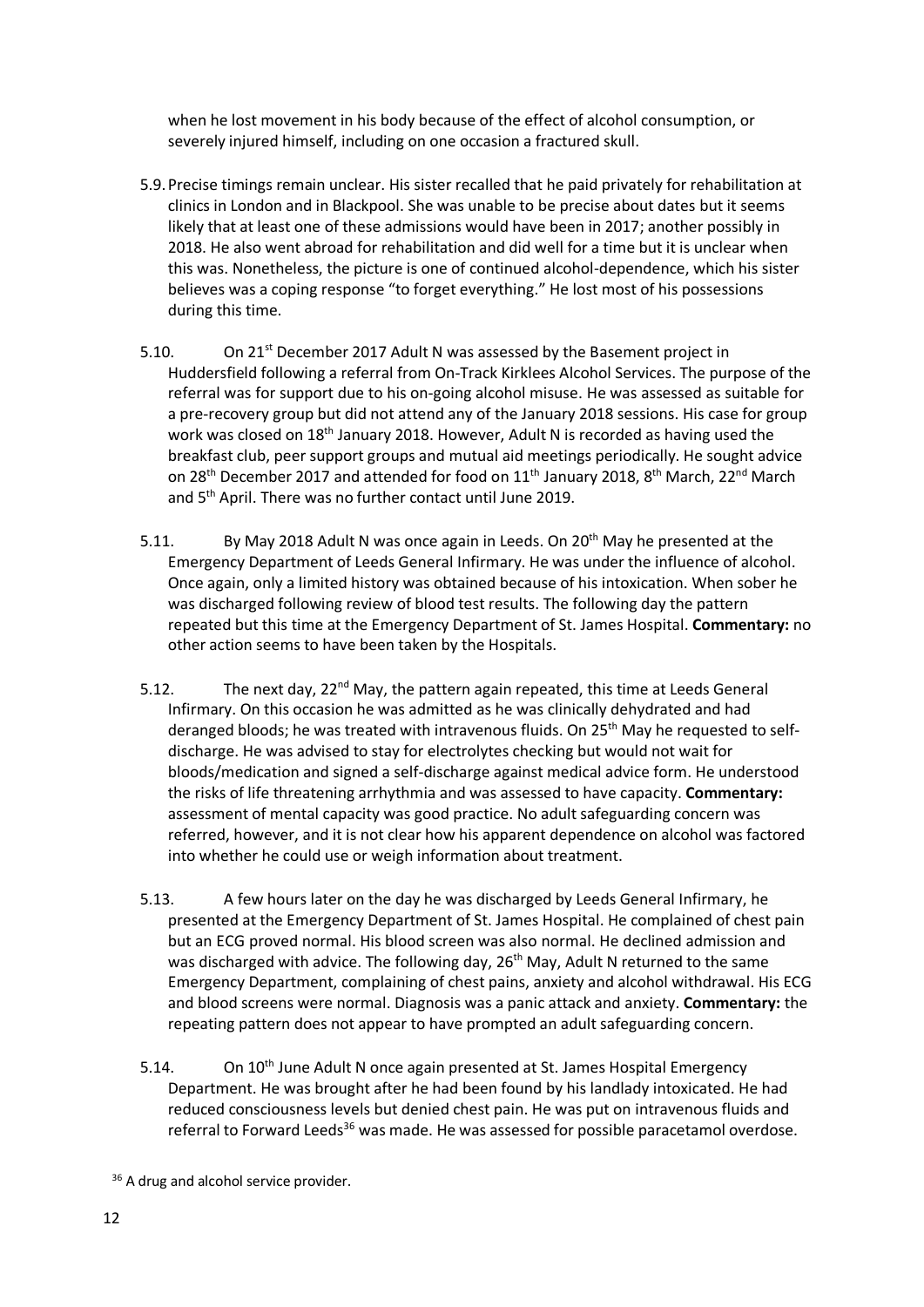All tests and observations were normal and he was discharged. Forward Leeds In-Reach Team saw Adult N in hospital. He declined offers of referral and treatment. **Commentary:** there has been little change in the approach taken by LTHT staff, despite the repeating presentations. A more assertive approach with Adult N regarding his alcohol misuse does not appear to have been considered, to attempt motivational work.

- 5.15. On 14<sup>th</sup> June 2018 WYP recorded that Adult N appeared to be living in a car in Leeds. He was heavily intoxicated and was taken by Ambulance to St James Hospital in Leeds. He presented with alcohol intoxication and reduced conscious levels. Once again he was put on intravenous fluids and referral to Forward Leeds was mentioned. All tests and observations were normal and he was discharged. **Commentary:** no information is available as to whether an adult safeguarding concern was referred by WYP or whether his homelessness was also the subject of referral. There is no mention of an actual referral to Forward Leeds.
- 5.16. However, Forward Leeds has commented that Adult N self-referred in September 2018. He had been abstinent and was wanting support with coping mechanisms to avoid relapse. He attended groups and drop-in sessions until sometime in October 2018 when he started paid employment. He did not return to Forward Leeds thereafter.
- 5.17. Two days later he presented at the same Emergency Department with alcohol intoxication. He denied experiencing chest pains. All tests and observations were normal and he was discharged when fully awake and medically fit. **Commentary:** this is his last recorded presentation at LTHT until March 2019. There has been no change in how staff responded to his repetitive presentations.
- 5.18. On 14<sup>th</sup> March 2019 Adult N presented twice at Leeds General Infirmary Emergency Department, firstly early morning and subsequently at lunchtime. On the first presentation he complained of tingling in his fingers and ringing in his ears. He also complained of blurred vision in both eyes. No weakness and no neurological concerns were noted in the Department and he was advised to consult his GP for a possible referral to ENT. On the second presentation he complained of anxiety and generalised weakness, wondering if he was experiencing a stroke. ECG was carried out; no collapses were recorded or family history of sudden death, but a family history of cardiac problems was noted. Given the history, patient anxiety and history of alcohol misuse, a bedside echocardiogram was undertaken by cardiology for alcoholic dilated cardiomyopathy. No abnormalities were observed but his GP was to be advised to refer Adult N to the inherited cardiac clinic.
- 5.19. On 28<sup>th</sup> May 2019 WYP reported that Adult N was found intoxicated and dishevelled in a flat in a shared house. A call had been received from his mother. Information received indicated that he had been sober for 14 months until recently. WYP referred Adult N to Leeds Adults and Health (Adult Social Care). **Commentary:** the referral to Adult Social Care was good practice.
- 5.20. Leeds Adults and Health recorded the referral from WYP on 29th May as for adult safeguarding, based on concern expressed by Adult N's mother with respect to his health and alcohol misuse. He had apparently requested help with his drinking when spoken to by WYP Officers. The outcome of the referral appears to have been attendance at a rehabilitation facility in Manchester with the support of his then GP. **Commentary:** there does not appear to have been an assessment of his care and support needs.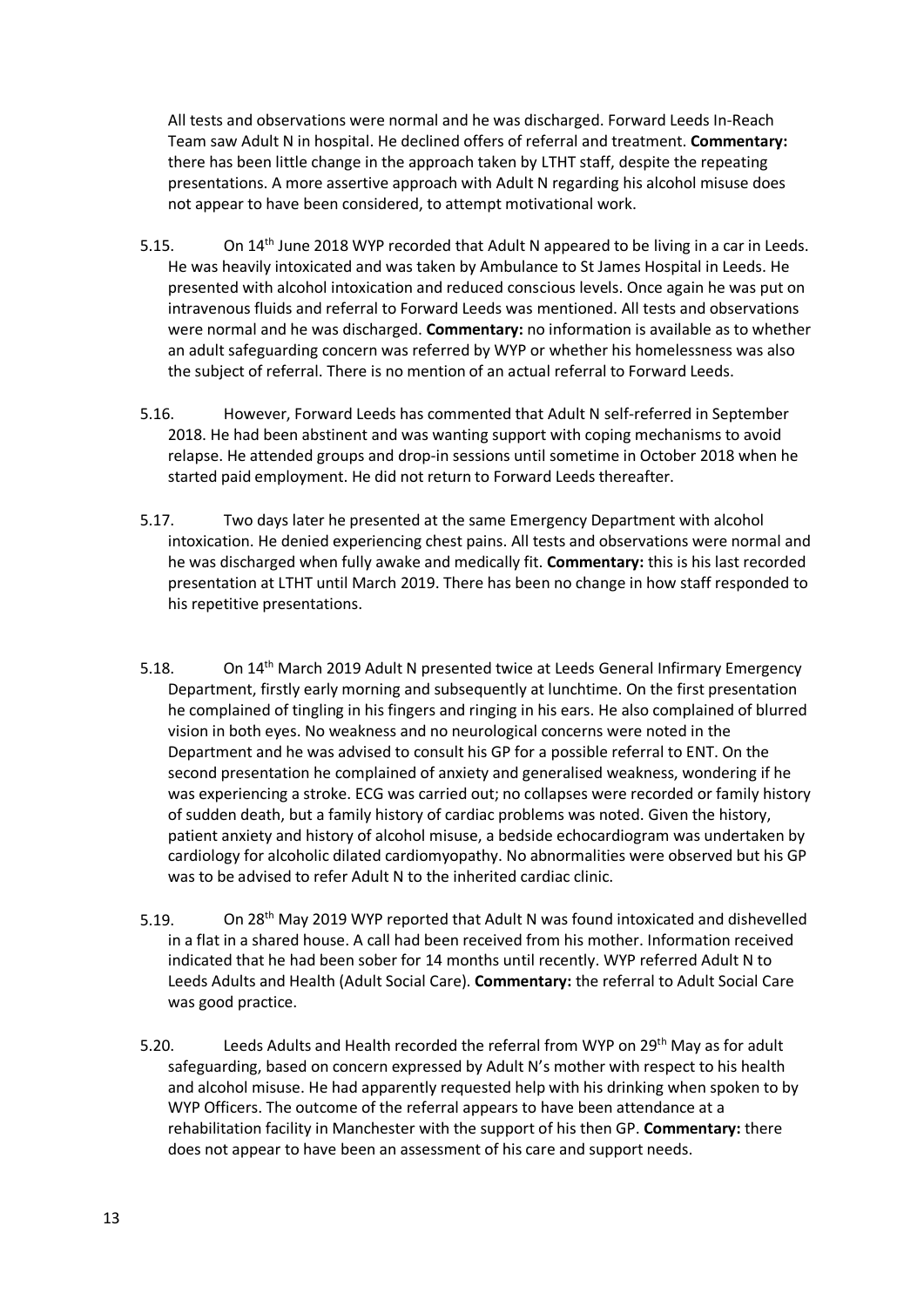- 5.21. Shortly after this episode in Leeds, Adult N was back in Kirklees. He accessed recovery support from the Basement Project on 12<sup>th</sup> June, with further recorded contact on  $17<sup>th</sup>$  and  $18<sup>th</sup>$  June,  $15<sup>th</sup>$  July and  $5<sup>th</sup>$  August. Once again, he then disappeared until renewing contact in early March 2020.
- 5.22. However, whilst in Kirklees in June, he also attended an Ophthalmology outpatient appointment in Leeds on 19<sup>th</sup> June. No concerns with his eyes were noted. He was discharged from further follow up.
- 5.23. On  $2<sup>nd</sup>$  July 2019 Adult N's mother reported him missing to WYP. He had recently left a rehabilitation facility in Blackpool and was attending the Basement project in Huddersfield. His mother reported that he was an alcoholic and had previously suffered a fractured skull. Police found Adult N at an address; he was safe and well.
- 5.24. On 28<sup>th</sup> August Adult N attended a cardiac outpatient appointment in Leeds. Various tests and assessment were conducted but nothing abnormal was detected. He was discharged.
- 5.25. The focus then begins to switch to North Yorkshire. On  $9<sup>th</sup>$  and  $10<sup>th</sup>$  September, he attended Harrogate Hospital Emergency Department intoxicated and, on the first occasion, incontinent. He was discharged. Harrogate Borough Council received a telephone call on 10<sup>th</sup> September from a landlady who had offered Adult N a room in her house, to the effect that Adult N had to leave. She was concerned about his drinking and the impact this was having on herself and family. She was advised that he should self-refer but he did not do so. On 13th September he presented again at Harrogate Hospital, intoxicated and with a minor head injury. He declined admission.
- 5.26. On 14<sup>th</sup> September Adult N was brought by Ambulance to St. James Emergency Department, having been found in a collapsed state with reduced consciousness levels. He had been sitting on some steps with other people in Leeds city centre. He was intoxicated. Outreach workers were handing out food to homeless people and witnessed Adult N to slump over and have a 4 minute seizure. They placed the patient into the recovery position. No trauma and no head injury were witnessed. Following various blood tests and clinical examination, he was assessed as medically fit and was discharged with advice.
- 5.27. The following day,  $15^{th}$  September, he was again taken by Ambulance to the Emergency Department of St James Hospital. He had been found staggering around Leeds city centre. He was conscious and alert but appeared intoxicated, stating that he had been drinking all night. As he regained sobriety and following various blood tests and clinical examination Adult N was assessed as medically fit and was discharged with advice. The following day, 16th September, he presented first at Leeds General Infirmary Emergency Department with alcohol intoxication but did not wait to be seen. One hour later he presented at St James Hospital Emergency Department with alcohol intoxication. He was put on intravenous fluids. He denied chest pains and following examination was discharged with advice. **Commentary:** neither the Ambulance Service nor LTHT referred Adult N as a safeguarding concern. No referral to an alcohol service provider appears to have been made.
- 5.28. The following day,  $17<sup>th</sup>$  September, Adult N attended St James Emergency Department with alcohol intoxication. For a time he could not be identified because of his reduced consciousness level and the Hospital contacted WYP for assistance. He was eventually able to confirm his identity and he was admitted for intravenous fluid treatment,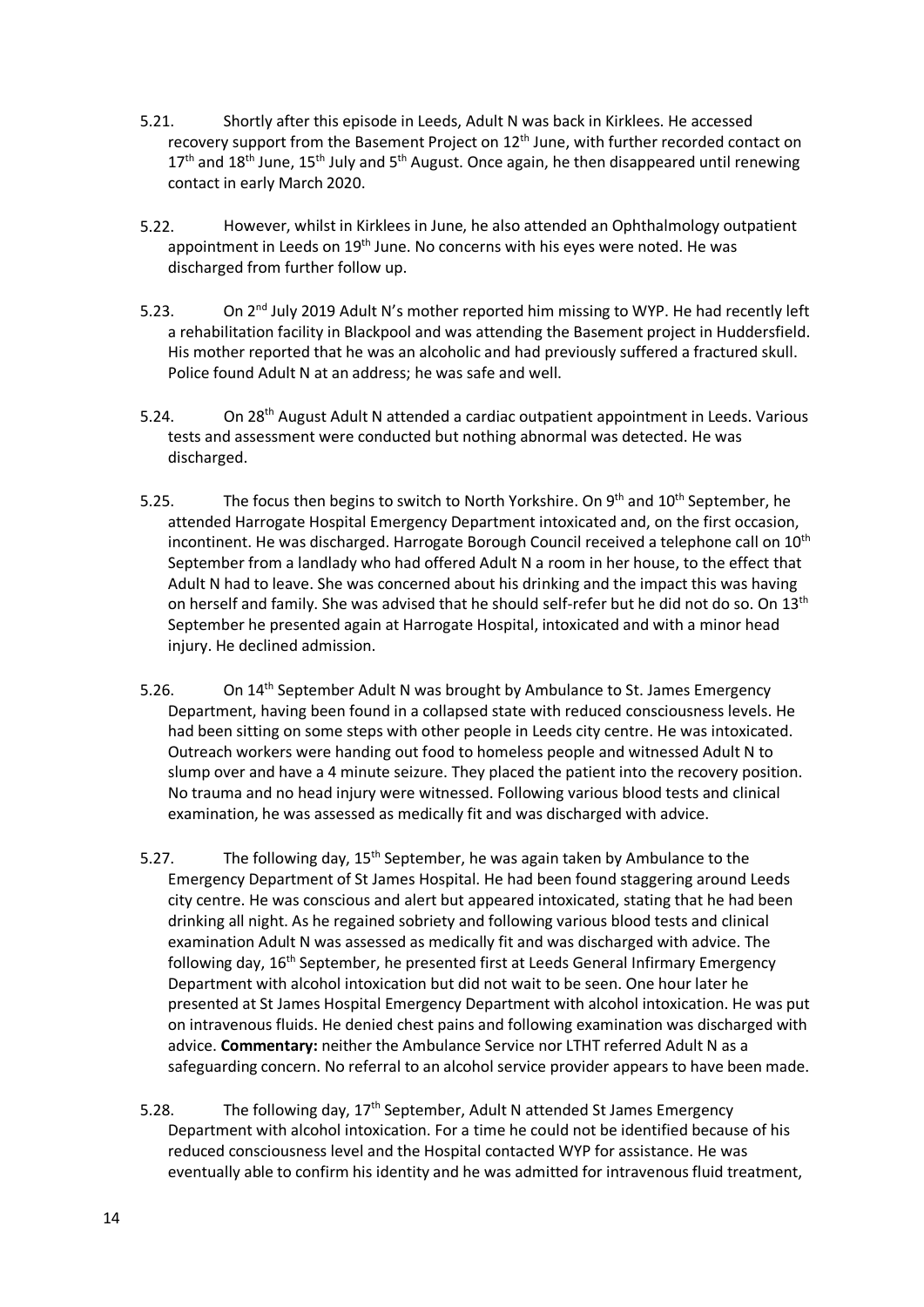CT scan and further assessment. On 19<sup>th</sup> September he self-discharged against medical advice. His GP was informed.

- 5.29. On 20<sup>th</sup> September he presented twice at Harrogate Hospital Emergency Department. On the first occasion he did not wait for results, having complained of collapse. He attended with two bottles of vodka. On the second occasion, half an hour later, he was discharged. The following day he presented again, intoxicated. He was encouraged to take fluids and was discharged. **Commentary:** as with his presentations at LTHT, a repeating pattern regarding alcohol misuse was emerging. However, no adult safeguarding concern was referred and no other intervention has been recorded.
- 5.30. On 26<sup>th</sup> September 2019 Yorkshire Ambulance Service (YAS) found Adult N asleep in his car in Harrogate, North Yorkshire. He was covered in vomit. His car was covered in vomit and urine. He had been staying in hotels but had been asked to leave because of his alcoholdependence and presentation. He reported having been in hospital several times in recent weeks. An adult safeguarding concern was referred by YAS because of self-neglect and support for Adult N was requested. He was homeless. He was admitted by Harrogate Hospital and discharged on 28th September. **Commentary:** the referral by YAS of an adult safeguarding concern was good practice. The Hospital has not recorded whether Adult N was referred under the provisions of the Homelessness Reduction Act 2017. The Hospital did not refer an adult safeguarding concern.
- 5.31. No further action was taken under safeguarding. Adult N was spoken to by a Senior Practitioner in Health and Adult Services. Adult N stated that he was no longer living in his car and had funds for a hotel room until he could access more permanent accommodation. He stated that he had attended North Yorkshire Horizons to address his drinking<sup>37</sup> and was on the waiting list. It was concluded that he was addressing the issues that had triggered the adult safeguarding concern and was capable of sourcing housing and support for himself. He did not consider that further action was needed. **Commentary:** on the basis of this one encounter, that assessment would appear reasonable. Judged against the history, however, if that had been known, the assessment appears over-optimistic. The difficulty of triangulating self-report with what is known by other agencies, especially when this information is held in another local authority area, is a feature of this case.
- 5.32. A mental health assessment was completed on 27<sup>th</sup> September whilst Adult N was in hospital. The record notes that his family had reported him as missing but that he did not want to make contact as they would not understand and would become annoyed. The referral appears to have been made because he had expressed suicidal thoughts when at the hospital on 20<sup>th</sup> September. He denied suicidal thoughts during the assessment. He was not willing to engage in a full assessment or to discuss his history. He was reportedly embarrassed about having been incontinent. The Hospital had disposed of his clothes because of their condition. **Commentary:** the record of the mental health assessment is confusing. At one point it records that Adult N wished to address his drinking and consequently he was signposted to alcohol addiction services. At another point, however, it records that he was unwilling to engage with either mental health or alcohol addiction services. Where the record is consistent is in recording that there was no evidence of mental illness and no role therefore for secondary mental health services. His case was therefore closed. Three questions arise. Firstly, was it reasonable to close his case after just one

<sup>&</sup>lt;sup>37</sup> North Yorkshire Horizons have recorded that he self-referred for alcohol-related support on 27<sup>th</sup> September 2019.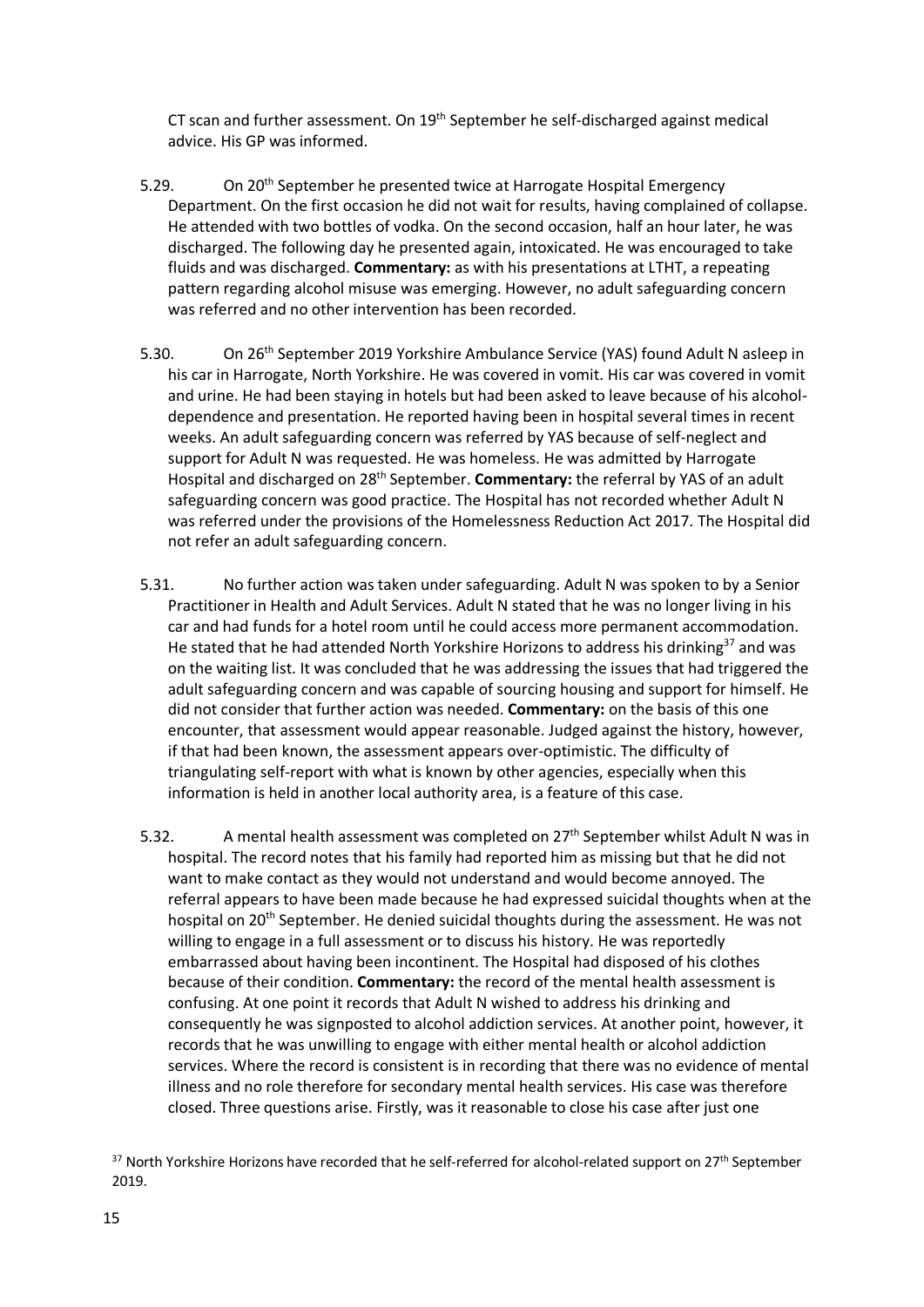contact rather than attempt to establish a relationship that might then pave the way for discussion about how he was now presenting and what his history had been? Secondly, is it not reasonable to consider whether his alcohol-dependence was evidence of impulse control disorder and/or of mental distress? Thirdly, given his history, was simply signposting him to services a sufficient response? It would have been appropriate to have discussed with Adult N accompanying him to the services that had been signposted, as a way of making every contact count.

- 5.33. On 3<sup>rd</sup> October Adult N completed a triage assessment with North Yorkshire Horizons. On 4<sup>th</sup> October he attended a recovery support group.
- 5.34. On 17<sup>th</sup> October Adult N again presented at the Emergency Department of Harrogate Hospital. He had been drinking for days, had no food, and was covered in urine and faeces. He was admitted and discharged on  $24<sup>th</sup>$  October. The pattern repeated on  $1<sup>st</sup>$ November when Adult N was found in his car. He was admitted and discharged on 3rd November. On 5<sup>th</sup> November he presented again, intoxicated and covered in urine and faeces, but left before treatment. On  $7<sup>th</sup>$  November he was again found intoxicated in his car and was admitted through the Emergency Department, being discharged the following day. **Commentary:** no adult safeguarding concern was referred and no other intervention has been recorded.
- 5.35. On 25<sup>th</sup> October Adult N attended a recovery support group but on 28<sup>th</sup> October he failed to attend for a comprehensive assessment. Attempts to contact him to rearrange were unsuccessful.
- 5.36. On 18<sup>th</sup>, 19<sup>th</sup> and 20<sup>th</sup> November 2019, Adult N was seen in the Emergency Department of Harrogate Hospital. He was admitted on 19<sup>th</sup> and discharged on 20<sup>th</sup>. A referral to Health and Adult Services was made. As he made no response to attempts by a Social Care Coordinator to make contact, he was advised to self-refer. He did not do so. **Commentary:** the referral to Health and Adult Services was good practice. Efforts were made to contact Adult N following the referral but it is questionable whether there was sufficient in-reach and outreach in order to complete a care and support assessment.
- 5.37. On 23<sup>rd</sup> November he presented again at the Emergency Department in Harrogate, intoxicated and incontinent. He was discharged. The following day he presented again, having been found unresponsive and hypothermic. He was advised to attend Horizons and was discharged. **Commentary:** the Hospital did not follow up its referral to Health and Adult Services, nor was an adult safeguarding concern referred.
- 5.38. On 27<sup>th</sup> November he presented again at the Emergency Department in Harrogate. He was intoxicated and covered in urine and faeces. He was admitted and discharged on  $3^{rd}$ December. Records held by the Emergency Department have noted that Horizons had made contact on 4th December and Adult N had attended for an assessment. Indeed, Adult N had renewed contact with Horizons on 2<sup>nd</sup> December and a triage assessment was completed on 4<sup>th</sup>. He reported to have been drinking up to 3 bottles of vodka daily. On 6<sup>th</sup> December Horizons completed a comprehensive assessment, at which point Adult N was stating that he had been abstinent for one week following detox in hospital.
- 5.39. On 12<sup>th</sup> December he failed to attend Horizons for a health and wellbeing assessment with a Nurse. The following day he did attend a structured support session and a recovery support group meeting, and was reporting continued abstinence. On 17<sup>th</sup>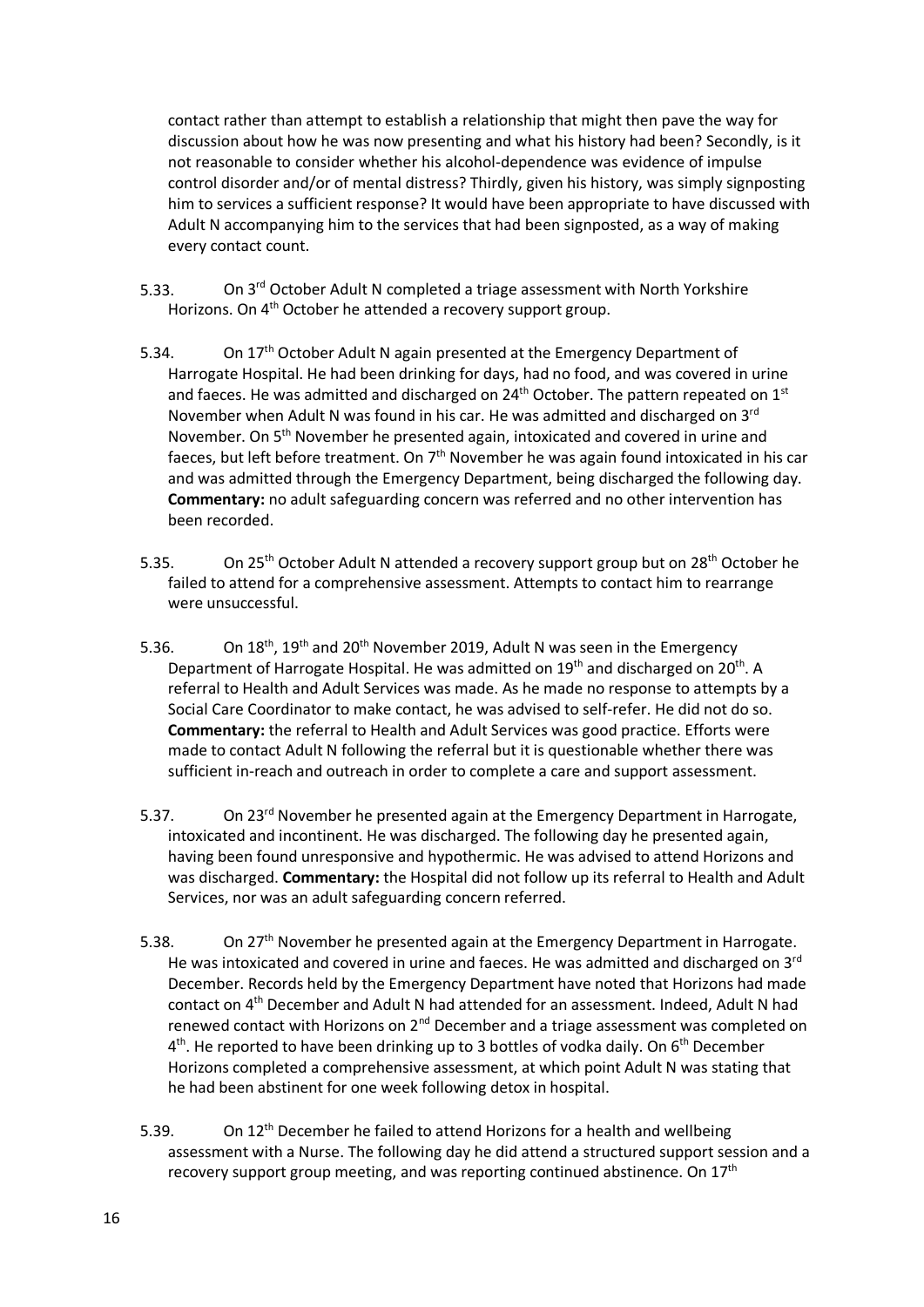December he attended a health and wellbeing assessment with a Nurse followed by a 1:1 support session with a Recovery Worker and the recovery group.

- 5.40. Before 23<sup>rd</sup> December Adult N had been in contact with Harrogate Homeless Project in December 2019 and on that date the project spoke directly to a Housing Options Private Sector Officer and asked him to call Adult N. Voicemails were left for Adult N to ring him back but it appears that he did not do so.
- 5.41. On 25<sup>th</sup> December he presented again at the Emergency Department. He had open blisters on both feet, having been walking bare foot. Urine burns were also observed. He was discharged. On 30<sup>th</sup> December he presented again, complaining of vomiting. He was admitted and discharged on 14<sup>th</sup> January 2020. North Yorkshire Horizons have recorded that the Hospital informed the service on 2<sup>nd</sup> January that Adult N had been admitted. The Hospital contacted Horizons on 13<sup>th</sup> to inform the service of his imminent discharge.
- 5.42. Between  $10^{th}$  and  $14^{th}$  January 2020 there was contact between Harrogate Hospital, Harrogate Borough Council Housing Options and North Yorkshire Health and Adult Services. Adult N was being discharged from hospital with bandaged legs as a result of sepsis. He had been residing in a hotel where there were concerns about the stench coming from his room but also spending nights in his car, homeless. He would have been given temporary accommodation, had he or the hospital made further contact. A Home from Hospital service was planned to support him with shopping until his feet healed. He was assessed as having no other eligible needs and his case was closed.
- 5.43. Horizons attempted unsuccessfully to contact Adult N on 15<sup>th</sup> and 20<sup>th</sup> January. On  $21<sup>st</sup>$  January Horizons recorded that Adult N had been discussed at Safer Communities but no other record has been located to confirm that his case was discussed.
- 5.44. On 20<sup>th</sup> January he attended the Emergency Department in Harrogate<sup>38</sup>. Cellulitis to his buttocks and alcohol withdrawal syndrome were recorded. He was admitted, being discharged on  $28<sup>th</sup>$  January<sup>39</sup>. On  $30<sup>th</sup>$  January he presented again, intoxicated and incontinent. He was admitted and discharged the following day. The pattern repeated on  $1<sup>st</sup>$ February, again intoxicated and unresponsive. He was admitted and discharged the following day. On 4th February Harrogate Hospital advised Horizons of his discharge. His last recorded attendance at the Emergency Department in Harrogate was on 5<sup>th</sup> February. He was admitted as a result of excessive use of alcohol and discharged two days later. Harrogate Hospital informed Horizons of this admission and a worker from Horizons visited him on the ward. After his discharge on 7<sup>th</sup>, Adult N dropped in to Horizons and an appointment was made. **Commentary:** each episode appears to have been treated individually rather than being seen as part of a pattern for which a longer-term, multiagency risk mitigation plan was required. Nonetheless, information-sharing by the Hospital with Horizons was good practice, as was the visit by Horizons to Adult N on the ward.
- 5.45. YAS have recorded three further contacts with Adult N in Harrogate, on 30<sup>th</sup> January, 1<sup>st</sup> February and 5<sup>th</sup> February 2020. On the first occasion he was intoxicated and unresponsive on the street. On the other occasions he was in hotels, also intoxicated and relatively unresponsive. On the last occasion he is also recorded as having urinated himself.

 $38$  The Independent Reviewer has been informed that this was his 19<sup>th</sup> attendance.

 $39$  On 24<sup>th</sup> January Adult N informed Horizons that he had been admitted to hospital.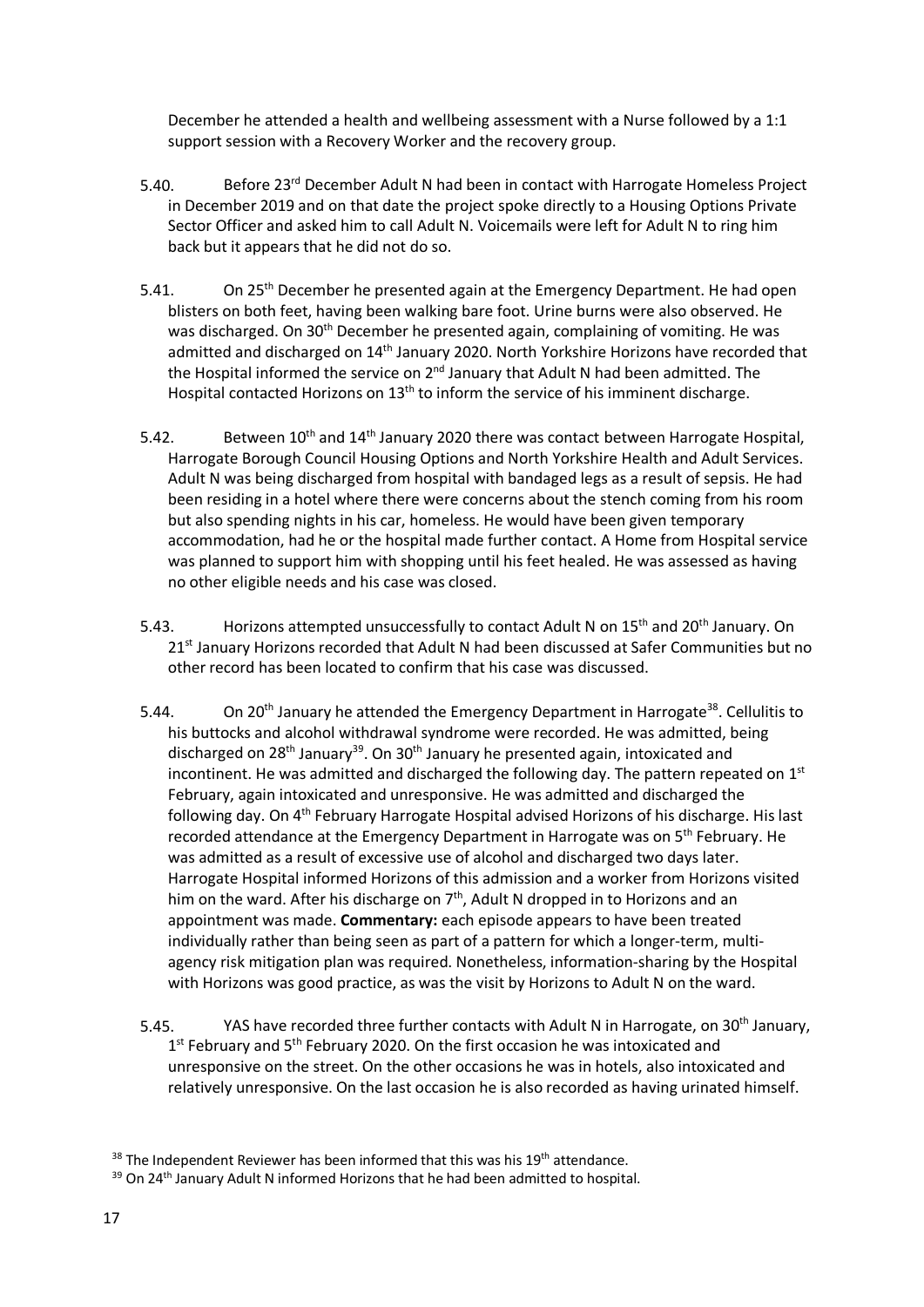**Commentary:** it is unclear what action was taken on these occasions. No adult safeguarding concerns were referred.

- 5.46. Following unsuccessful attempts by Horizons to contact Adult N on  $10^{th}$ ,  $14^{th}$  and  $20<sup>th</sup>$  February, his case was closed due to non-engagement. The last contact occurred on  $6<sup>th</sup>$ March when Adult N telephoned to say that he was okay and staying with his mother. He was advised he could re-refer at any time.
- 5.47. By early March 2020 Adult N was back in Kirklees. On 7<sup>th</sup> March he resumed contact with the Basement Project, with recorded contact also occurring on 10<sup>th</sup>, 12<sup>th</sup>, 13<sup>th</sup>, 16<sup>th</sup> and  $17<sup>th</sup>$  March for food, advice, and recovery support. Thereafter he does not appear to have contacted the Basement project again. On 9<sup>th</sup> March he registered with a GP practice and on 10<sup>th</sup> March had the first of four telephone consultations, this time for a foot blister/toe infection.
- 5.48. His first appointment with Housing Solutions came on 12<sup>th</sup> March to discuss his accommodation needs. He had also made contact with Fusion Housing. Their involvement spanned 9<sup>th</sup> March to 11<sup>th</sup> May. Their records indicate that Adult N self-referred to their accommodation service, having been sleeping on the floor at his mother's address. He mentioned that he had been living in Harrogate but had been unable to access accommodation there as he had no local connection. He said his family lived in Kirklees and he did not disclose any history of alcohol misuse. The assessment took place on 13<sup>th</sup> March. He said that he had spent four months in private sector accommodation but left to return to Huddersfield following issues with an alcoholic landlady. He also mentioned having had a number of tenancies for short periods in the private sector and said that he had generally moved to find employment. He claimed to be a 'social drinker.' He said that he was recovering from cellulitis and sepsis, and that he had several blisters on the ball of his foot as a consequence of cellulitis. He disclosed suffering from anxiety and depression with Sertraline<sup>40</sup> and Flucloxacillin<sup>41</sup> medication. He was receiving Universal Credit.
- 5.49. Fusion Housing had no further recorded contact either with Adult N until the 6<sup>th</sup> April 2020. **Commentary:** Fusion Housing have commented that this is not the expected standard of service delivery. It was caused by the national restrictions imposed and the relocation of staff to home working within a very short time scale. At this time, the focus of the accommodation services was putting safe practices and procedures in place for all the clients currently housed with Fusion Housing (around 250 at the time) to minimise the risks associated with COVID 19 and ensure that the service could still offer intensive housing management services to everyone. Particular attention was paid to the risks associated with those who lived in shared accommodation. As a result, focus was diverted away from applicants and therefore there was a delay in continuing to process and finalise assessments that had already taken place.
- 5.50. Fusion Housing was made aware by the Housing Solutions Team at the Council that Adult N had been in hospital, but there are no records at Fusion Housing detailing why he had been admitted to hospital. Information was exchanged between the two services, including that Adult N had been asked to leave Bed and Breakfast (B&B) accommodation due to concerns about his behaviour and his hygiene. This led Fusion Housing on  $8<sup>th</sup>$  April to decline to offer Adult N accommodation as no self-contained accommodation was available

<sup>40</sup> Treatment for depression and anxiety disorders.

<sup>&</sup>lt;sup>41</sup> Treatment for bacterial infections.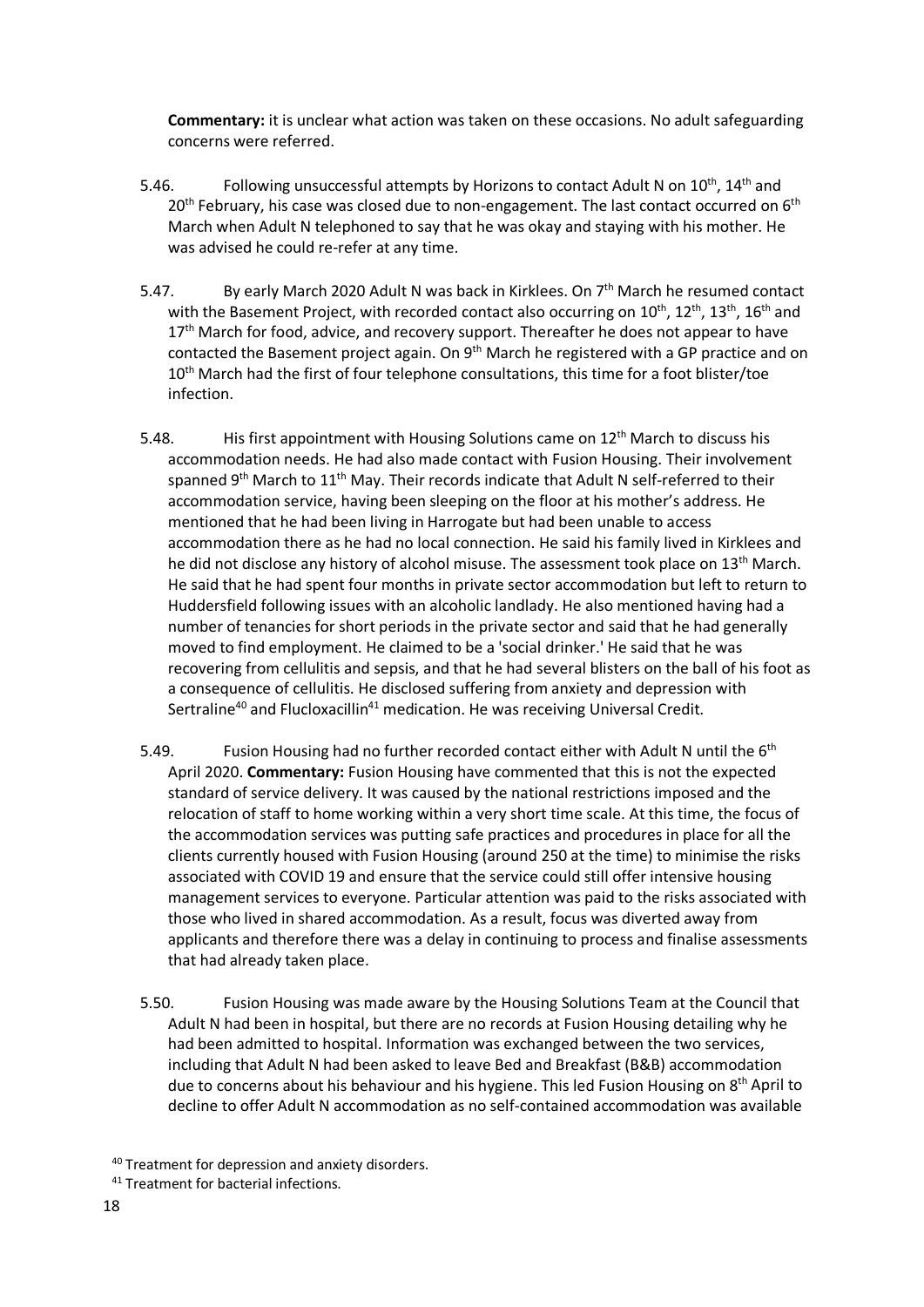at the time. The only means of informing Adult N was by text message. He did not respond until  $5<sup>th</sup>$  May when he left a message indicating that he was awaiting a decision. He was not spoken to until  $11<sup>th</sup>$  May, again as a result of disruption to services caused by the pandemic. He was informed that there were only rooms in shared houses with shared bathroom facilities available and these were not considered suitable for Adult N's needs.

- 5.51. On 27<sup>th</sup> March Calderdale and Huddersfield NHS Foundation Trust (CHFT) recorded Adult N's first presentation. He was found wandering round the hospital appearing intoxicated. He was treated and an Occupational Therapist assessed him as safe for discharge, describing that he lived alone and managed independently. He had 2 bottles of gin and money in his possession. A referral for podiatry was made. A discharge letter was sent to his GP practice<sup>42</sup> identifying one-day admission for alcohol withdrawal.
- 5.52. On 30<sup>th</sup> March YAS conveyed Adult N to hospital, having found him in a car when alerted by a member of the public. He was visibly shaking but would not allow assessment by the Ambulance crew. There were empty bottles of alcohol visible. At CHFT he was assessed as having experienced an alcohol-related seizure. He was unkempt. He had excoriated buttocks and a foot blister. Advice was given about excessive alcohol consumption. He was not confused. He was admitted from the Emergency Department because of the need for Occupational Therapy/Physiotherapy assessment and for input from Adult Social Care regarding homelessness. He had been sleeping in his car. CHFT recorded difficulty in obtaining a clear history, including where he had been living – possibly with his mother but also in what he described as a young professionals' property and using toilet and washing facilities in a local McDonalds. He declined support, suggesting that he had sufficient money and could look after himself.
- 5.53. He was discharged the following day. A discharge letter was sent to his GP, detailing admission with social problems due to alcohol-dependence. **Commentary:** YAS do not appear to have referred an adult safeguarding concern when Adult N was found unkempt in his car. CHFT do not appear to have referred Adult N as a safeguarding concern. Nor did CHFT refer Adult N under the Homelessness Reduction Act 2017 although it was known that he had been living in his car. Advice was given regarding excessive alcohol consumption, and contacting his GP and liaison services. He denied that he had an alcohol problem, admitting only to occasional binge drinking. His housing situation was discussed, with Adult N stating that he had been staying with his mother but also had a rented room in a property occupied by young professionals. He had, however, been sleeping in his car for two days because he could not lock it, having lost the key, and there were valuables within it.
- 5.54. CHFT Discharge Team for complex cases, and the Hospital Avoidance Team were involved at this point. Adult N was reluctant to discuss his complex social history. He wanted to be discharged once his feet had been assessed. He did state that he had lost his job in Harrogate. He did not feel that he required help from Adult Social Care. He had a large sum of money with him, which he said he could use to access B&B if necessary.
- 5.55. On 31<sup>st</sup> March Locala podiatry services received a referral from the podiatry service in CHFT for a foot ulcer on the bottom of his foot. The referral said that Adult N could attend clinic. An appointment was made for 2/4/2020, which he did not attend as he was in hospital.

 $42$  Adult N had given an address and there was a GP registration for that address.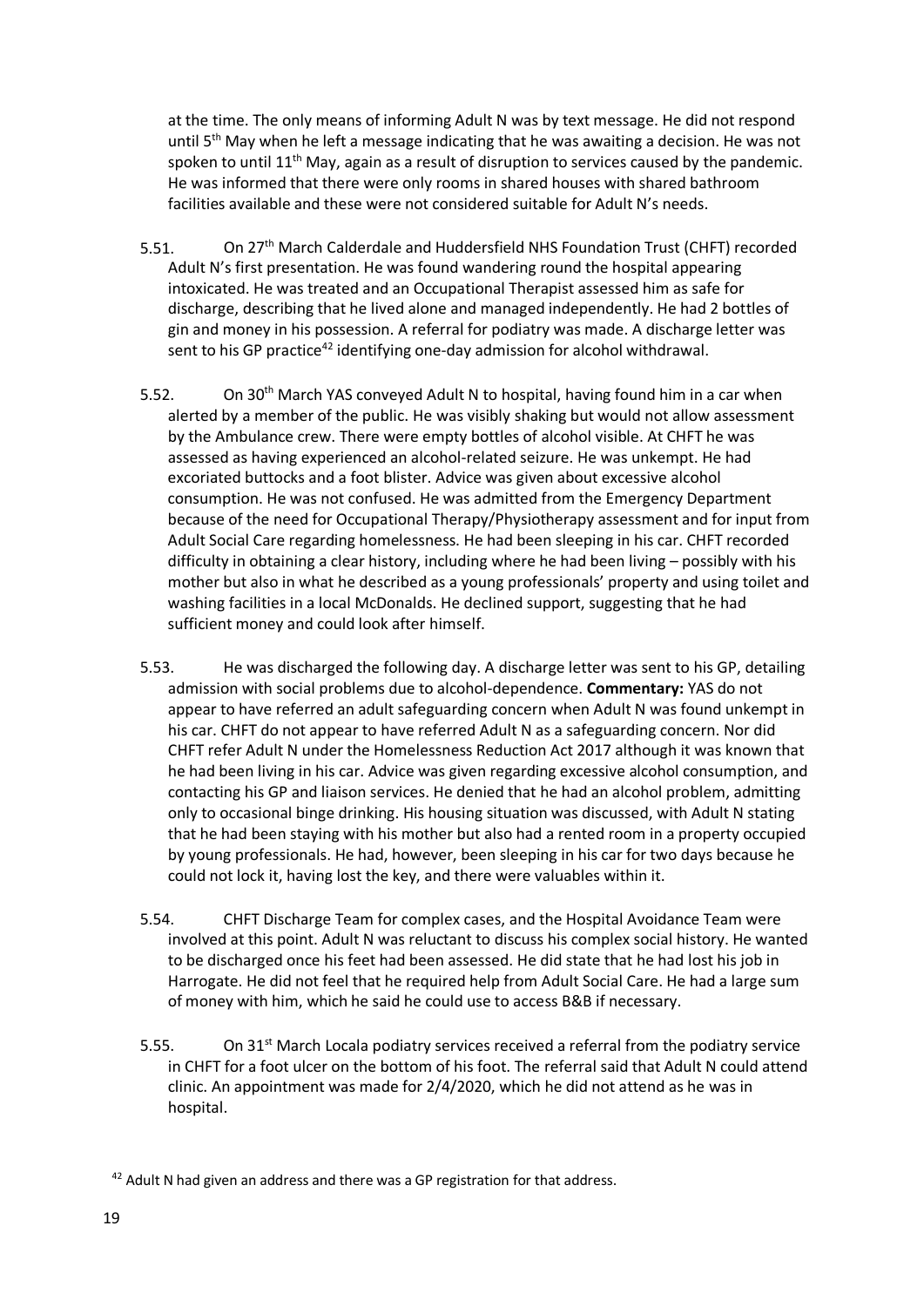- 5.56. Between  $2^{nd}$  and  $6^{th}$  April the pattern was repeated. Adult N was found in his car by WYP. His clothes were soaked wet; there was a smell of alcohol. He was admitted to CHFT with a probable alcohol-related seizure and possible abscess on the sole of his right foot. He stated that he was living in his car to avoid staying with his mother during the coronavirus pandemic. He gave a similar reason for not wishing to return to a room in a rented property. CHFT discharge team contacted Housing Solutions and, although Adult N could have been regarded as having made himself intentionally homeless, temporary accommodations was found at a local hotel. CHFT sent a discharge letter to the GP practice, recording admission for alcohol withdrawal. **Commentary:** liaison between the CHFT discharge team and Housing Solutions was good practice, as was the allocation of temporary accommodation. No adult safeguarding referral for self-neglect appears to have been sent. No referral as a response to his alcohol misuse appears to have been considered.
- 5.57. The first involvement with the Kirklees Emergency Duty Service (EDT) occurred on 10<sup>th</sup> April when the hotel passed on information that he was being evicted because of excessive drinking and defaecating his room. **Commentary:** no follow-up referrals or action occurred in response to this information.
- 5.58. On 11<sup>th</sup> April YAS found Adult N in his car in Halifax, unresponsive and making "jerky" movements. He was dressed in hospital pyjamas and barefoot, soaked in urine and covered with faeces. Five empty pink gin bottles were observed. YAS records noted that Adult N was choosing not to use arranged accommodation, having previously been treated for sepsis and not wanting to infect anyone else. YAS records also included the observation that Adult N lacked capacity at this time due to his intoxication. **Commentary:** a formal mental capacity assessment would have had to wait until the effect of intoxication had subsided. No adult safeguarding concern appears to have been referred by YAS. WYP has commented that there was a missed opportunity by the Police to refer Adult N to Adult Social Care (ASC) at this time.
- 5.59. YAS transported Adult N to CHFT. Contact was made with EDT for support. He was unwilling to return to his mother's address because of her vulnerability with respect to the COVID-19 pandemic. He was discharged back to the hotel that had previously notified EDT of his eviction. He had money to pay for a taxi and a hotel room. It was expected that ASC would contact him the next day. The Mental Health Liaison Team (MHLT) were contacted. A Mental Health Liaison practitioner reviewed the notes and these indicated that there was a history of alcohol dependence since 2014 and several inpatient admissions for detox treatment. The notes indicated also that Adult N had not taken his anti-depressant medication consistently. The practitioner provided information to the Charge Nurse to give to Adult N regarding substance misuse. The Charge Nurse and Mental Health Liaison practitioner agreed that MHLT assessment was not required.
- 5.60. **Commentary:** liaison between practitioners was good practice. However, a repeating pattern with respect to alcohol-dependence and self-neglect was not addressed through a plan for in-reach or outreach assessment. There was evidence of a history of mental health issues but no assessment for depression was planned. No referral for an adult safeguarding enquiry or for assessment of his care and support needs has been sent to ASC.
- 5.61. The repetitive pattern continued. On 13<sup>th</sup> April YAS found Adult N in his car as a result of contact from a Police Community Support Officer. This was the third contact in three days by YAS with Adult N. He was covered in urine and vomit. His car was soaked with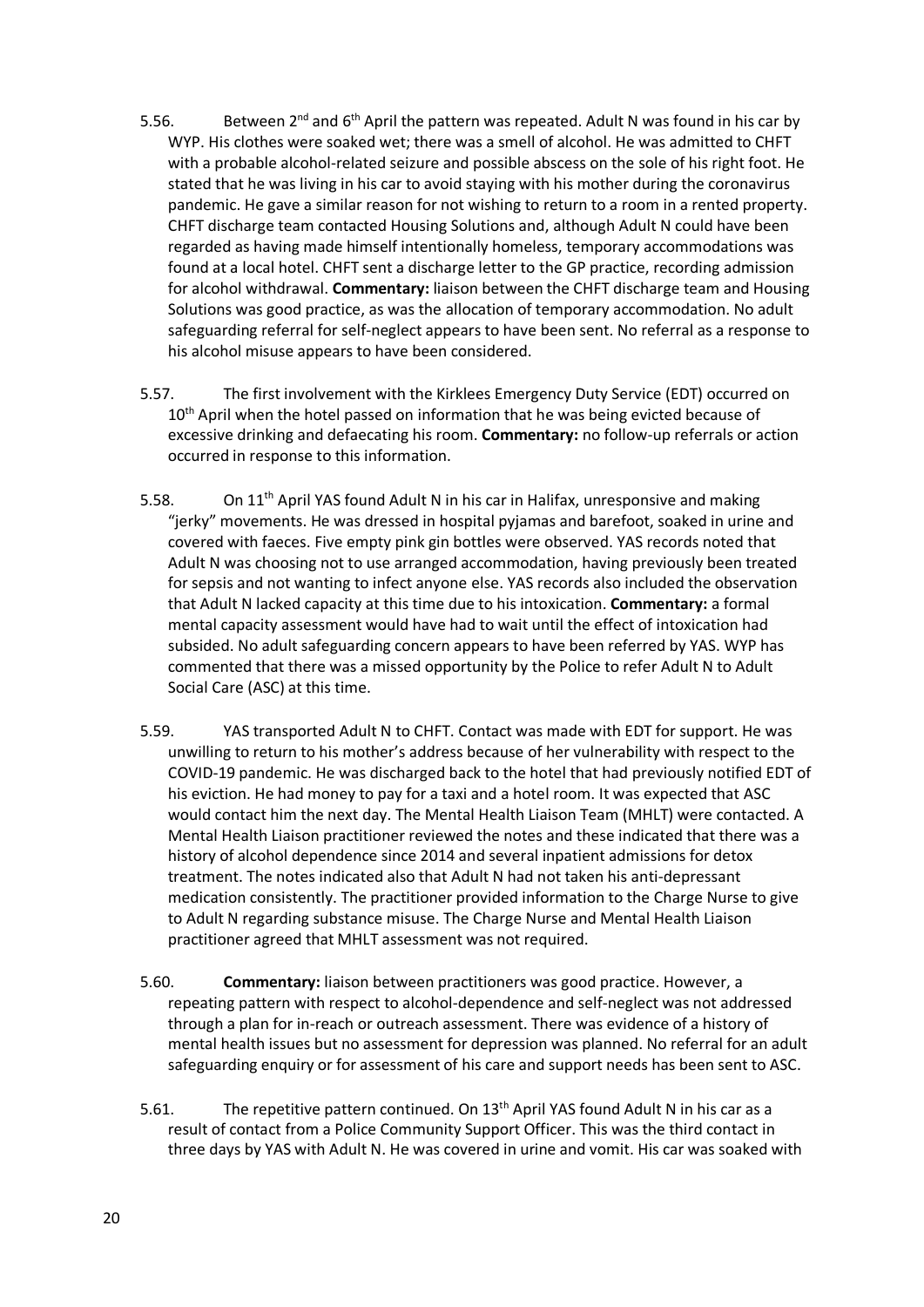spilt alcohol. He was taken to CHFT with his consent. **Commentary:** no adult safeguarding concern was referred by YAS.

- 5.62. Calderdale Community Protection Team has provided further information about events on 13th April. Neighbours had complained about an abandoned vehicle. Adult N appeared to be living in the car. Community Safety Wardens visited and gave notice to vacate, Adult N had been very intoxicated and did not engage so the notice was attached to the car windscreen. The Wardens discussed the situation with a Rough Sleeper Navigator and liaised with local residents. Later in the day Wardens paid another visit to the site to engage with Adult N. His health appeared to have deteriorated; he was less responsive and less alert. The Wardens called an ambulance and passed information on to Calderdale EDT. Night shift wardens attended CHFT and were informed by Nursing Staff that Adult N would be discharged to the hotel at which he had a room in Kirklees. It was noted that this sequence of hospital admission and discharge to the hotel, with Adult N returning to his car, had happened three times previously. **Commentary:** calling the ambulance and informationsharing was good practice. No adult safeguarding concern was referred, however.
- 5.63. At CHFT Adult N said he did not want to come in because he had no medical concern. He was intoxicated. He was worried that he could not live with his mother because of her need to shield from COVID-19. Staff assisted him to shower due to his poor hygiene and spoiled clothes. As he had no clean clothes, some were provided by hospital staff. He refused food and was very thirsty. He had no money on him. Contact was made with ASC as a result of which he was discharged back to the same hotel, for which CHFT arranged a taxi, with an expectation of ASC contact to follow. A discharge letter was sent by CHFT to the GP practice noting attendance for alcohol intoxication.
- 5.64. The following day, 14th April, Adult N fell whilst intoxicated in his mother's doorway and sustained abrasion to his forehead and cuts to his legs. He was still living in a car and using it as a toilet. He is recorded as reluctant to stop his alcohol intake. He was admitted to CHFT. Contact was made with a Rough Sleeping Navigator. EDT in Calderdale was contacted for accommodation and the Navigator's number given to him as his car had to be moved due to it being in an area where there are children and it being full of faeces and medication. The hotel where he had been accommodated would not accept him as he has been leaving faeces in the room. Kirklees EDT and Gateway to Care (GTC) were contacted and discharge arranged to a different hotel. Adult N was advised about alcohol reduction. The expectation was that Housing Solutions would contact him the following day at the hotel.
- 5.65. Also on 14th April, South West Yorkshire Partnership Foundation Trust (SWYPFT) has a recorded entry from the Single Point of Access (SWYPFT) to note that there had been a telephone call from Horton Housing. The worker from Horton Housing said that they were at the side of the Adult N's car but that he could not be located. Horton Housing indicated that they had become involved as it has been noted that the service user was 'rough sleeping'. The worker was enquiring if there were any mental health concerns for Adult N. Information was exchanged and the record notes that there was no further action by SPA required.
- 5.66. Calderdale Community Protection Team has provided further information for the events of 14<sup>th</sup> and 15<sup>th</sup> April. Community Wardens made additional visits to the location of the car on 14<sup>th</sup> and 15<sup>th</sup> April but Adult N was not there. Neighbours had not seen him. Tape was added to the car to indicate that services were aware of it. The Rough Sleeper Navigator had visited the site and observed through an open car window faeces, vomit, packaged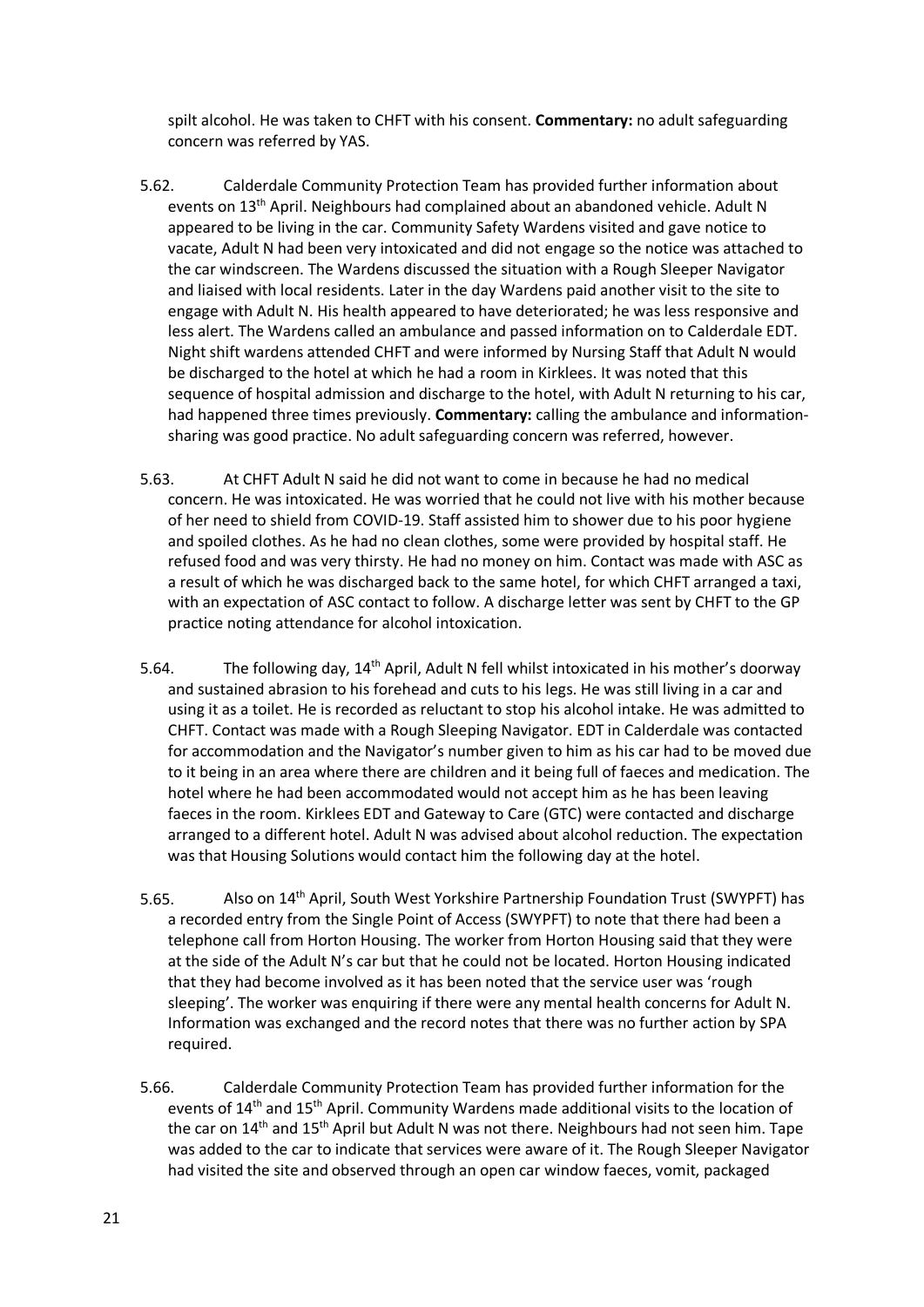prescribed medication and cash on display. Community Safety Wardens arranged for the removal of the car on 15<sup>th</sup> April. Adult N reclaimed it on 23<sup>rd</sup> April.

- 5.67. **Commentary:** liaison between agencies and services was good practice. Temporary accommodation was in place for Adult N, to meet his most immediate need. To date, however, no referral appears to have been made for an ASC care and support assessment and it is difficult to see a plan that would attempt to mitigate risks arising from self-neglect and alcohol-dependence. No multi-agency risk management meeting has been suggested. No adult safeguarding concern appears to have been referred.
- 5.68. On 15th April WYP and EDT were unable to make contact with each other. The following day the hotel reported criminal damage to WYP. Adult N had asked to extend the rental of his room and this had been refused. He was refusing to leave his room and had urinated on the bed. An Ambulance was requested. Adult N was difficult to rouse and was unsteady on his feet, likely due to intoxication. The Ambulance transported him to hospital. A criminal damage offence was recorded, with no further action due to prosecution not being in the public interest. Adult N did not remain at CHFT but left for an unknown destination.
- 5.69. Later on the day, 16<sup>th</sup> April, WYP and YAS located Adult N at Halifax train station. Adult N had a fractured right rib and a graze to his head, which he reported he did several days ago. He was in possession of 2 bottles of vodka. He refused to travel and declined any care from the ambulance crew, who left Adult N in the care of Police who were trying to find a place of safety for him. Calderdale EDT was contacted by WYP. Kirklees Intensive Home Based Treatment Team (KIHBTT) also received a telephone call from WYP who identified that they were with Adult N at the train station. The Police informed KIHBTT that Adult N had stated that he had plans to go to Manchester Airport. The Police stated that Adult N denied any self-harm and suicidal thoughts, it was noted that he appeared intoxicated and there was alcohol in his bag. KIHBTT informed the Police that he had temporary accommodation at the original hotel that had first accommodated him temporarily in Kirklees. Recorded notes identify no further action for KIHBTT. **Commentary:** liaison between WYP and KIHBTT was good practice. However, as yet there has been no formal assessment by an alcohol-related service since services in Kirklees first became aware of Adult N at the beginning of March. Each crisis is being responded to with an attempt to secure temporary accommodation but it is difficult to discern a plan to sustain him in that accommodation and to address his wider needs and the risks associated with self-neglect, homelessness and alcohol-dependence.
- 5.70. On  $17<sup>th</sup>$  April, Housing Solutions have recorded that an adult at risk safeguarding form was submitted. **Commentary:** this appears to be recounting information received from Calderdale Council's Community Protection Team concerning Police involvement the previous day. Housing Solutions are unable to state whether an adult safeguarding concern was referred at this time and, if so, by whom. Adult Social Care has no record that an adult safeguard concern was received at this time.
- 5.71. On 18<sup>th</sup> April 2020 Adult N presented for the final time at Leeds General Infirmary Emergency Department. He arrived by ambulance in a presenting collapsed state with reduced consciousness levels after being found in the street in Leeds city centre. He had a wound to his face, with intoxication of alcohol. Oxygen and intravenous fluids were given. He was admitted overnight for full observation and review. He regained sobriety and following various blood tests and clinical examination, he was assessed as medically fit. He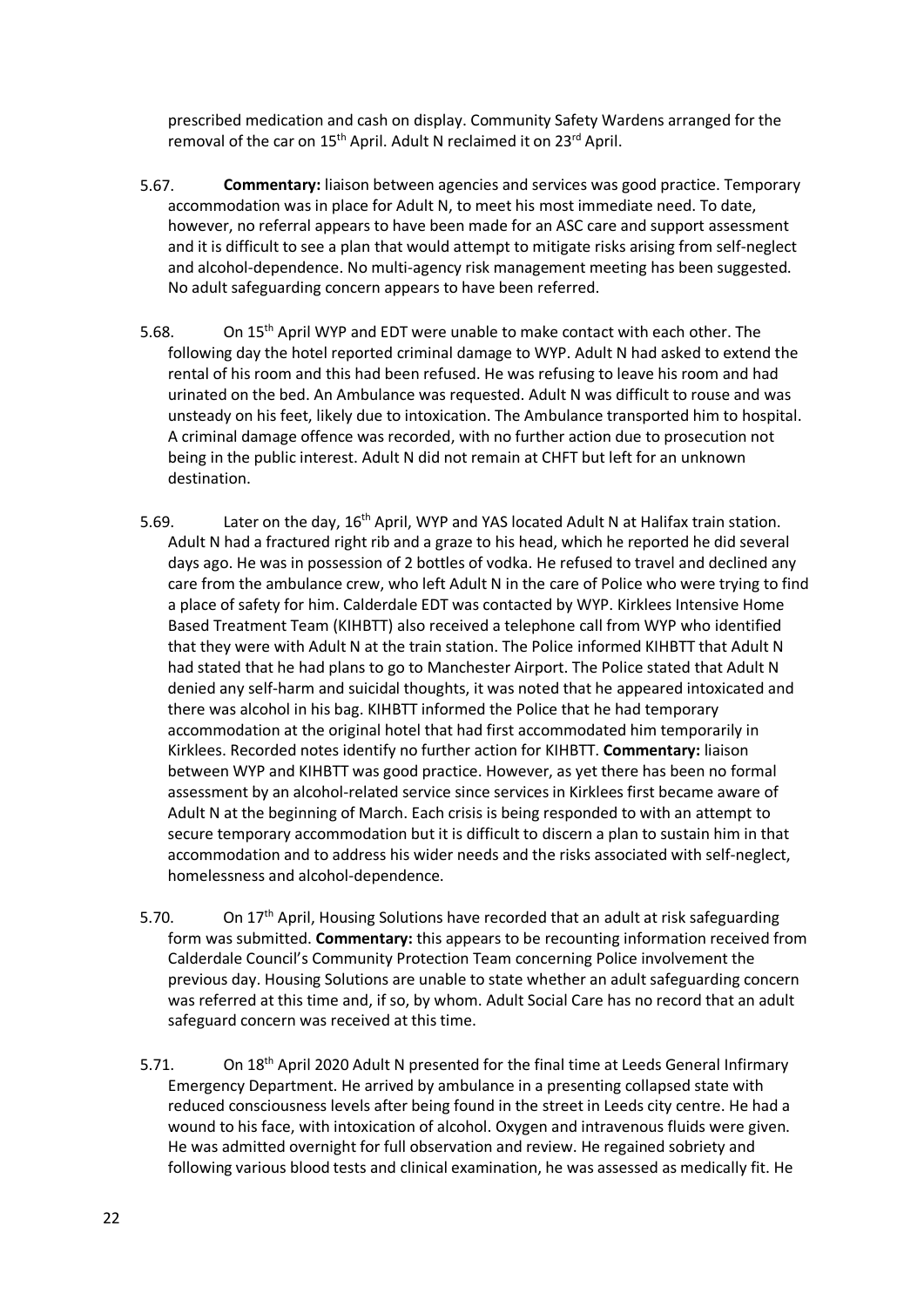was discharged with advice. **Commentary:** once again, no referrals appear to have been made.

- 5.72. On 19th April CHFT recorded that Adult N had been found in woodlands smelling of alcohol. He had 4 layers of clothing on including a hospital gown. When alert he was discharged, intending to walk to his mother's address in Kirklees even though he felt that she might not want him there in case he had another alcohol-related seizure.
- 5.73. On 21<sup>st</sup> April Adult N attended Huddersfield Royal Infirmary following an alcoholrelated seizure. Again, he wanted to walk to his mother's address, expressing the same anxiety about staying there as two-days previously. He was discharged. A discharge letter was sent to the GP, again recording alcohol-related seizure.
- 5.74. On 23<sup>rd</sup> April Adult N contacted his GP for a telephone consultation as he stated he had been told by CHFT Emergency Department that he could request his GP to prescribe medications for alcohol withdrawal – this information was incorrect. His GP advised Adult N that GP's in Kirklees cannot deliver alcohol detox medication and that he needed to contact alcohol services for this. His GP accessed a website and gave Adult N a contact number and advised him to call them. His GP also recorded that Adult N was living temporarily with his mother so the GP arranged for his other repeat medications to go to his mother's address. **Commentary:** the wisdom is debatable of relying on individuals who are homeless and selfneglecting to initiate contact without support or assertive outreach with alcohol-related services. However, not all the detail was known by the GP at this point of his previous history, which highlights the importance of information-sharing and access to historical records; it also highlights the importance of multi-agency meetings, including the involvement of practitioners from outside Kirklees, at which relevant information can be collated and shared.
- 5.75. On 4th May Adult N again had a telephone consultation with his GP, this time for personal health issues unrelated to alcohol-dependence. He was treated appropriately with antibiotics. On 13<sup>th</sup> May Adult N had his final consultation with his GP. This was a follow-up to the health issue treated on 4<sup>th</sup> May and also for lower back pain. He was conveyed to CHFT where a musculoskeletal problem was diagnosed. He was discharged with medication. The GP was informed by letter. No concerns were noted on this occasion regarding selfneglect or alcohol abuse.
- 5.76. On 18<sup>th</sup> May a Pharmacy had been unable to contact Adult N regarding repeat of medications for back pain that he had requested. He needed a GP appointment before repeat medications could be issued. Adult N was later contacted by the GP practice to let him know he needed an appointment. He did not respond. **Commentary:** there does not appear to have been any follow-up. It may have been that a letter was sent to his mother's address and Adult N may no longer have been living there. Certainly it was not straightforward for his GP (or other services) to contact him to arrange appointments. Alternatively, his alcohol-dependence and self-neglect may have made it difficult for him to initiate appointments.
- 5.77. On 24<sup>th</sup> May WYP received a telephone call from a third party reporting that Adult N was at his address, extremely drunk and was going to drive his car. WYP attended. Adult N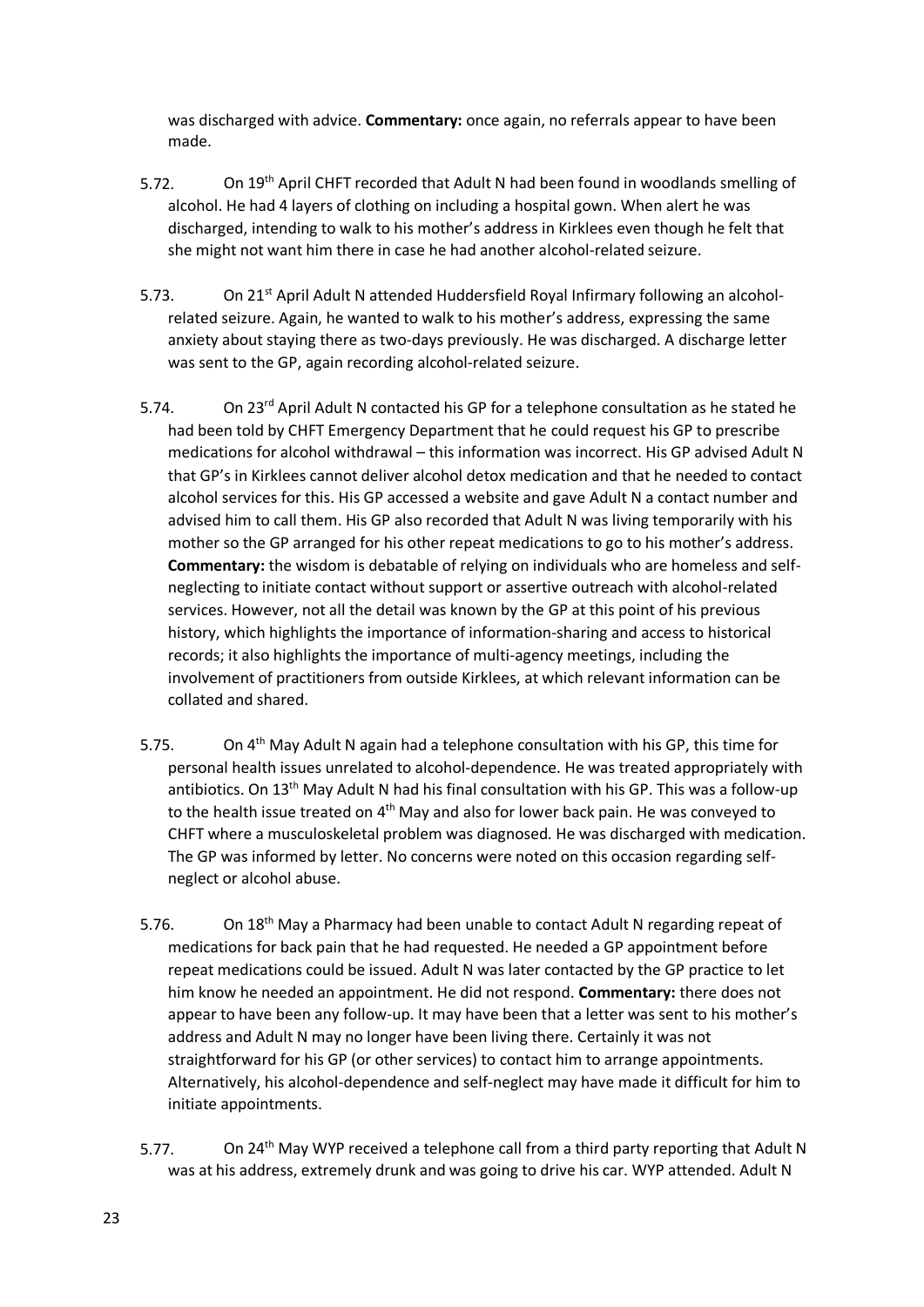was found conscious and breathing but very drunk and had started to shake. 5 empty bottles of whiskey were next to him. He complained of pain in his groin. An Ambulance was requested and he was left in the care of paramedics.

- 5.78. CHFT recorded a seizure-related attendance having been found by his landlord intoxicated. He had a large amount money in his possession (over £3000). He was admitted to a medical assessment unit. He was experiencing withdrawal symptoms and also pins and needles after a fall from a trolley. He reported currently feeling very depressed, with no suicidal intentions or ideation but equally no interest in living. He denied any active attempts to self-harm other than drinking to excess. He said that he had just been made homeless by his landlord, and had no family, friends or support worker on whom he could rely. He also stated that he had been admitted to hospitals in Harrogate and York in the last few months. Numerous bank and credit cards were deposited in the general office. He appeared keen to see the MHLT and Alcohol team. At points he was confabulating and confused during this admission.
- 5.79. On 27th May MHLT received a telephone call from a Ward at Huddersfield Royal Infirmary identifying that Adult N had been admitted 3 days previously due to having seizures in relation to alcohol withdrawal. It was noted that he was drinking between 1-3 litres of vodka a day and that he had other admissions to CHFT and in York recently. Due for discharge the following day, the ward staff were concerned that he was drinking as he was depressed43. MHLT attempted to contact Adult N on the number that they were provided with by Ward staff, but the call went to voicemail. They made several attempts and discussed with Ward staff that Alcohol Services were the most appropriate service. Ward staff were informed that, if unable to contact Adult N, they would discharge him from their caseload.
- 5.80. On the  $28<sup>th</sup>$  May, during this hospital admission, he stated that he would be living in his car as he was currently homeless. On this admission Adult N listed all his concerns. A complex discharge planning process began, and the Discharge Co-Ordinator was contacted regarding housing. Anti-depressant medication was continued. A phone was arranged to be delivered so that the Substance Misuse Team could talk to him privately and assess him. The Alcohol Liaison Team provided a phone number for him. Without informing staff he went to general office and took out the money and cards and gave them to the ward nurse.
- 5.81. He was reviewed by MHLT over the phone and not found to be significantly depressed, with alcohol services suggested as best placed to meet his needs. No further input was arranged by MHLT as secondary mental health input was not assessed as required. He was signposted to his GP and to CHART. Adult N had telephoned his mother earlier in the day and she contacted the ward but did not want him to know. Adult N was not happy for information to be shared with her. Kirklees Housing arranged for a temporary flat and he attend their office to sign for his temporary accommodation; he later returned to hospital for his medication, having obtained the keys. He was discharged on 29<sup>th</sup> May. A discharge letter was sent to his GP, noting alcohol-related issues and his new address.

<sup>&</sup>lt;sup>43</sup> As stated in the combined chronology for the case. As noted in the previous section, an entry from CHFT recorded that Adult N had stated that he was feeling very depressed and had been prescribed antidepressants.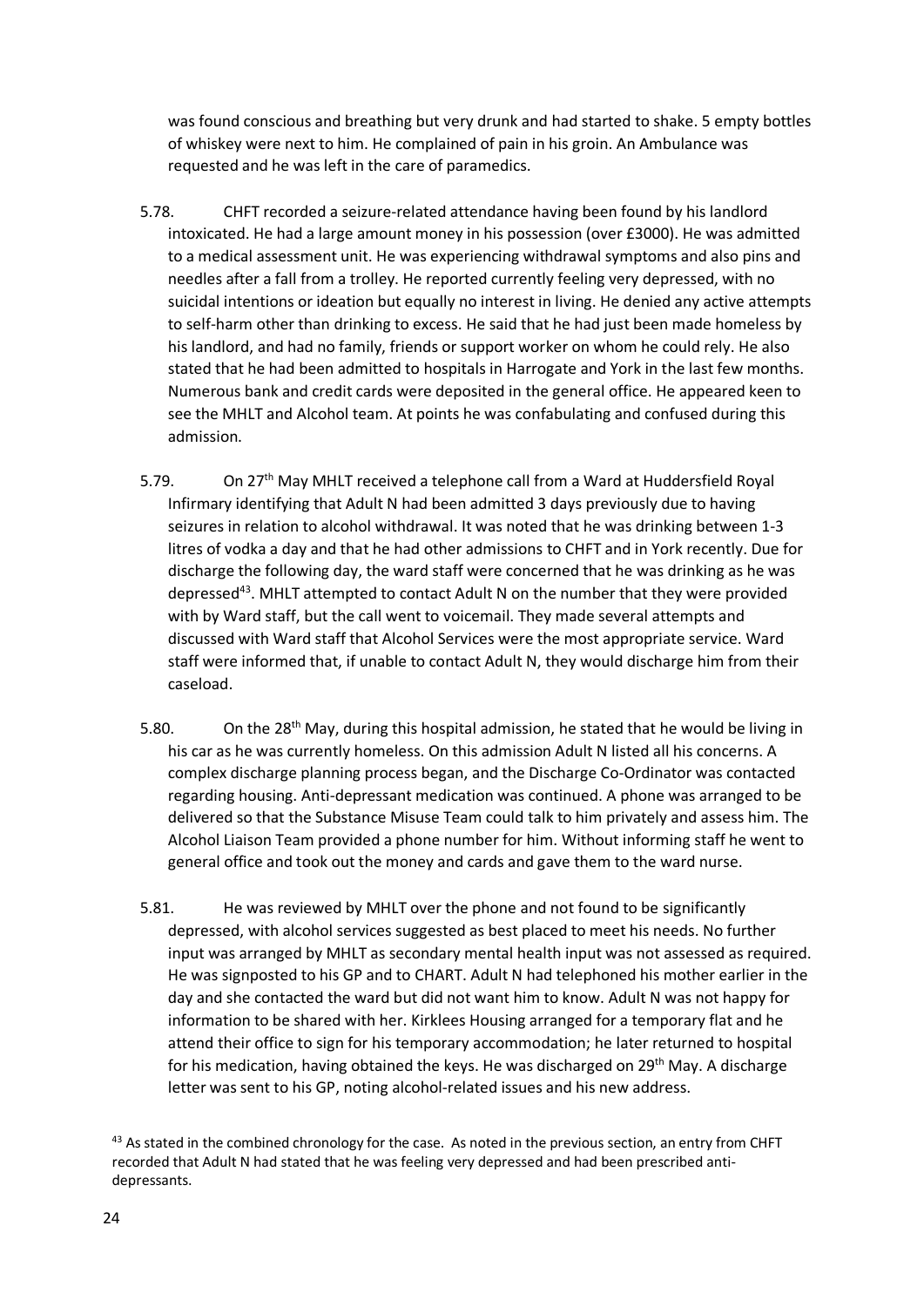- 5.82. **Commentary:** There was exchange of information and liaison between Ward staff and mental health and substance misuse services. However, no adult safeguarding concern was referred, nor was Adult N referred for a care and support assessment that would, for example, have explored what support he might need to sustain himself in the temporary accommodation that was allocated. He is reported to have stated that he was independent but knowledge of the history of the case might have indicated the need for an assessment. In a telephone conversation between Kirklees Single Point of Access (SPA) and Adult N, his presenting problem was seen as alcohol-related. Adult N seemed willing to engage with CHART but also enquired about mental health support. Nonetheless, no mental health concerns were noted and, therefore, the extent of any depression, and what lay behind it, remained masked. He was discharged by SPA and MHLT. The Alcohol Liaison Team did not see him as part of in-reach provision in hospital, due to the pandemic. CHART intended to pick the referral up in the community once discharged.
- 5.83. CHART attempted to contact Adult N on  $1^{st}$  and  $3^{rd}$  June, without success. An appointment was sent by text for  $8<sup>th</sup>$  June, a reminder being sent on  $5<sup>th</sup>$  and  $7<sup>th</sup>$ . He failed to make contact and did not attend the appointment. Contact was made with his mother who stated that he no longer wanted to live. She also shared information about a large loan that he had taken out in January 2020. A letter was sent for his mother to give him. Contact would also be attempted through his GP. Attempts to contact Adult N on 9<sup>th</sup> and 11<sup>th</sup> June also failed. Housing Solutions contacted the accommodation provider who confirmed that Adult N was using his flat. It was agreed to complete a welfare check. **Commentary:** based on the information available, making contact with his mother was good practice. Persistent efforts were made to contact Adult N but by telephone and text.
- 5.84. On 12<sup>th</sup> June CHART sent a "7-day" letter to Adult N at his mother's address. This is a standard letter advising a disengaged client that if they do not make contact in the next 7 days they will be closed to the service. It also makes them aware that they can re-refer at any time should they still require support. **Commentary:** it is questionable whether, given the history, this was an appropriate response.
- 5.85. Also on 12<sup>th</sup> June a Housing Officer undertook a welfare check and found Adult N in his room, unresponsive and cold, heavily saturated in urine. Initially the Officer and the Ambulance crew thought that Adult N had died. YAS transported him to Huddersfield Royal Infirmary (CHFT) where self-neglect and intoxication were identified. WYP attended his room but after YAS had left with Adult N. CHFT staff also noted some suicidal thoughts but Adult N was not acting on them. He reported living alone in a flat provided by the council. Records contain reference to Adult N having capacity. He was discharged once medically fit, with a discharge letter being sent to the GP practice. Housing Solutions records suggest that he self-discharged. **Commentary:** the welfare check was good practice. However, no service appears to have referred an adult safeguarding concern at this point. No risk management multi-agency meeting appears to have been considered. It is unclear whether Adult N's mental capacity was formally assessed.
- 5.86. ASC have reported that GTC received a notification of concerns about Adult N's selfneglect from a Housing Officer. A referral form was sent for completion. **Commentary:** it is unclear whether or not an urgent response was being requested.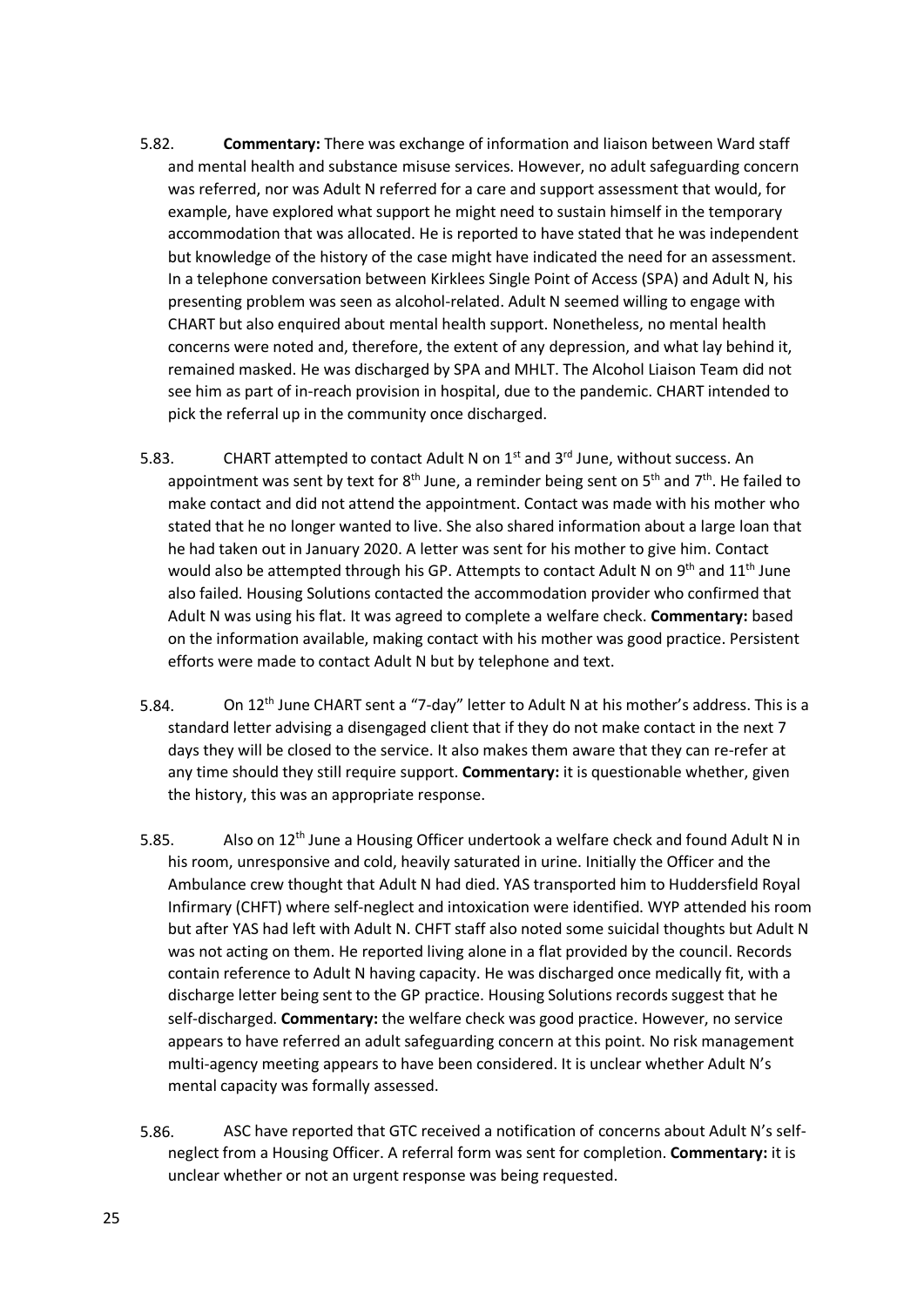- 5.87. Housing Solutions submitted a formal self-neglect referral using the self-neglect toolkit and pathway on 16<sup>th</sup> June. ASC sent the referral to Huddersfield Hub. Housing Solutions undertook a further welfare check. Adult N was found to be asleep but no concerns were recorded about his immediate health. Staff chose not to wake him. Concerns were raised over the condition of his flat as the bed was heavily soiled with urine and vomit was on the floor of the property. A Housing Officer requested information about Adult N from his GP. When the GP surgery was unable to contact Adult N for his consent to share the information requested, a best interest decision was taken and information was shared the same day. **Commentary:** The self-neglect referral from Housing Solutions was good practice, as was the welfare check. The GP seeking Adult N's consent to share information was good practice but then, when consent could not be obtained, sharing information in his best interests. The Data Protection Act 2018 does permit the sharing of information to safeguard an adult at risk. There is the first and only reference to self-neglect procedures at this point, where Housing Solutions had told the GP surgery that KSAB's self-neglect procedures had been invoked.
- 5.88. Subsequently, Adult N's sudden death was reported. He had passed away in his room.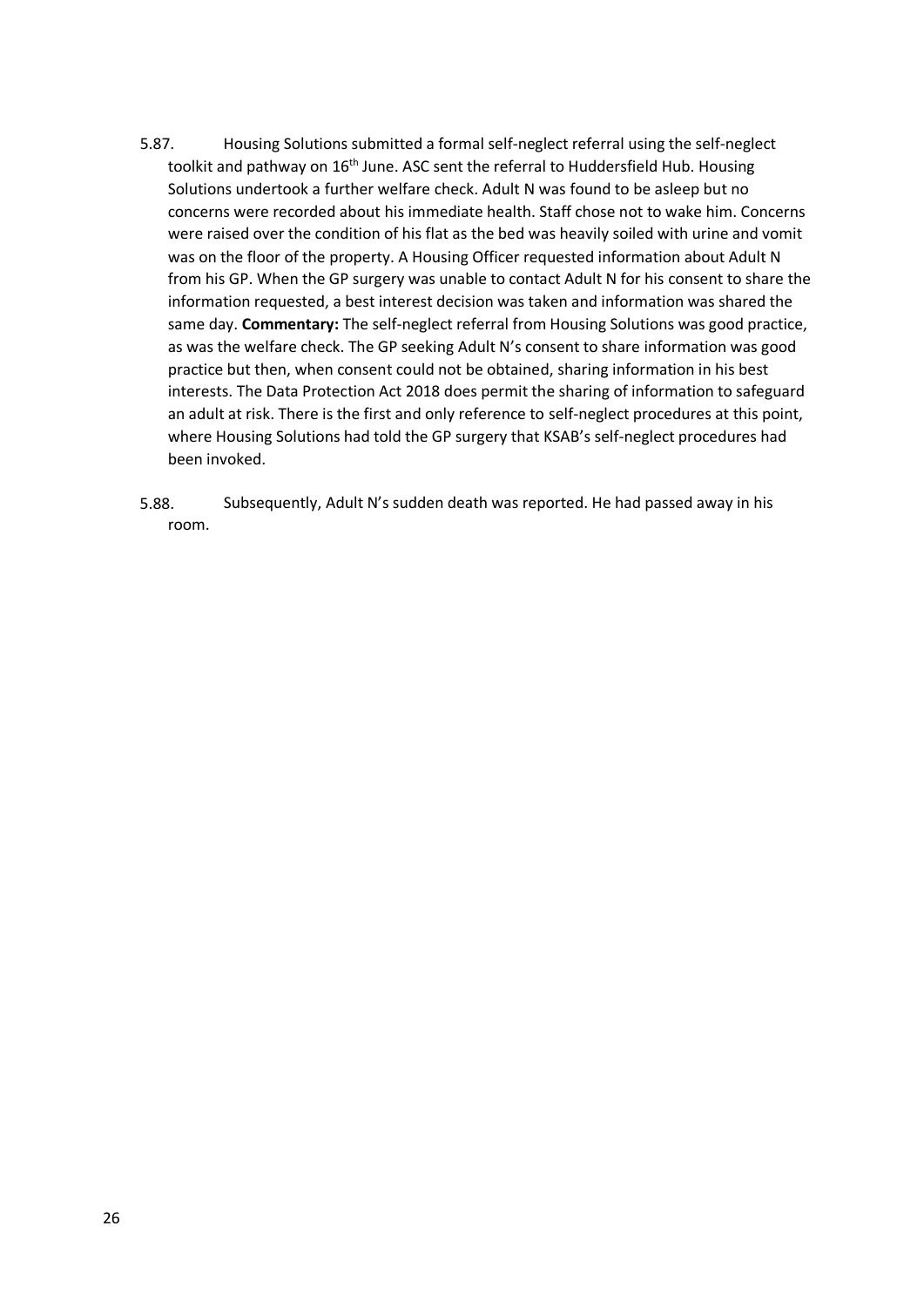## 6. Analysis

- 6.1. From the foregoing commentary on the chronology, themes were extracted for further analysis. Discussion and reflection on these themes have taken place at a learning event, involving practitioners and operational managers who worked with Adult N or had involvement at the time with his case, and at the panel overseeing the conduct of the review.
- 6.2.It is important to recall here that the SAR referral raised the possibility of neglect and/or acts of omission by various services involved in the case.

#### Direct Practice with Adult N

- 6.3.Making Safeguarding Personal is a core component of adult safeguarding practice with individuals. There is evidence that staff at CHFT discussed options for support with Adult N, which he declined. There is evidence that he was reluctant to visit and/or stay with his mother because of the COVID-19 pandemic and her underlying health problems. His sister has confirmed that his mother has complex disabilities and resides in a one-bedroom bungalow. Adult N had to sleep in a chair or on the floor when he stayed there. At least one of his consultations with his GP discussed his misuse of alcohol.
- 6.4.Nonetheless, little is known about his wishes, feelings and desired outcomes. This may partly be explained by the limited contact that some services had with Adult N and the fact that no care and support assessment (Section 9 Care Act 2014) was undertaken, nor an adult safeguarding enquiry (Section 42 Care Act 2014) begun. Nonetheless, at least one participant at the learning event knew that Adult N had expressed anxiety that he could die and noted that he had attended for tests periodically. It was suggested that this could have been picked up and followed through with Adult N, especially when repetitive patterns emerged, of presentations at Emergency Departments and erratic engagement with service providers.
- 6.5.Another core component of best practice with individuals centres on thorough assessment. No referral for a care and support assessment appears to have been sent to Adult Social Care in Kirklees. This despite the fact that Adult N appeared to have care and support needs, which arise from or are related to physical or mental impairment or illness, which can include conditions as a result of substance misuse. In terms of possible eligible needs, maintaining a habitable home environment and maintaining personal hygiene appear to have been difficult for Adult N. This has been acknowledged at the learning event as a missed opportunity to look at the pattern of the case over time.
- 6.6.In the final two months of his life, when in Kirklees, no mental capacity assessment was undertaken. SWYPFT had limited interaction with Adult N, namely one telephone contact. Neither this, nor discussion with practitioners in other agencies, raised concern about his mental capacity with respect to care and treatment decisions. Principle one of the Mental Capacity Act 2005 was applied, namely that a person is assumed to have capacity unless it is established that they do not. It appears also that, from telephone contact, the GP did not have concerns regarding Adult N's mental capacity. Mindful again of the first principle, the GP believed that Adult N was responding appropriately. CHFT has reported that some consideration of mental capacity was found in hospital records but, again, the presumption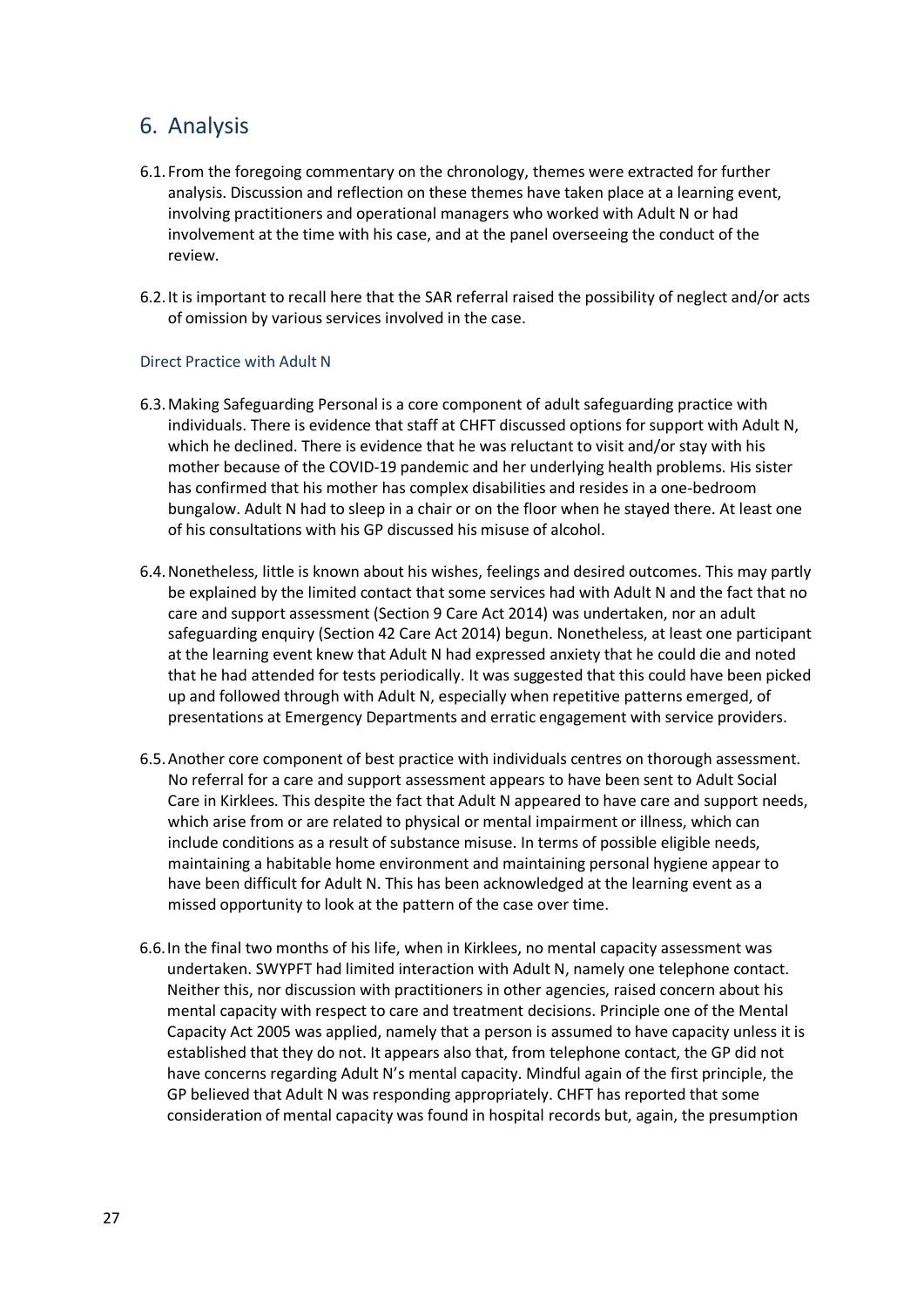of capacity was influential. NICE guidance $44$  recommends that individuals with a possible need for alcohol treatment services should have an assessment of cognitive functioning, not least because of the possibility of alcohol-related brain damage that can impact on their understanding of their circumstances and the treatment being offered.

- 6.7.Adult N at times clearly seems to have appreciated that he needed support, for example from CHART. He was signposted to that service by his GP and by SWYPFT. His GP was apparently confident that Adult N would contact CHART but this may have been an overoptimistic assessment given his alcohol-dependence and apparent inability to sustain temporary accommodation. However, he did not always act on stated intentions, and it does not appear that Adult N initiated contact with CHART. In the background also is evidence of several unsuccessful attempts at detox and rehabilitation. A question to consider, therefore, is whether reliance on what Adult N said meant an over-optimistic assessment when considered against his actual (and repetitive behaviour). Was his spoken word, in effect, a cloak of competence, masking an absence of executive functioning? Had prolonged alcoholdependence created an impairment in the functioning of his mind or brain? Was his alcoholdependence evidence of an impulse control disorder? There is no evidence that these questions were considered. This may partly be explained by the lack of knowledge about the involvement of services in Harrogate and in Leeds. Had this been appreciated, a more extensive picture of his alcohol-dependence would have emerged.
- 6.8.At the learning event it was suggested that practitioners find assessment of executive capacity challenging and require an enhanced skill level to do this. It was also suggested that practitioners "stumble" on capacity assessments, especially with respect to alcohol or drugdependence and cases where mental capacity may fluctuate. It was also recognised that, at times, Adult N may have misled practitioners by referring to "binge" or "social" drinking rather than a pattern of dependence. Practitioners may have been reassured by his explanations and by his articulate accounts when sober of what he intended to do. It was also recognised, as the chronology of the case highlights, that he did on occasion initiate and attend appointments, even if this was not sustained. It was acknowledged that there could have been greater professional curiosity, with more proactive exploration of his history.
- 6.9.NICE guidance advises that consideration of mental capacity should include assessment of executive capacity. It recommends that assessment should include real world observation of a person's functioning and decision-making ability<sup>45</sup>, with a subsequent discussion to assess whether someone can use and weigh information, and understand concern about risks to their wellbeing. It focuses on the person's ability to put a decision into effect (executive capacity) in addition to their ability to make a decision (decisional capacity). Local guidance, supported by a multi-agency training programme, would help practitioners to develop confidence and skills in assessment of executive functioning.
- 6.10. His sister suggested that Adult N's addiction to alcohol was an illness. She suggested that he had become depressed, and that his use of alcohol had depressed him further. She strongly asserted that alcohol-dependence and self-neglect is "not a path people choose" and that "there is always a story, a background." She found it frustrating that he was just signposted to services, with the repeating pattern not being picked up and addressed.

<sup>44</sup> NICE (2011) Alcohol-Use Disorders: Diagnosis, Assessment and Management of Harmful drinking (High-Risk drinking) and Alcohol-dependence. London: National Institute for Health and Care Excellence. <sup>45</sup> NICE (2018) *Decision Making and Mental Capacity*. London: National Institute for Health and Care Excellence.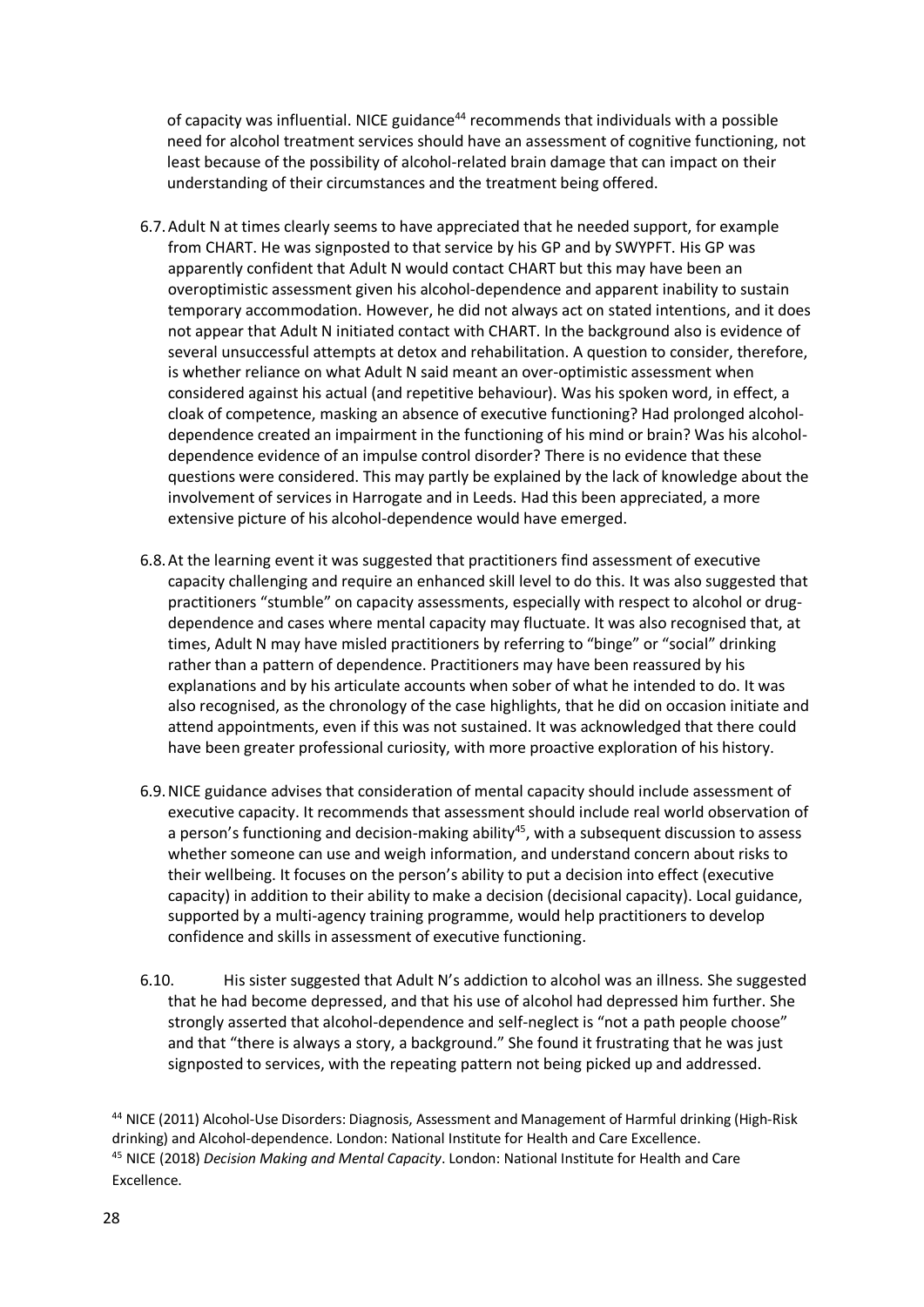- 6.11. A third area for assessment is mental health. SWYPFT staff had one telephone contact with Adult N on 27th May, which concluded with no cause for concern. CHFT records include an observation that there was no underlying mental disorder. Nonetheless, Adult N had reported feeling depressed and had been prescribed medication for anxiety and depression. The view from practitioners in the Mental Health Liaison Team appears to have been that Adult N was not significantly depressed and that he would be best supported by alcohol services. He was, therefore, signposted and also referred to CHART. At the learning event it was questioned whether signposting was sufficient. It was recognised that drug and alcohol providers offer a "consent service" but it was also observed that there appear to have been few referrals to substance misuse services. The chronology indicates that attempts were made to reach out to Adult N but when he disengaged, or moved between areas, this did not trigger multi-agency discussions that resulted in risk mitigation action plans.
- 6.12. CHART received a referral from SWYPFT on  $27<sup>th</sup>$  May. In-reach was attempted the same day but was unsuccessful. A mobile phone was provided so that Adult N could make contact. CHART was not advised of his hospital discharge but several attempts were made to contact Adult N by telephone and text. None of these were successful, as a result of which CHART sent an opt-in letter to which Adult N did not respond, possibly because it was sent to his mother's address rather than to his temporary accommodation. In order to begin an assessment, outreach does not appear to have been considered. Adult N was not out of sight. Staff from Housing Solutions did undertake welfare checks, evidence of outreach and concerned curiosity that was good practice. Neither mental health nor substance misuse practitioners did the same. He had been discharged by MHLT, was not under SWYPFT, and CHART were requiring Adult N to opt-in.
- 6.13. Reviewing how services responded to Adult N's situation in the final months of his life, work was essentially crisis intervention, for example in secondary health care (CHFT) and in providing him with temporary accommodation (Housing Solutions). These were attempts to meet his most pressing needs. However, intervention was episodic. Each incident appears to have been responded to as a separate "referral" rather than any consideration being given to the pattern, the accumulation of episodes and whether a coordinated multi-agency plan was necessary to attempt to reduce the risks of harm.
- 6.14. The episodic approach is especially evident in terms of hospital discharge. Hospital discharge is an important transition, an opportunity to construct wrap-around care. However, more often than not, the opportunity they represented for attempts at a coordinated and collaborative approach to meeting his needs was missed. Within one locality and also when he moved between localities, services started again. Repeating patterns should be addressed through assessment and intervention plans that recognise and respond to cumulative risk. Risk assessments, plans and reviews are also advised to avoid practitioners becoming desensitised to the possibility of significant harm.
- 6.15. Another core component of the evidence-base for direct work in self-neglect cases is "thinking family." GP records contain an entry on  $1<sup>st</sup>$  May that Adult N was living with his mother and that she had raised no concerns although she was aware of his alcohol-related hospital admissions. Adult N had also expressed concerns about the pandemic and not wanting to expose his mother to COVID-19 if he were to stay with her. No-one appears to have considered asking Adult N's mother for information that she may have held that might have enabled services to understand more about his presentation, especially his alcohol-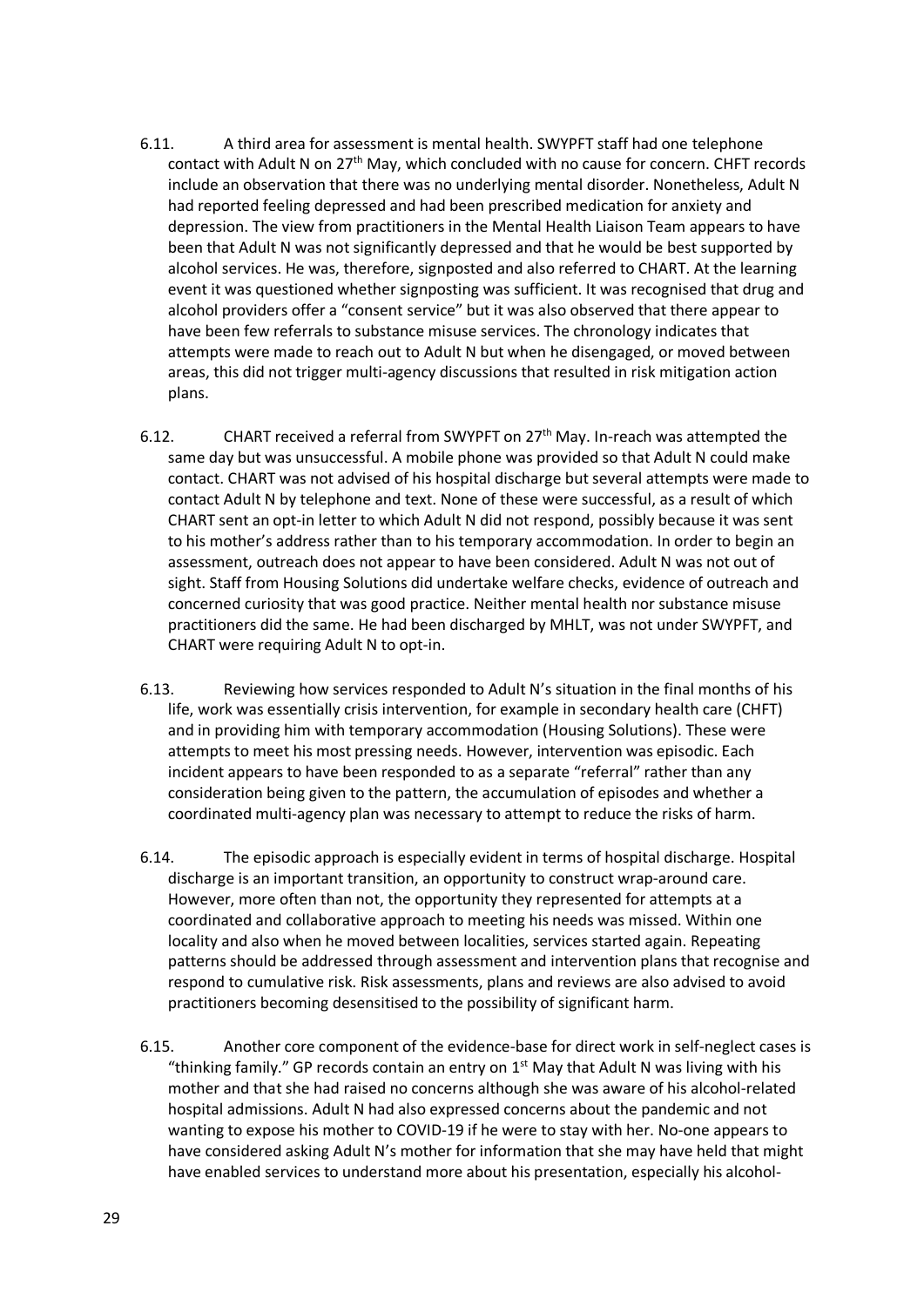dependence and self-neglect. Although Adult N did not want information to be shared with his mother, when she made contact with practitioners and services, she could have been asked for her perspective and opinion, which would not have breached Adult N's wishes.

6.16. Similarly, his sister described five years of trying to find him, of times when he would not say where he was, of occasions when he would pass out for days. She believed that family members had been left to cope and that they had felt helpless.

## Team around the Person

- 6.17. There is evidence of communication between services. CHFT sent discharge letters to the GP practice that implicated alcohol in his presentations at hospital. Housing Solutions staff liaised with other agencies when resolving whether to offer emergency and temporary accommodation. CHFT staff referred Adult N to the Mental Health Liaison Team.
- 6.18. Not all agencies may have had a complete picture, mainly because no multi-agency (risk management) meeting was convened. SWYPFT, for example, has commented that they held no information about the history of Adult N's self-neglect that would have indicated a pattern of risk<sup>46</sup>. Housing Solutions has acknowledged that it did not take the lead in convening a multi-agency meeting to discuss Adult N's self-neglect, housing need and risks. Housing Solutions observed that here was a "grey area" regarding which service should take the lead, acknowledging that a multi-agency meeting should have been convened early in the case and that there was therefore a need to strengthen and clarify expectations about working together in complex, challenging and/or high risk cases.
- 6.19. ASC has also observed that a multi-agency or multi-disciplinary meeting could have been arranged by early April 2020 using the self-neglect pathway. WYP has observed that the absence of an Adult Multi-Agency Safeguarding Hub (MASH) meant a greater reliance on individual Police Officers to identify and progress safeguarding concerns.
- 6.20. It was suggested at the learning event that multi-agency meetings are common practice in Kirklees. However, what is striking in this case is the absence of multi-agency meetings across the three areas where Adult N presented repeatedly with problems associated with homelessness, alcohol-dependence and self-neglect. The result was an episodic and rather disjointed approach to meeting his needs.
- 6.21. Adult N had spent time in both Leeds and Harrogate before his arrival or return to the Kirklees area in March 2020. It does not appear that any agency sought information from services in those two areas in order to build up a picture. At least one service, Horizons in North Yorkshire, had been told by Adult N that he had moved to Kirklees. This raises a question as to when a cross-border alert process might be indicated.
- 6.22. During the final months of his life one specific geographical boundary issue also arose, namely the involvement of Calderdale Emergency Duty Service and Kirklees Emergency Duty Service. This arose specifically when Adult N was found at Halifax station and WYP contacted both services in order to attempt to resolve his homelessness, raising a question about which Emergency Duty Service would accept responsibility for him.

<sup>46</sup> MHLT, based in CHFT, is part of SWYPFT and has access to both CHFT and SWYPFT records.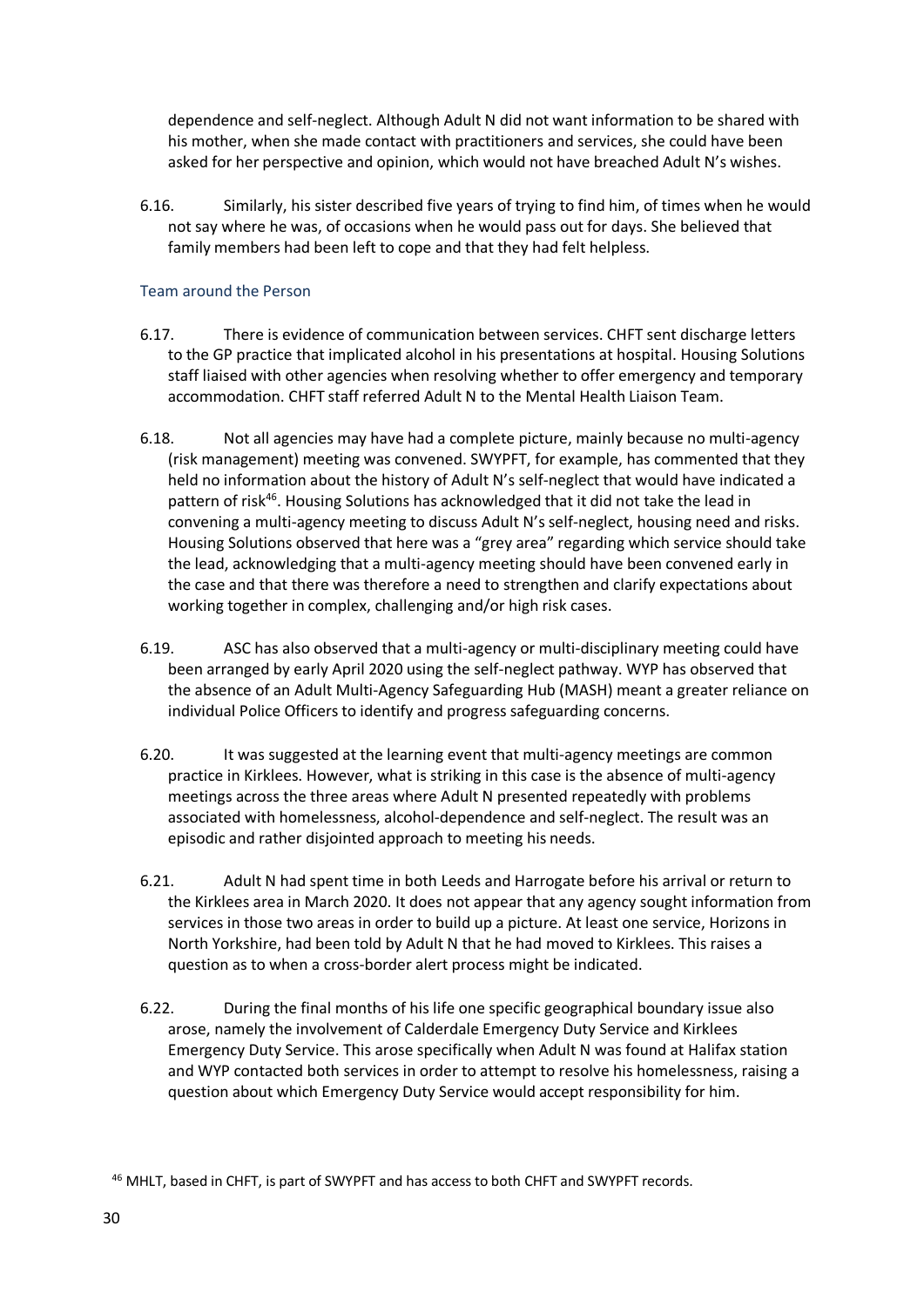- 6.23. A core component of an effective team around the person is safeguarding literacy. WYP has acknowledged a missed opportunity to refer Adult N to ASC on or around  $11<sup>th</sup>$  April 2020. YAS does not appear to have referred any adult safeguarding concerns other than in September 2019 when he was found in Harrogate. Housing Solutions did refer Adult N to GTC around 16th June 2020, concerned about his self-neglect but Adult N died before a formal decision could be taken about whether to progress this referral to an adult safeguarding enquiry (Section 42 Care Act 2014). LTHT has acknowledged that no adult safeguarding concerns were referred, despite Adult N's repeated presentations at Emergency Departments in Leeds. The Trust has initiated an action plan to address this practice shortfall.
- 6.24. Throughout his involvement with different services in Kirklees, Adult N appeared to have care and support needs, to be experiencing abuse and neglect (in his case self-neglect) and to be unable to protect himself because of his care and support needs. The same could be said when he was presenting to Emergency Departments in Leeds and on other occasions when he came to the attention of YAS in North Yorkshire. There were missed opportunities throughout this period to refer adult safeguarding concerns, which might have also led to multi-agency partnership working in order to mitigate risks.
- 6.25. One explanation given at the learning event for the omissions concerning referral of adult safeguarding concerns was that services assumed another practitioner or agency would refer. Asking safeguarding questions should be standard practice, for example in Emergency Departments, and where indicated referrals should be made regardless of whether another service might be doing the same.
- 6.26. Another core component of effective multi-agency working is legal literacy. ASC has commented that there is no evidence that different legal options were considered. WYP has observed that Section 136 Mental Health Act 1983 can only be used when the person is in a public space. When resident in hotel rooms as temporary accommodation, that power may not have been available, depending on the precise arrangement that had been agreed. However, the power would have been available when Adult N was found in his car and/or at a train station by WYP if an underlying mental health concern had been identified. On at least one occasion, events on  $17<sup>th</sup>$  April beginning at Halifax station, it appears that Adult N was not assessed as having a mental health episode.
- 6.27. It should also be noted that being drunk in charge of a vehicle may be classed as an offence. Adult N could also have been referred to DVLA by his GP.
- 6.28. In Kirklees, Housing Solutions did assess Adult N using the provisions of the Homelessness Reduction Act 2017. He was found to be in priority need and was provided with interim accommodation. Nor did Housing Solutions terminate his priority need status when he was evicted from hotels because of his self-neglect. This was good practice, using discretion and flexibility in an attempt to meet his needs. NHS Trusts have a duty to refer individuals who are homeless, or threatened with homelessness, under the Homelessness Reduction Act 2017. As the chronology identifies, there is evidence of Emergency Department staff raising accommodation questions with Adult N and being reassured by what he said regarding the availability of accommodation, or sharing information with Housing Officers. There were other occasions when it is much less clear whether this was done.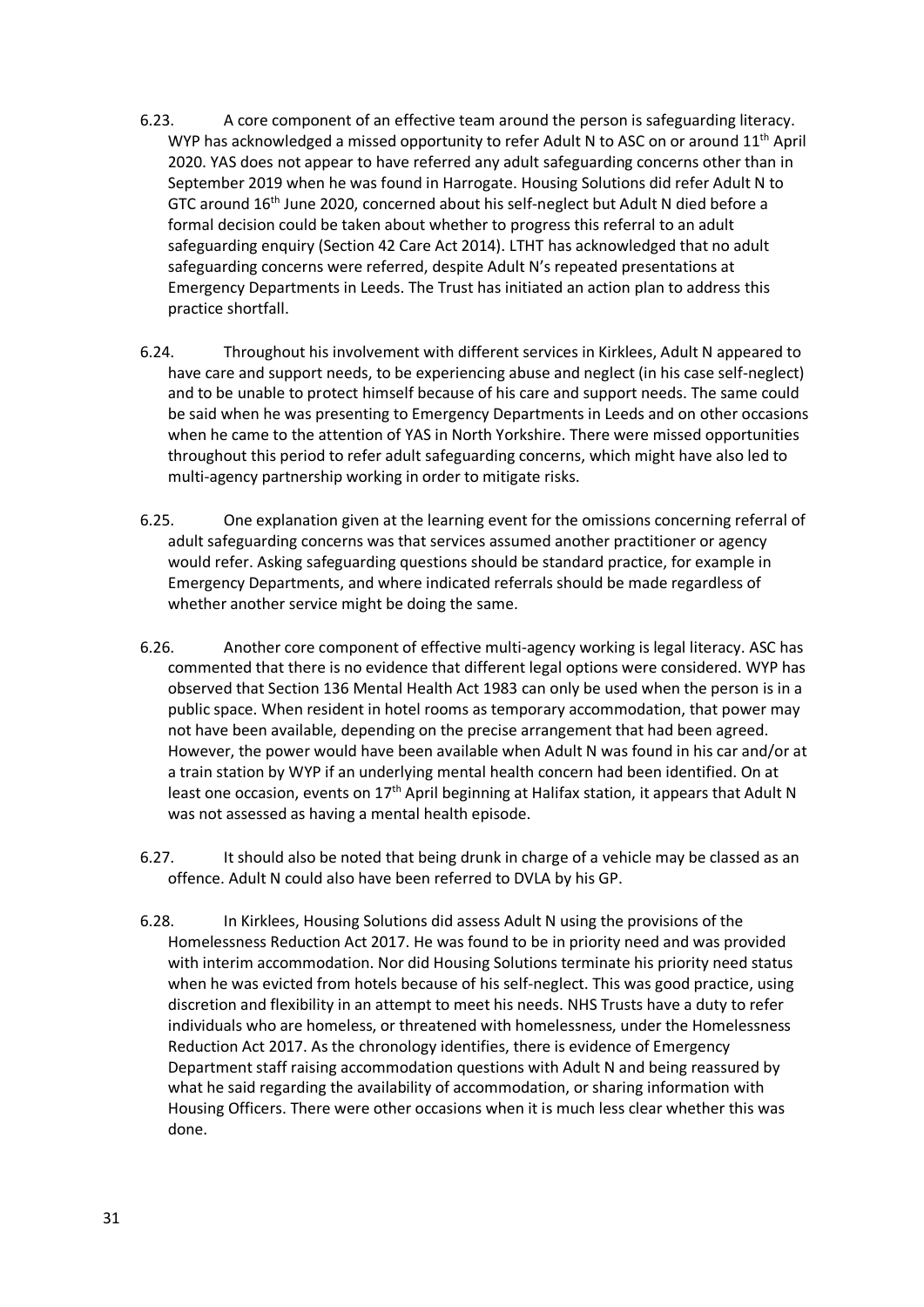- 6.29. Information-sharing is also key to effective multi-agency working. Information was shared by the GP with Housing Solutions in his best interests. This disclosed medication that had been prescribed related to Adult N's alcohol-dependence. The Data Protection Act 2018 permits the sharing of information in order to safeguard an adult at risk. CHFT shared information with the GP practice relating to Adult N's treatment in hospital. However, CHART was not advised that Adult N had been discharged from hospital towards the end of May 2020. Nor did CHART contact Adult Social Care, for example when their involvement was closed because Adult N did not engage, which was recognised at the learning event as a gap.
- 6.30. One specific issue relating to records has emerged in this case. Transfer of GP records is via a central repository. There is often a delay in transfer of records from one GP practice to another. Adult N's records were not received by the GP practice in Kirklees before he died. Consequently his last GP was unsighted on historical information regarding his alcohol-dependence and mental health. At the learning event it was suggested that transfer of GP records is a national issue that should be escalated to NHS England and NHS Improvement.
- 6.31. Additionally, it appears that the IT recording system used in the Kirklees GP practice was different from that used by other provider services, with the result that the GP could not easily obtain information about how other agencies were involved.

### Organisations around the Team

- 6.32. There is very limited reference to the self-neglect pathway in the information provided by the agencies involved for this SAR. The pathway should be triggered where a person's life is under threat, where an impairment of, or deterioration in a person's physical or mental health is evident, and where there is serious, chronic or long-lasting impact on health and on physical, emotional and psychological wellbeing.
- 6.33. At the learning event there was general acknowledgement that practitioners were aware of the self-neglect pathway. However, revised procedures had been launched in March 2020 and it was suggested that an audit of their use would be helpful. It was also suggested that procedures to follow for individuals with multiple and complex needs may be insufficiently clear, especially if significant risks remain despite multi-agency meetings, planning and information-sharing. There was reference at the learning event to the need to raise the profile of the risk escalation conference, chaired by Adult Social Care. This should be used when all other avenues have been exhausted. Multi-agency and newly launched, it was suggested that an audit of its use would be informative.
- 6.34. Equally, there was reference at the learning event to an alcohol management pathway but also to how quickly individuals can become lost to the system, for example when discharged or when they self-discharge from hospital. Adult N's alcohol-dependence was well-known to services in North Yorkshire and Leeds as well as in Kirklees. Further scrutiny of such a pathway would appear indicated given the repeating pattern of Adult N's presentations and of the responses by services that encountered his alcohol-dependence and self-neglect.
- 6.35. Adult N was well-known to services in North Yorkshire, Leeds and Kirklees. It appears, however, that there was no cross-border information-exchange or inquiry. Safeguarding Adults Boards in the Yorkshire and Humber region could take the lead in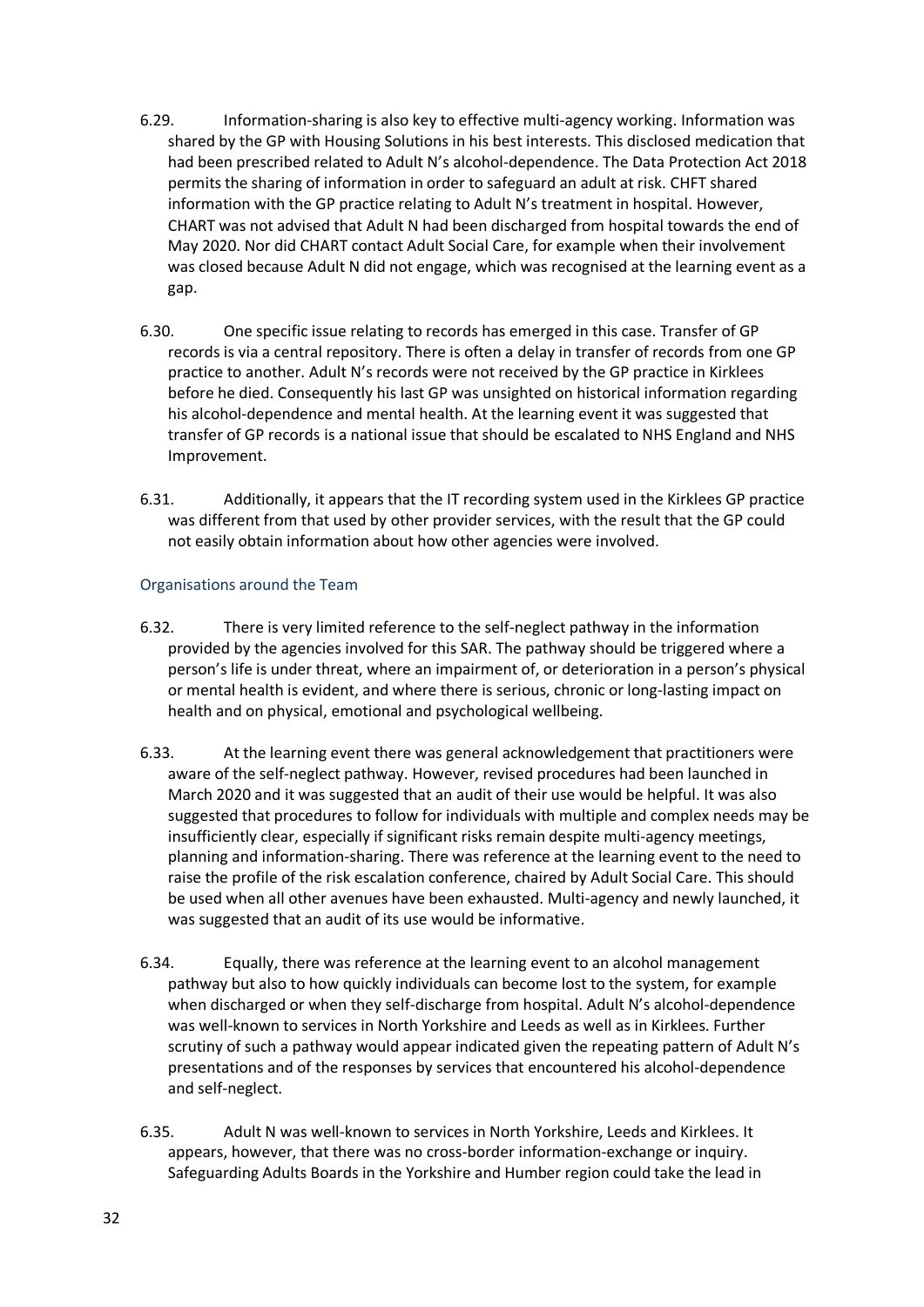reminding partner agencies of the importance of cooperating across local authority boundaries. Adult N did disclose to some services that he had moved from one area to another and yet this does not appear to have prompted professional curiosity and inquiry.

- 6.36. Adult N was not in an acute mental health (psychotic) crisis but appears to have experienced mental distress. A question to consider, for commissioners and providers, is what support is available for people experiencing ongoing forms of mental distress. A further question for commissioners and providers arises in relation alcohol-dependence and dual diagnosis. The expectation appears to have been that individuals would self-refer once signposted to services. It is questionable whether this expectation is reasonable in all cases. SWYPFT has provided detail of a dual diagnosis pathway via assessment by a Single Point of Access Team. Whilst Adult N was formally referred to CHART at the end of May 2020, there is a question about whether the pathway worked sufficiently well in this case.
- 6.37. In the initial information provided for the review it was stated that GPs in Kirklees are not permitted to prescribe alcohol detox. At the learning event, it was clarified that, if GPs have the necessary capacity and competence, they can prescribe alcohol detox medication. Otherwise, the referral would be to CHART. Public Health in Kirklees has stated an intention to write to all GPs on this topic. Commissioning a community detox house in Kirklees is also being considered.
- 6.38. Increasing use is also being made of colocation. Housing Solutions have a dedicated practitioner focusing on hospital discharge, which is how Adult N became known. A Social Worker and a Drug and Alcohol (CHART) Worker are attached to the Rough Sleeper Team.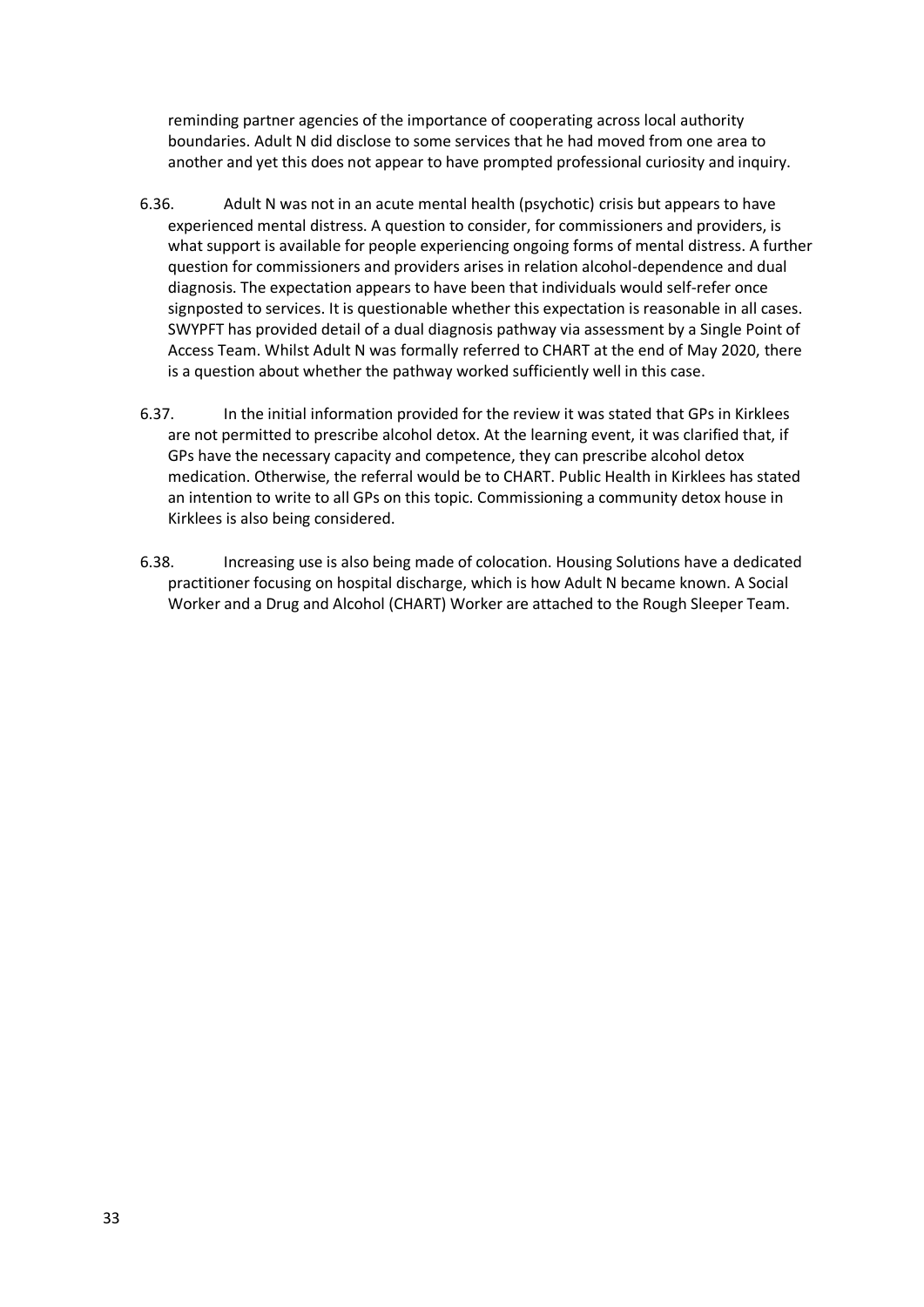## 7. Conclusion and Recommendations

- 7.1.The commentary in section 5 of this report and the analysis in section 6 has sought to address explicitly the terms of reference for the review.
- 7.2.The final months of Adult N's life coincided with the COVID-19 pandemic and the first national lockdown. Some services have reported that this did not unduly impact on their work. For example, Housing Solutions undertook welfare checks in a timely manner and fulfilled their statutory duties towards people experiencing homelessness. Other providers have observed that making contact with Adult N was more problematic, even when he had been provided with a mobile phone, due to remote working, and that consultations, for example with his GP, were telephonic. It has been suggested that a physical consultation might have revealed that he was coping less well than he was articulating. Fusion Housing has observed that there was reduced throughput and therefore fewer vacancies at this time, and the pandemic also had an impact on response times.
- 7.3.This mixed impression on the impact of the pandemic is not surprising. Adult N died just towards the end of the third month of the lockdown, at which time adjustments to "new ways of working" were unfolding in the light of central and local government guidance, with particular operational pressures being experienced. Much of how services responded to Adult N predated the pandemic and the themes, which inform the recommendations below, have emerged from consideration across the entire period under review, that is before and after the onset of the pandemic.
- 7.4.His sister has expressed the hope that this review will help to raise awareness of the need for a coordinated and collaborative multi-agency approach to alcohol-dependence and selfneglect.
- 7.5. This case is not unique. A previous SAR in Kirklees<sup>47</sup> found good practice in terms of perseverance to engage with an individual whose presentation included self-neglect and substance misuse, and communication between services. However, shortfalls were found concerning mental capacity assessment, use of the self-neglect pathway and multi-agency meetings, and support and supervision for staff. The self-neglect pathway was reviewed and relaunched as a result, including strengthening procedures for convening multi-agency meetings. There has been a renewed focus on effective supervision and support, and on information-sharing. **Recommendation One:** KSAB should consider auditing the outcomes of the revised and relaunched self-neglect pathway.
- 7.6. The first ever national analysis of SARs in England<sup>48</sup> has identified common shortfalls in practice, which correspond with what has been found in Adult N's case. These include superficial or overlooked assessments, lack of professional curiosity and a failure to think family, and alcohol abuse not being seen as self-neglect. The reported shortfalls also include services not working together, an absence of referrals of safeguarding concerns and a lack of protocols to guide staff. More positively, some reviews found good practice – wrap-around support for individuals; liaison between providers of mental health and physical health care, and drug and alcohol services, and robust risk, care and support, mental health and mental

<sup>47</sup> Adult L.

<sup>48</sup> Preston-Shoot, M., Braye, S., Preston,O., Allen, K. and Spreadbury, K. (2020) *National SAR Analysis April 2017*

*<sup>–</sup> March 2019: Findingsfor Sector-Led Improvement*. London: LGA/ADASS.